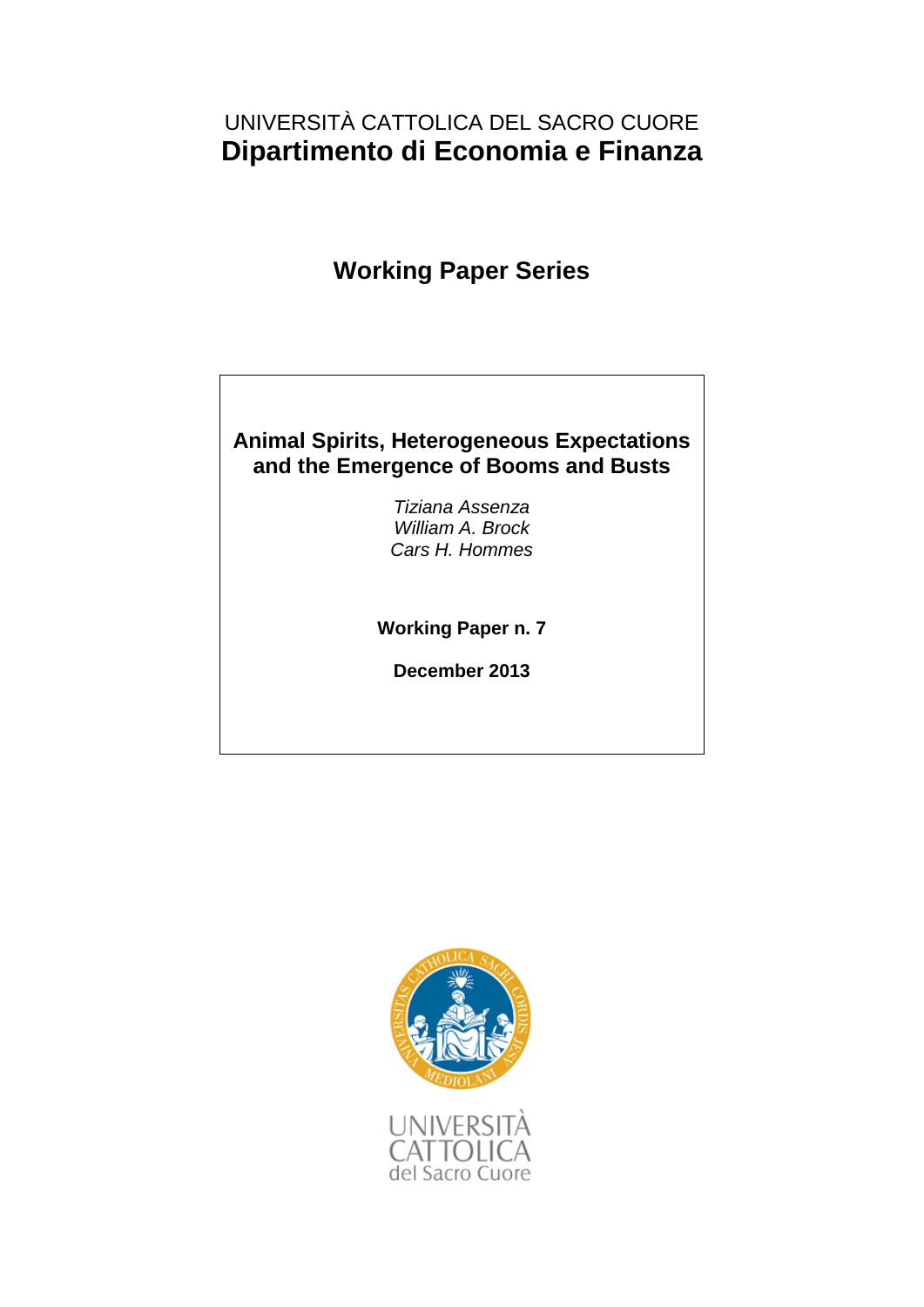# **Animal Spirits, Heterogeneous Expectations and the Emergence of Booms and Busts**

**Tiziana Assenza**

*Università Cattolica del Sacro Cuore* **William A. Brock** *University of Wisconsin* **Cars H. Hommes** *University of Amsterdam*

> Working Paper n. 7 December 2013

Dipartimento di Economia e Finanza Università Cattolica del Sacro Cuore Largo Gemelli 1 - 20123 Milano – Italy tel: +39.02.7234.2976 - fax: +39.02.7234.2781 e-mail: dip.economiaefinanza@unicatt.it

The Working Paper Series promotes the circulation of research results produced by the members and affiliates of the Dipartimento di Economia e Finanza, with the aim of encouraging their dissemination and discussion. Results may be in a preliminary or advanced stage. The Dipartimento di Economia e Finanza is part of the Dipartimenti e Istituti di Scienze Economiche (DISCE) of the Università Cattolica del Sacro Cuore.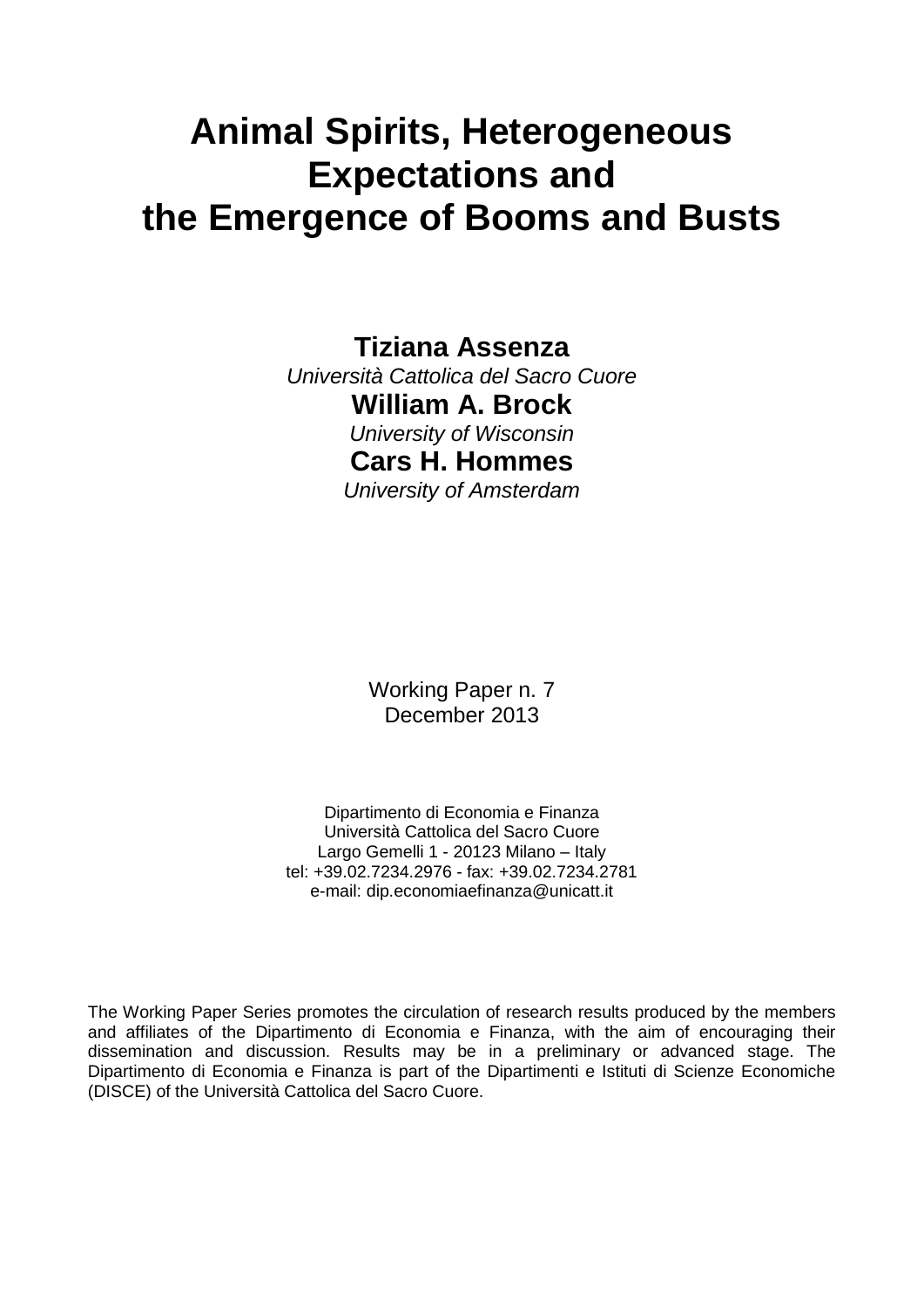# Animal Spirits, Heterogeneous Expectations and the Emergence of Booms and Busts<sup>∗</sup>

Tiziana Assenza<sup>a,b</sup> William A. Brock<sup>c,d</sup> Cars H. Hommes<sup>b,e</sup>

<sup>a</sup> Department of Economics and Finance, Università Cattolica del Sacro Cuore, Milano,

<sup>b</sup> Amsterdam School of Economics, University of Amsterdam, CeNDEF,

<sup>c</sup> University of Wisconsin, Madison, <sup>d</sup> University of Missouri, Columbia,

<sup>e</sup> Tinbergen Institute, Amsterdam

First Draft: May, 2009 This Draft: December, 2013

#### Abstract

We introduce a simple equilibrium model of a market for loans, where households lend to firms based on heterogeneous expectations about their loan default probability. Agents select among heterogeneous expectation rules, based upon their relative performance. A small fraction of pessimistic traders already has a large aggregate effect, leading to a crisis characterized by high contract rates for loans and low output. Our stylized model illustrates how animal spirits and heterogeneous expectations amplify boom and bust cycles and how endogenous coordination on pessimistic expectations amplifies crises and slows down recovery. Taking heterogeneous expectations and bounded rationality into account is crucial for the timing of monetary or fiscal policy.

JEL codes: E32, D83, D84

Keywords: Heterogeneous Expectations, Crises, Animal Spirits.

<sup>∗</sup>Tiziana Assenza: e-mail: tiziana.assenza@unicatt.it; address: Universit`a Cattolica del Sacro Cuore, Largo Gemelli, 1, 20123 Milano, Italy; phone number: +390272342483.

Cars Hommes: e-mail: C.H.Hommes@uva.nl; address: CeNDEF, Department of Quantitative Economics, University of Amsterdam Valckenierstraat 65-67, 1018 XE Amsterdam, The Netherlands; phone number: +31205254246.

William Brock: e-mail: wbrock@ssc.wisc.edu; address: Economics Department, University of Wisconsin - Madison 1180 Observatory Drive Madison, WI 53706.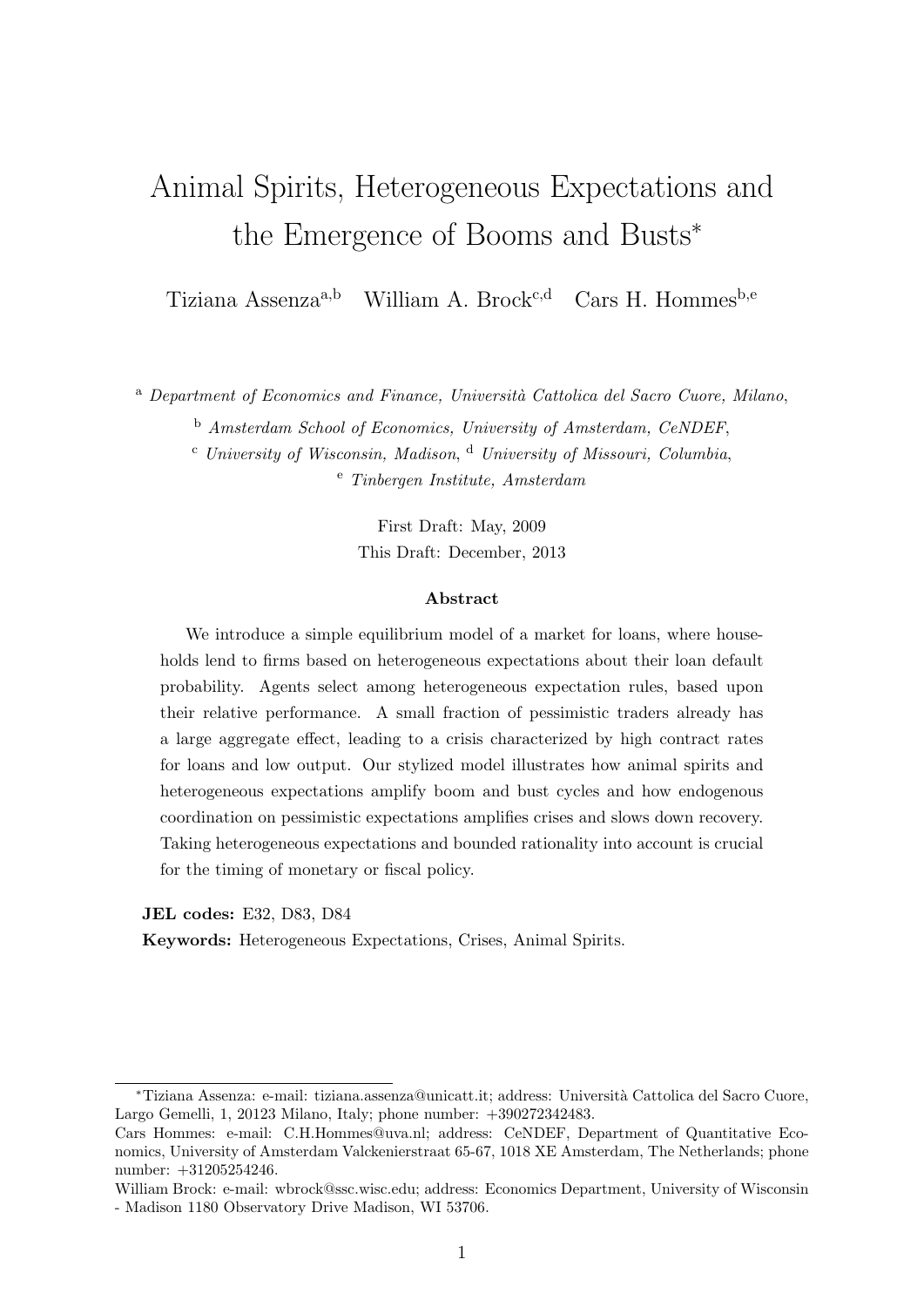Acknowledgments: Earlier versions of this paper, under the title Animal Spirits, Heterogeneous Expectations and the amplification and duration of crises have been presented at the conference "Rethinking Economic Policies in a Landscape of Heterogeneous Agents", Universit`a Cattolica del Sacro Cuore, Milano, October 13-15, 2011; the workshop "Complex Systems: Towards a Better Understanding of Financial Stability and Crises" De Nederlandsche Bank, Amsterdam, November 3-4, 2011; the workshop of the International Network on Expectational Coordination (INEXC), June 27-29, 2012, Paris; the AEA meetings, San Diego, January 4-6, 2013; the Research Seminar series at the De Nederlandsche Bank, Amsterdam, January 22, 2013; the EEA-ESEM meetings, Gothenburg, August 26-30, 2013; the  $19<sup>th</sup>$  International Conference "Computing in Economics and Finance", July 10-12, 2013, Vancouver and the "OFCE-SKEMA-GREQAM Workshop on Agent-Based Macroeconomics", November 22, 2013, Sophia Antipolis, Nice. We would like to thank participants for useful comments and discussions. Financial support from the Netherlands Organization for Scientific Research (NWO), project "Understanding Financial Instability through Complex Systems"; the EU 7th framework projects "Complexity Research Initiative for Systemic InstabilitieS (CRISIS)", grant no. 288501 and "Macro-Risk Assessment and Stabilization Policies with New Early Warning Signals (Rastanews)" grant no 320278; the Unicredit & Universities Post doc Grant project "Animal Spirits and Financial Crises"; University of Wisconsin Department of Economics and from the Vilas Trust are gratefully acknowledged. None of the above are responsible for errors in this paper.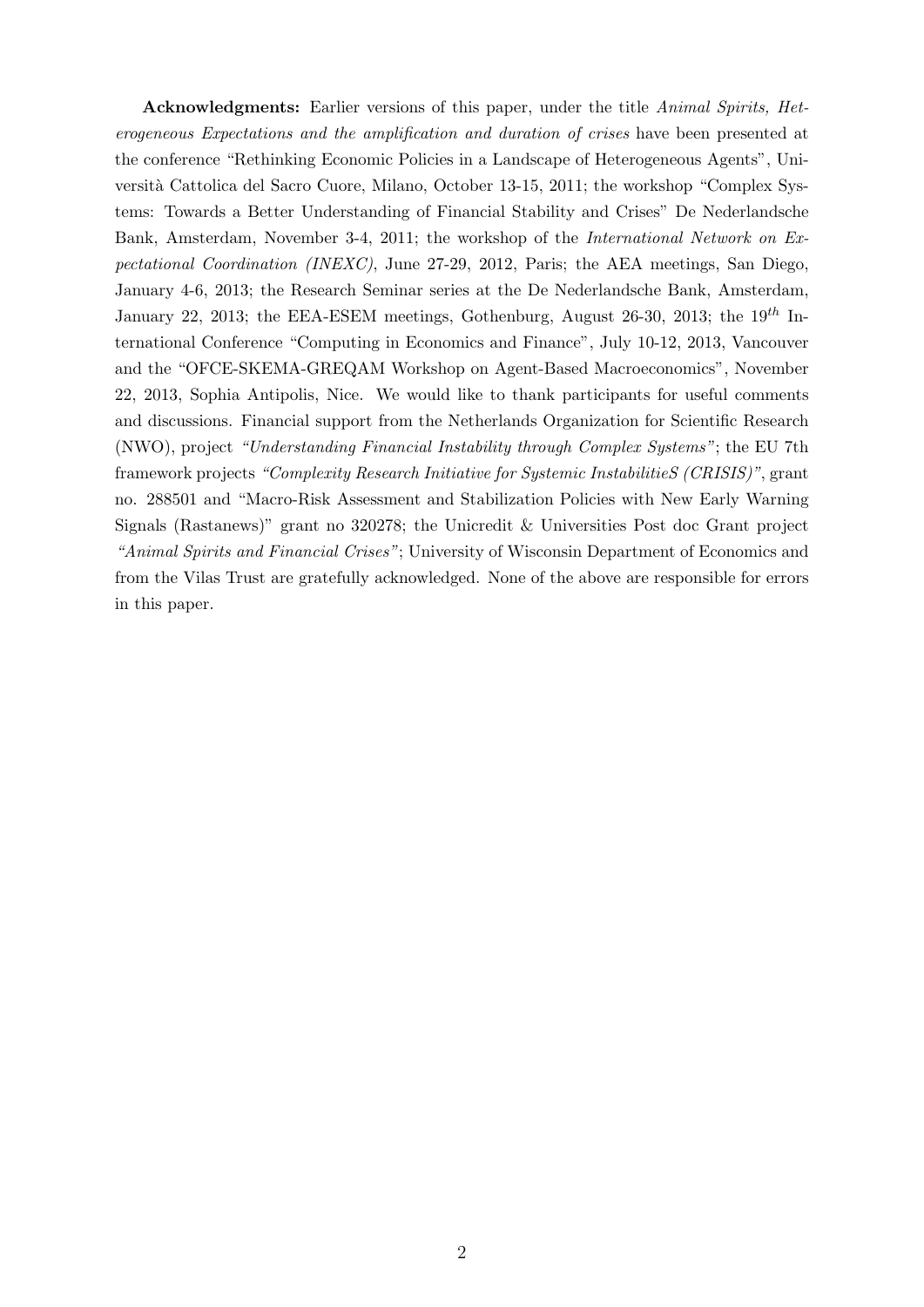## 1 Introduction

In their book Akerlof and Shiller (2009) stressed the importance of "animal spirits" for the origin and propagation of a financial-economic crisis, for the subsequent recession and for the "exit" process from the recession. They discuss recent advances in behavioral economics in order to identify different types of "animal spirits", with "confidence" being one of the cornerstone animal spirits. Akerlof and Shiller point to an important problem facing economics: "confidence" shares with "financial factors" the fate of being difficult to conceptualize, model, and measure. The present paper is essentially an attempt to build a dynamic equilibrium model of agents' confidence. We introduce a simple dynamic equilibrium model for loanable funds, and show how a sudden collapse of confidence may, on the one hand, accelerate and amplify the downturn of an economy after a negative shock, and, on the other hand, slow down the recovery from an economic crisis. The core ingredient of our model is the crucial role we assign to *expectations' heterogeneity* and, especially how endogenous selection of heterogeneous expectation rules based on their relative performance feeds into the dynamics of wages, output and the dynamics of contracting terms that the lending side of the economy imposes on the borrowing side of the economy in dynamic equilibrium. Endogenous selection of pessimistic expectations in bad times may then lead to coordination on pessimism, thus amplifying a crisis and slowing down recovery<sup>1</sup>.

It is almost a commonplace that the behavior of a variable in the aggregate - i.e. at the macroeconomic level - does not necessarily correspond to the behavior of the same variable as decided at the microeconomic level by a "representative" individual: "Any meaningful model of the macroeconomy must analyze not only the characteristics of the individuals but also the structure of their interactions" (Colander et al., 2008, p.237). Arrow also stressed the key role of heterogeneous expectations for modeling the economy: "One of the things that microeconomics teaches you is that individuals are not alike. There is heterogeneity, and probably the most important heterogeneity here is heterogeneity of expectations. If we didn't have heterogeneity, there would be no trade. But developing an analytic model with heterogeneous agents is difficult." (Ken Arrow, In: Colander et al., 2004, p.301). The emergent macro behavior in our model driven by endogenous interactions of heterogeneous expectations includes amplification of persistent boom and bust cycles.

In behavioral modeling of animal spirits and confidence, bounded rationality plays a key role. In macroeconomics in the last two decades much work has already been done on bounded rationality and adaptive learning; see e.g. Sargent, (1993) and Evans and Honkapohja, (2001), for extensive discussions. In the adaptive learning literature, the representative agent assumption is still the workhorse of contemporary models. More-

<sup>&</sup>lt;sup>1</sup>We recently found the interesting paper by Mamatzakis (July, 2013), that reports empirical evidence that market level pessimism has important effects and that substantial elements of the market may not share common preferences/beliefs.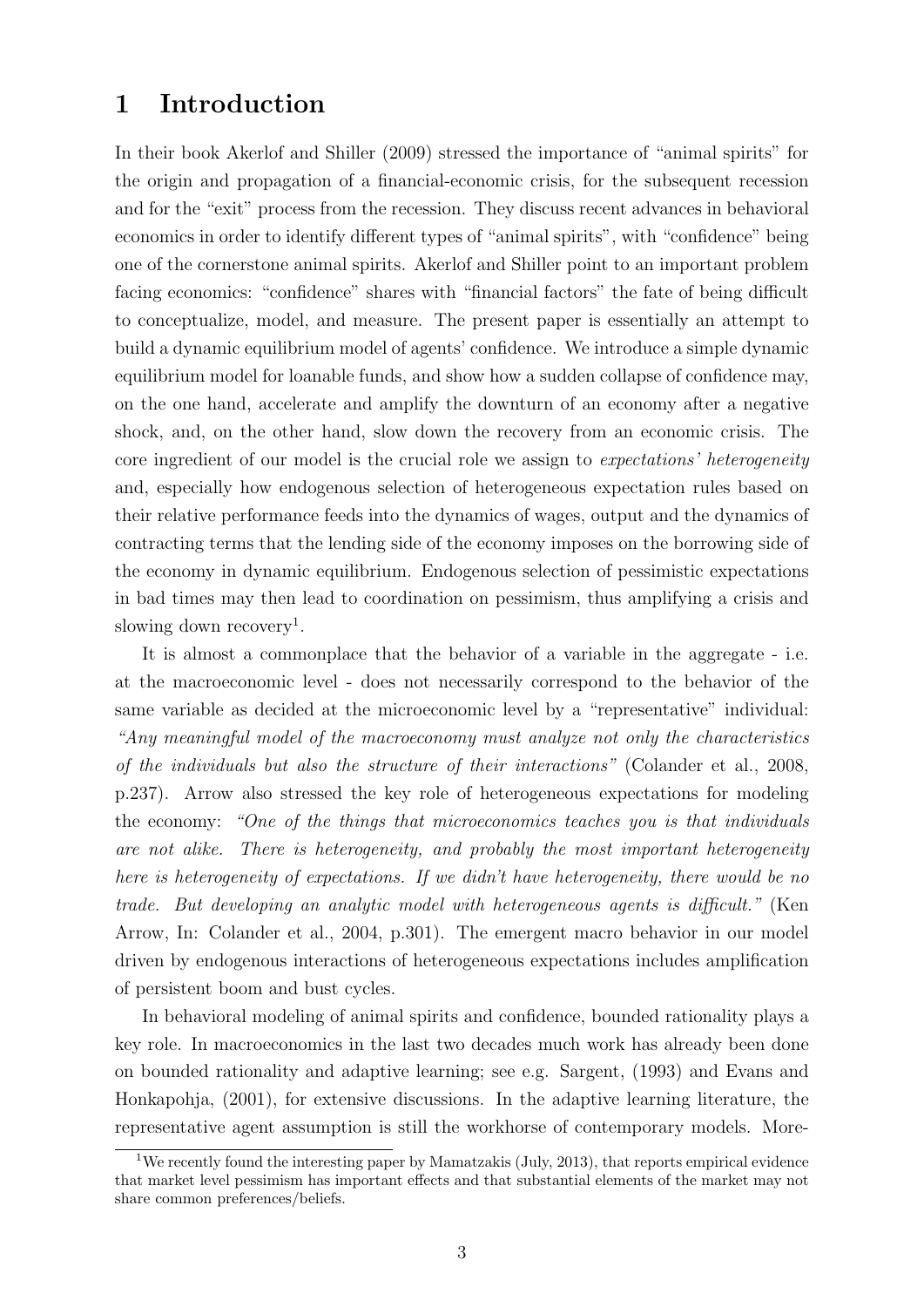over most attention has focussed on cases where the learning process ends with the discovery of the "true model" of the economy, thus confirming rational expectations ex post. More recently a number of macro models with heterogeneous expectations have been introduced, e.g. Brock and de Fontnouvelle (2000), Evans and Honkapohja (2003,  $2006$ ), Berardi (2007) and Assenza and Berardi (2009)<sup>2</sup>. We will use the heterogeneous expectations framework of Brock and Hommes (1997,1998), where agents are boundedly rational and switch between different expectations rules based upon their relative success<sup>3</sup> . Branch and Evans (2006), Branch and McGough (2009), Lines and Westerhoff (2010), Anufriev et al. (2013a), Brazier et al. (2008) and DeGrauwe (2011) have applied this heterogeneous expectations framework in various macro-economic settings. Cornea et al. (2013) recently estimated a heterogeneous expectations model with forward looking fundamentalists versus backward looking naive expectations to US-inflation data.

There is quite some empirical evidence for the persistence of heterogeneity in expectations, both in survey data and in laboratory experiments. For example, Mankiw et al. (2003), Branch (2004) and Pfajfar and Santoro (2010) provided empirical evidence in support of heterogeneous expectations using survey data on inflation expectations. Expectations heterogeneity in experimental data is found e.g. in Hommes et al. (2005a), Adam (2007) and Pfajfar and Zakelj (2011). Assenza et al. (2013), Anufriev and Hommes (2012) and Roos and Luhan (2012) find evidence for performance based switching between forecasting rules in laboratory experiments; see Duffy (2008) and Hommes (2011) for an overview of experimental work in macro.

In order to model the Akerlof-Shiller "animal spirits" and "confidence", we apply the Brock-Hommes heterogeneous expectations framework to a dynamic equilibrium model of loanable funds. We abstract from the complexity of the real world contract terms for a loan by using a one-dimensional proxy variable that we call the "contract rate". The reader should think of a contract rate not only as a measure of the interest rate for the loan, but more generally of "qualification adjusted contract terms" describing today's difficulties of getting a loan, e.g. by raising credit score qualifications, increasing down payment requirements for the loan, etc.

We borrow from recent work by Brock and Manski (2008, 2011), (B&M hereafter) to describe and conceptualize ambiguity and pessimism in a credit market economy. In particular B&M take into account the existence in credit markets of an informational problem due to partial knowledge of loan repayments, i.e. lenders do not know a priori

<sup>2</sup>More recently, Evans et al. (2008) and Benhabib et al. (2012) study the NK model under learning with an interest-rate rule subject to a lower bound. Large pessimistic shocks to expectations can lead to deflationary spirals with falling prices and falling output. To avoid this outcome Evans et al. (2008) recommend augmenting normal policies with aggressive monetary and fiscal policy guaranteeing a lower bound on inflation

<sup>3</sup>Simsek (2013) and Scheinkman and Xiong (2003) have stressed the role of overly optimistic (over confident) believers in driving bubble like phenomena in a framework where rational agents take into account the presence of overly optimistic believers, but without endogenous strategy selection. Our model contains rational as well as boundedly rational agents; see Hommes (2006) for an overview and extensive discussion of heterogeneous expectations and bounded rationality.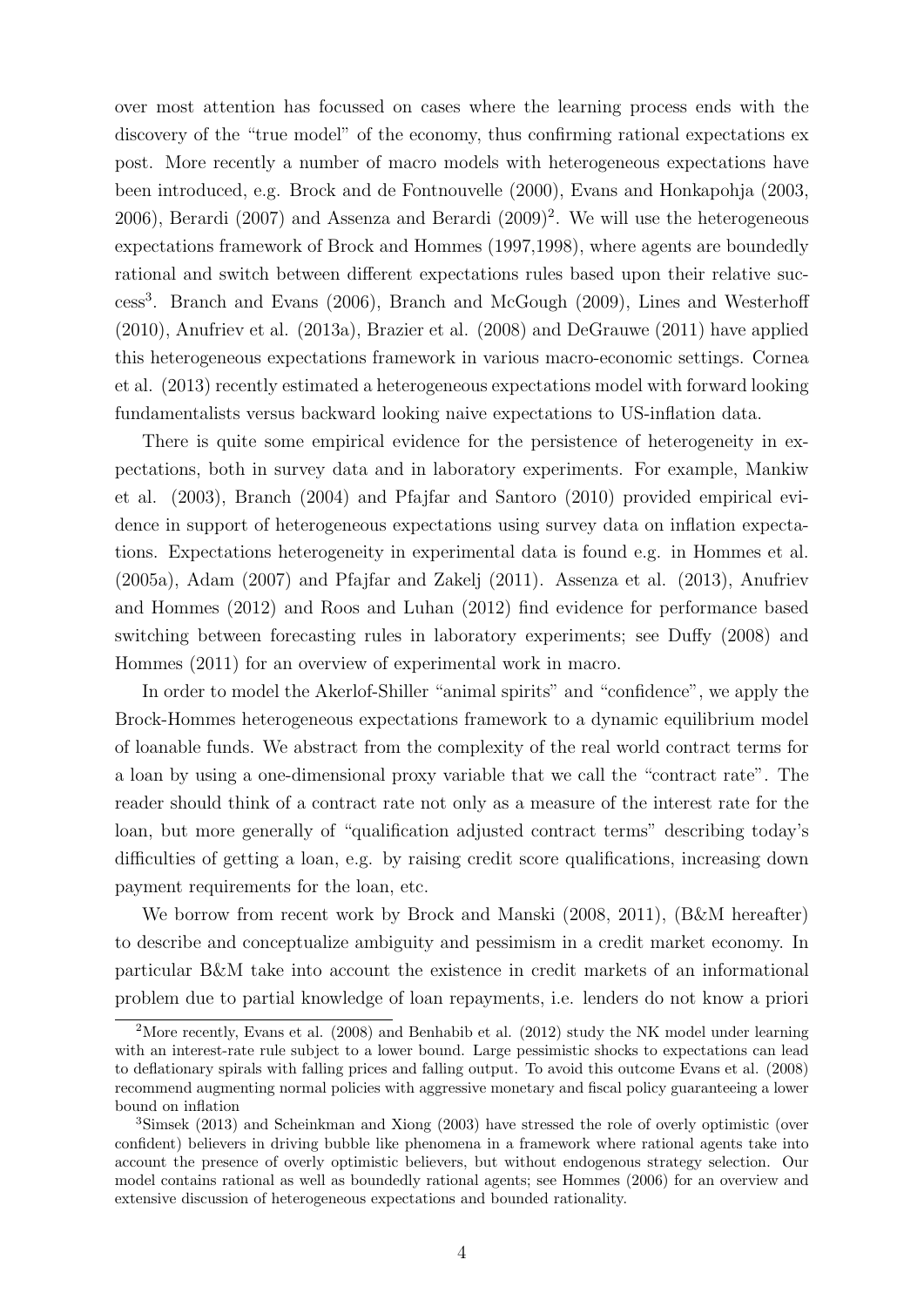whether a borrower will totally repay his debt or only part of it, or, in the worst case scenario, he will not repay at all. In B&M lenders must build a model of borrower behavior, which they are unable to completely specify due to lack of knowledge. We assume that most lenders lack fully rational expectations in forming expectations about the future share of loans that will be paid back. While B&M use a static model, we study the role of expectations in a dynamic equilibrium model for loanable funds driven by an exogenous stochastic process for the probability that loans will be paid back. We deviate from rational expectations by considering a model with heterogeneous, boundedly rational expectations. In particular, we replace rational expectations with heterogeneous types of expectational schemes, including rational, naive, average, trend following and pessimistic expectations. As in Brock and Hommes (1997,1998), agents select among forecasting rules, depending upon the relative success of each rule in predicting the loan default probability.

The presence of non-rational expectations and heterogeneity will play an important role when the credit market experiences an unexpected negative shock. A key observation of our paper is that heterogeneity in expectations and the presence of pessimistic agents, even when their fraction is relatively small, has a significant and persistent aggregate effect. Indeed, even a small fraction of pessimistic traders may cause a significantly higher contract rates in the loan market and significantly lower wages and output. Heterogeneity in expectations affects both the magnitude of a crisis and the speed of recovery from a crisis. More precisely, endogenous selection among heterogeneous expectation rules may enforce coordination on pessimistic expectations and a significant increase of the contract rates for loans, a subsequent decline of lending, wages and output and a slowdown of the recovery from an economic crisis.

The present paper is closely linked to the "confidence" "Animal Spirits" of Akerlof and Shiller (2009), because we introduce a measure of confidence, represented by the lender's expectation about the borrower's probability of success, i.e. the probability to repay the loan. In fact, we can interpret the probability of success as a measure of optimism about the share of borrowers that will be solvent. In other words the higher the expectation of the probability of success the higher the lender's confidence that tomorrow the borrower will reimburse the loan (and vice versa). We view our paper as moving a step ahead introducing the endogenous role of heterogeneous expectations in building an explicit stylized dynamic model of (part of) Akerlof and Shiller's conceptual framework of animal spirits and confidence to model economic crises. This enables us to study the way in which heterogeneity affects the path towards recovery after a negative shock to the economy. In particular we find that a snap collapse of confidence, due to an unanticipated negative shock, in the presence of heterogeneous agents, may amplify a downturn and may keep the economy in a recession phase for a longer period than in the case of a representative rational agent. To put it in another way we show how different individual expectational schemes on "confidence" impact the aggregate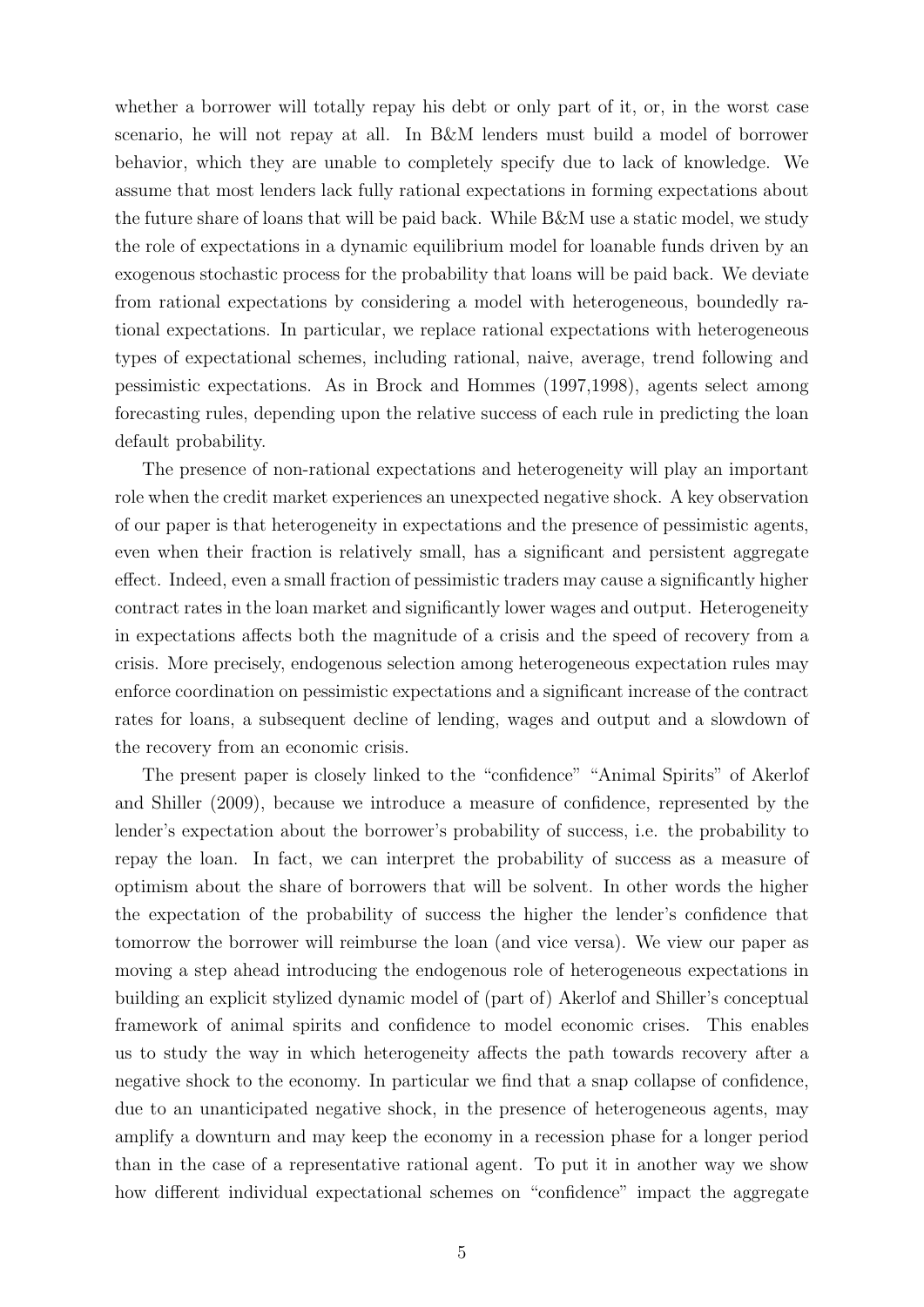dynamics of output and contract terms in our model.

The paper is organized as follows. Section 2 introduces the modeling framework describing households and firms and the dynamic equilibrium. In Section 3 we consider a number of homogeneous expectations benchmarks, including rational, naive, average, trend following, optimistic (maximum) and pessimistic (minimum) expectations. Section 4 focuses on heterogeneous expectations and Section 5 presents a 6-type example collecting all previous homogeneous rules. In section 6 we endogenize the probability of success with positive feedback from the state of the the economy, i.e. output. Finally, Section 7 concludes.

### 2 The model

This section describes the basic ingredients of our framework. We consider a market for loanable funds that is populated by households/lenders and firms/borrowers. The households' sector, which also represents the supply side of the market for loanable funds, is built by means of an overlapping generations framework in which each agent when young consumes  $(c_{t,t})$  and saves earnings  $(s_t)$  from work, with wages  $w_t$ . Savings are invested either in a safe asset or in a risky asset (productive investment). When old the agent consumes  $(c_{t,t+1})$  an endowment  $(\omega_o)$  and the average return on investments.

The demand side of the market for loanable funds in our economy is represented by firms that borrow a certain amount of capital  $(x_t)$  for production and remunerate work after paying back their debt. The remuneration for work is used by households to consume and to save. Savings are used to extend loans to the firms' sector.

#### 2.1 Households

The supply side of our economy is described by means of a two-period overlapping generations structure. We assume that the young agent at date  $t$  has preferences defined over consumption when young  $c_{t,t}$  and when old  $c_{t,t+1}$ . For the sake of convenience, we assume a logarithmic utility function. The objective function therefore is

$$
u_t = \ln c_{t,t} + \ln c_{t,t+1}^e,\tag{2.1}
$$

where  $c_{t,t+1}^e$  is expected consumption when old. When young, the agent works and earns a real wage  $w_t$  (i.e. wages from the productive sector). He invests his savings  $s_t$  partly in a safe asset, which yields a known fixed return  $\rho$  at  $t + 1$ , and partly in a risky asset whose rate of return  $\lambda_{t+1}$  in period  $t+1$  is uncertain. Investment in the risky asset can be conceived of as employment of resources ("capital") in the productive sector, whose output is uncertain. The expectations by the young formed at date t on the return of the risky asset at date  $t + 1$  are denoted by  $\lambda_{t+1}^e$ . When old, the agent retires and receives an (exogenous) endowment  $\omega_o$  (at the beginning of old age) and the return on asset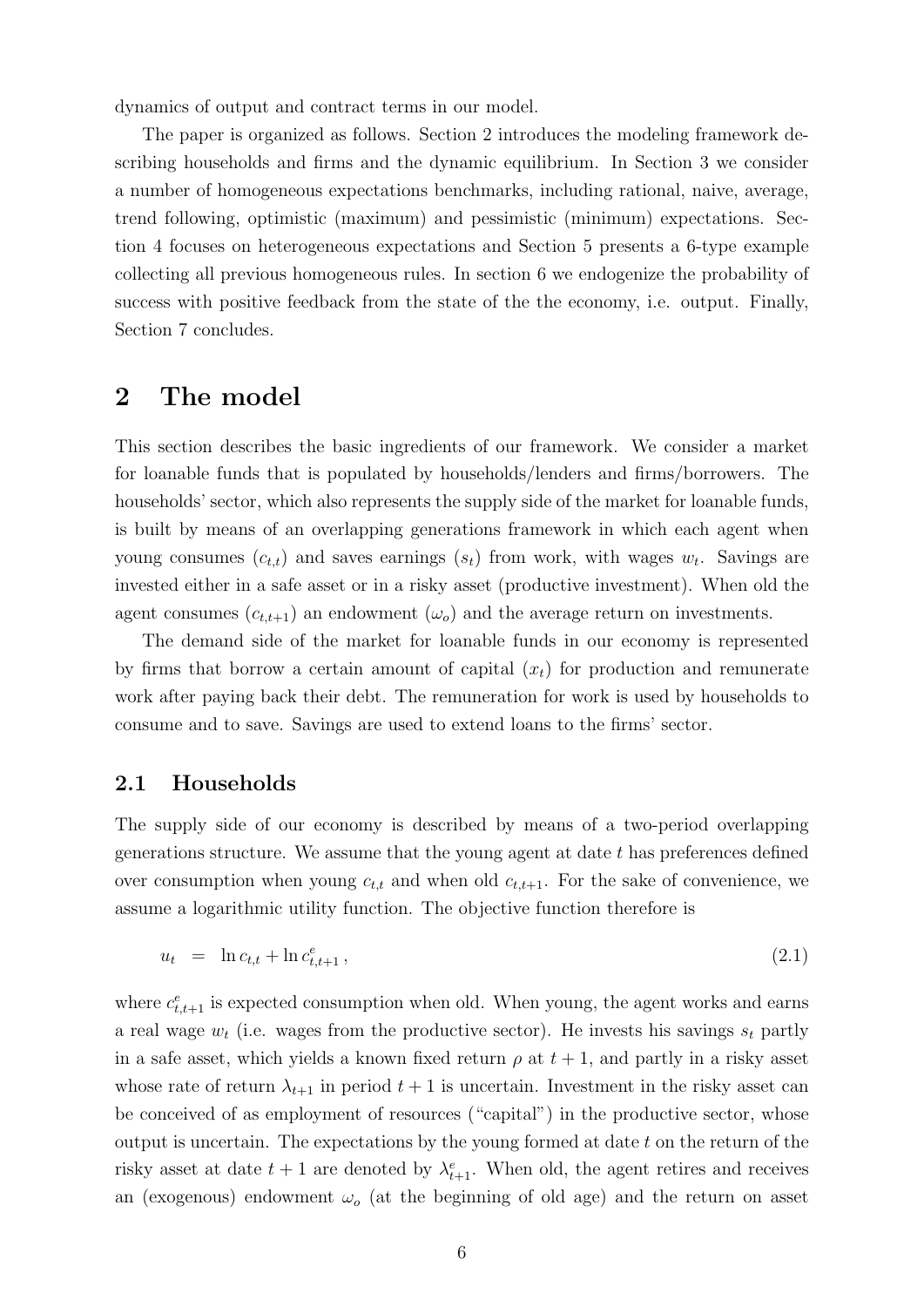investments. The budget constraint of the agent when young and when old respectively, therefore, are

$$
c_{t,t} \leq w_t - s_t, \tag{2.2}
$$

$$
c_{t,t+1}^e \le \omega_o + s_t[(1 - \delta_t)\rho + \delta_t \lambda_{t+1}^e], \tag{2.3}
$$

where  $w_t$  is labour income. The decision problem of the young is to optimize  $(2.1)$ subject to  $(2.2)$  and  $(2.3)$ . At date t the young agent decides real savings  $s_t$  and allocates a fraction  $\delta_t$  to the risky asset which he anticipates to produce a real amount  $s_t \delta_t \lambda_{t+1}^e$ available for consumption in  $t + 1$ . Therefore  $s_t \delta_t \lambda_{t+1}^e$  can be interpreted as expected production obtained employing  $s_t \delta_t$  in the productive sector. It follows that  $\lambda_{t+1}^e$  can be interpreted as the expected average productivity of capital in this context. The amount  $s_t(1-\delta_t)$  allocated at date t to the safe asset is known by the young at date t to produce  $s_t(1-\delta_t)\rho$  available for consumption in period  $t+1$ . The expression in brackets in (2.3) i.e.,

$$
\mu_{t+1}^e = (1 - \delta_t)\rho + \delta_t \lambda_{t+1}^e,\tag{2.4}
$$

will be denoted as the expected *average return on investment*. Substituting the constraints into the objective function one ends up with the following maximization problem

$$
\max_{s_t} \ \ln(w_t - s_t) + \ln(\omega_0 + s_t \mu_{t+1}^e). \tag{2.5}
$$

The FOC gives the following expression for savings

$$
s_t = \frac{1}{2} \left( w_t - \frac{\omega_o}{\mu_{t,t+1}^e} \right). \tag{2.6}
$$

Assuming, for the sake of simplicity, zero endowment when old i.e.,  $\omega_0 = 0$ , the FOC simplifies to

$$
s_t = \frac{w_t}{2}.\tag{2.7}
$$

Note that  $(2.7)$  says that, conditional on  $w_t$ , the supply for investment, i.e. the total amount of savings  $s_t$ , is perfectly inelastic w.r.t. known and unknown returns on assets next period. How these savings will be distributed over the risk free and the risky asset will be discussed in subsection 2.3.

#### 2.2 Firms' demand for loanable funds

Following Brock and Manski (2008, 2011) we assume that borrowers get into debt in order to finance productive investments. Moreover, if returns on investments turn out to be too low, they may not be able to pay back. Therefore, we introduce a (time varying) probability of success,  $p_t$  or, equivalently, a probability of bankruptcy  $1-p_t$ . The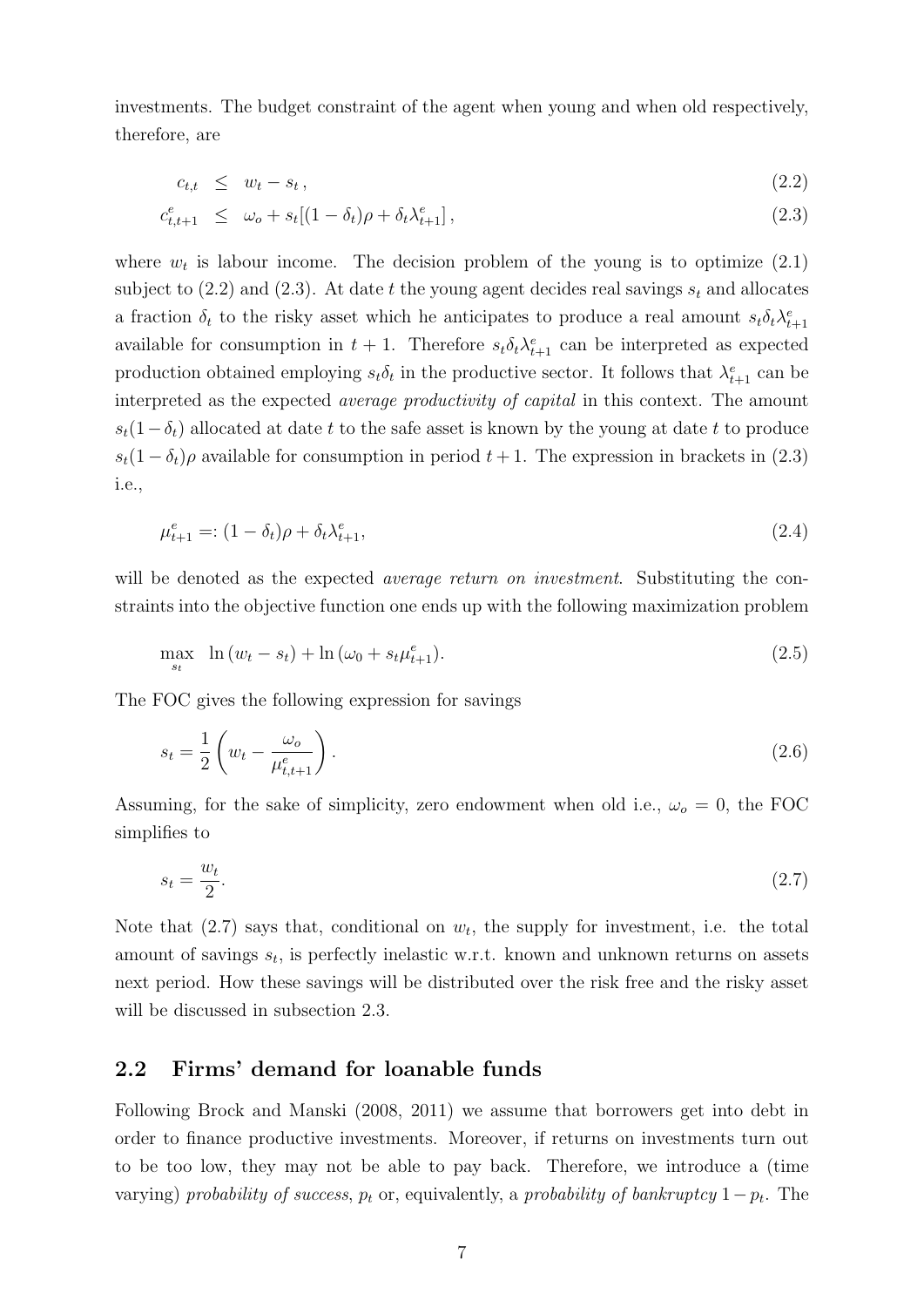probability of success represents the share of firms that will be able to pay back their loans. Firms choose the amount of capital  $x_t$ , borrowed from the lending side of the economy, at time t solving the maximization problem:

$$
\max_{x_t} \ \{p_t(g(x_t) - r_t x_t) + (1 - p_t)(-r_t x_t)\} = \max_{x_t} \ \{p_t g(x_t) - r_t x_t\},\tag{2.8}
$$

where  $r_t > 1$  is the gross "contract rate" (i.e. the "rental rate" on capital) and  $g(x_t)$  is the production function, assumed to be strictly concave with decreasing returns to scale<sup>4</sup>. Here "contract rate" is a "proxy" for the general contract terms describing how difficult it is to get a loan. A higher contract rate does not necessarily mean a higher interest rate for the loan, but also reflects an increase of the general qualifications to obtain a loan, such as raising credit score qualifications, increasing down payment requirements, etc. The maximization problem yields the following FOC:

$$
p_t g'(x_t) = r_t \Longrightarrow x_t = x(r_t; p_t) = g'^{-1}\left(\frac{r_t}{p_t}\right). \tag{2.9}
$$

Given the features of the production function  $g(x_t)$ , equation (2.9) represents a decreasing relation between the amount of capital at period  $t$  and the rental rate on capital in the same period, therefore it defines the demand for capital in this setting. We can define the returns to the "other factor" (i.e. labor) besides factor x as a function of the amount of factor  $x$  hired. In other words what is left over after overheads and capital are paid goes to other factors and the bulk of other factors are types of labor. Hence wages from the productive sector at time  $t$  can be defined as:

$$
w_t := p_{t-1}g(x_{t-1}) - r_{t-1}x_{t-1} = p_{t-1}g(x_{t-1}) - p_{t-1}g'(x_{t-1})x_{t-1},
$$
\n(2.10)

where the last equality obtains from substituting eq. (2.9). In the case of a Cobb Douglas production function  $g(x_t) = x_t^{\alpha}$ , where  $0 < \alpha < 1$  represents the capital's share, (2.9) and (2.10) specialize to the demand function and wages given by

$$
x_t = x(r_t; p_t) = \left(\frac{r_t}{p_t \alpha}\right)^{\frac{1}{\alpha - 1}}, \qquad (2.11)
$$

$$
w_t = p_{t-1}(1-\alpha)x_{t-1}^{\alpha}.
$$
\n(2.12)

Substituting the demand for capital  $x_t$  from (2.11) into (2.12) we get the labor income in the case of Cobb Douglas production function

$$
w_t = \eta(p_{t-1})^{\frac{1}{1-\alpha}} r_{t-1}^{\frac{\alpha}{\alpha-1}}, \tag{2.13}
$$

where  $\eta = \alpha^{\frac{\alpha}{1-\alpha}}(1-\alpha)$ . Since lenders get zero under bankruptcy and consequently wages for bankrupt firms are zero it follows that (2.13) represents wages paid by successful firms

<sup>&</sup>lt;sup>4</sup>More precisely, we assume  $g'(x_t) > 0$ ,  $g''(x_t) < 0$  with right hand and left hand Inada conditions i.e.,  $g(0) = 0, g'(0) = \infty, g'(\infty) = 0.$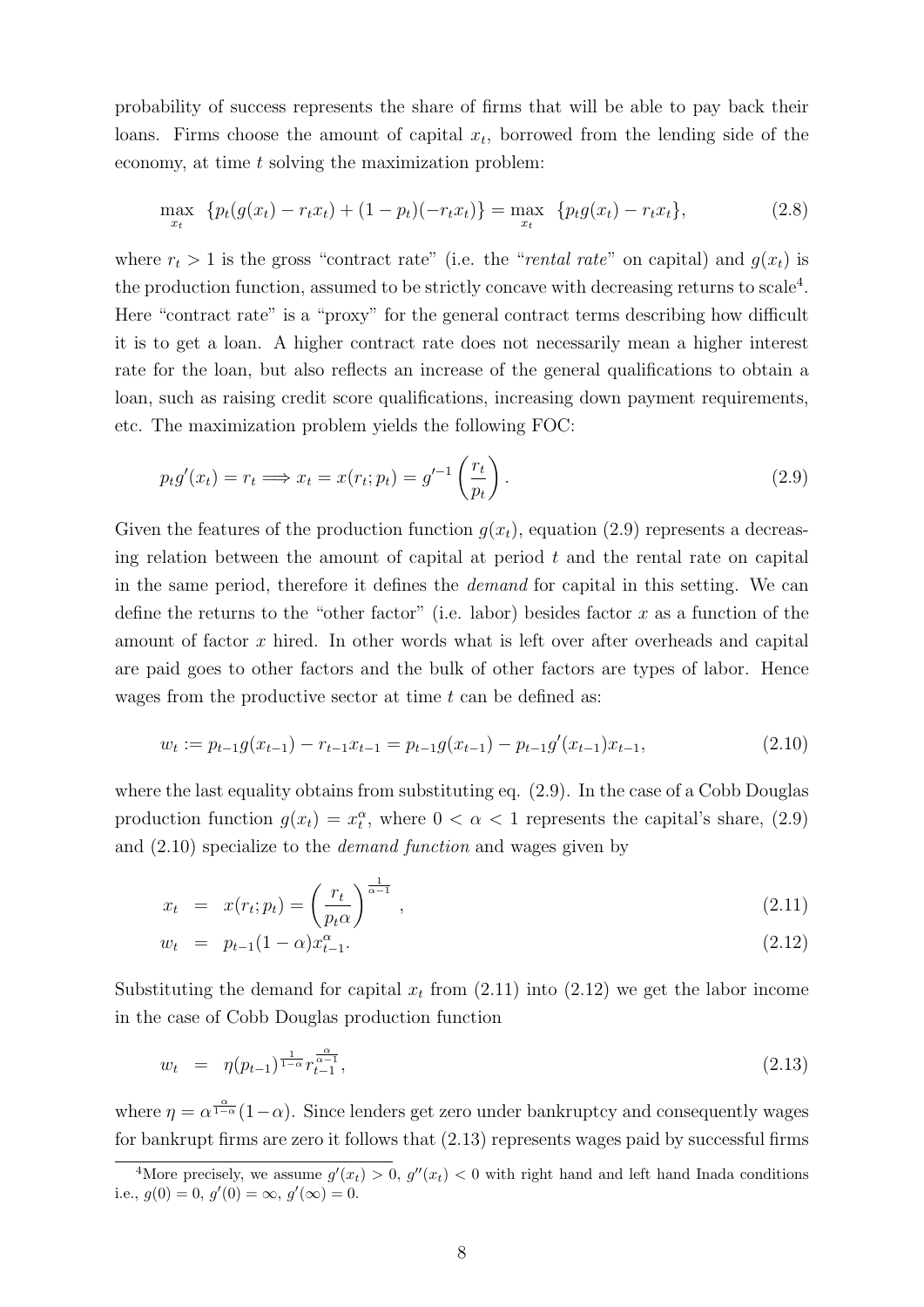at time t. For later use it will also be useful to define the inverse demand function as

$$
r_t = r(x_t; p_t) = \alpha p_t x_t^{\alpha - 1}.
$$
\n
$$
(2.14)
$$

#### 2.3 Equilibrium

In this subsection we will compute the equilibrium of our economy. Following Brock and Manski (2008, 2011), we indicate with  $x_i(r_t)$  the j-th borrower's loan demand at a contract rate  $r_t$ . Hence for a "sample" of J firms the lender's expected loan return is given by

$$
\lambda_{t+1}^{e}(r_t) = \frac{\frac{1}{J} \sum_{j=1}^{J} \min\{i(j \in S_t) g(x_{j,t}), r_t x_{j,t}\}}{\frac{1}{J} \sum_{j=1}^{J} x_{j,t}},
$$
\n(2.15)

where  $i(j \in S_t)$  is the indicator function which is unity if firm j is successful at date t and is zero otherwise. Moreover the numerator represents aggregate repayment and the denominator aggregate loan demand. We assume success is independently distributed across firms at each date t. Therefore, firm j chooses  $x_{j,t}$  to satisfy:

$$
x_{j,t} = \max_{x_{j,t}} \{ p_{j,t} g(x_{j,t}) - r_t x_{j,t} \}.
$$
\n(2.16)

provided that the maximized quantity is nonnegative, otherwise firm j shuts down and does not operate in period t, that is, it chooses  $x_{j,t} = 0$ .

Assume that the probability of success is the same for all firms at date t, i.e.  $p_{j,t} \equiv p_t$ , for all j. Then each firm solves the same maximization problem and the optimal solution is the same for all firms. Apply the Law of Large Numbers to Eq. (2.15) to obtain the "population" loan return function:

$$
\lambda_{t+1}^e(r_t) = p_{t+1}^e r_t. \tag{2.17}
$$

where  $p_{t+1}^e$  is the expected probability of success, that is, the share of firms that is expected to be able to pay back the loan. The expected probability of success may be seen as a measure of "confidence" in our economy. Assuming risk neutrality, the no arbitrage condition is such that the return on the risky asset equals the return on the risk free investment i.e.,  $\lambda_t = \rho$ . It follows that the no arbitrage value of the contract rate  $(r_t^*)$  is given by the following relation

$$
r_t^* = \frac{\rho}{p_{t+1}^e}.\tag{2.18}
$$

At this stage we have all the necessary ingredients to compute the equilibrium of our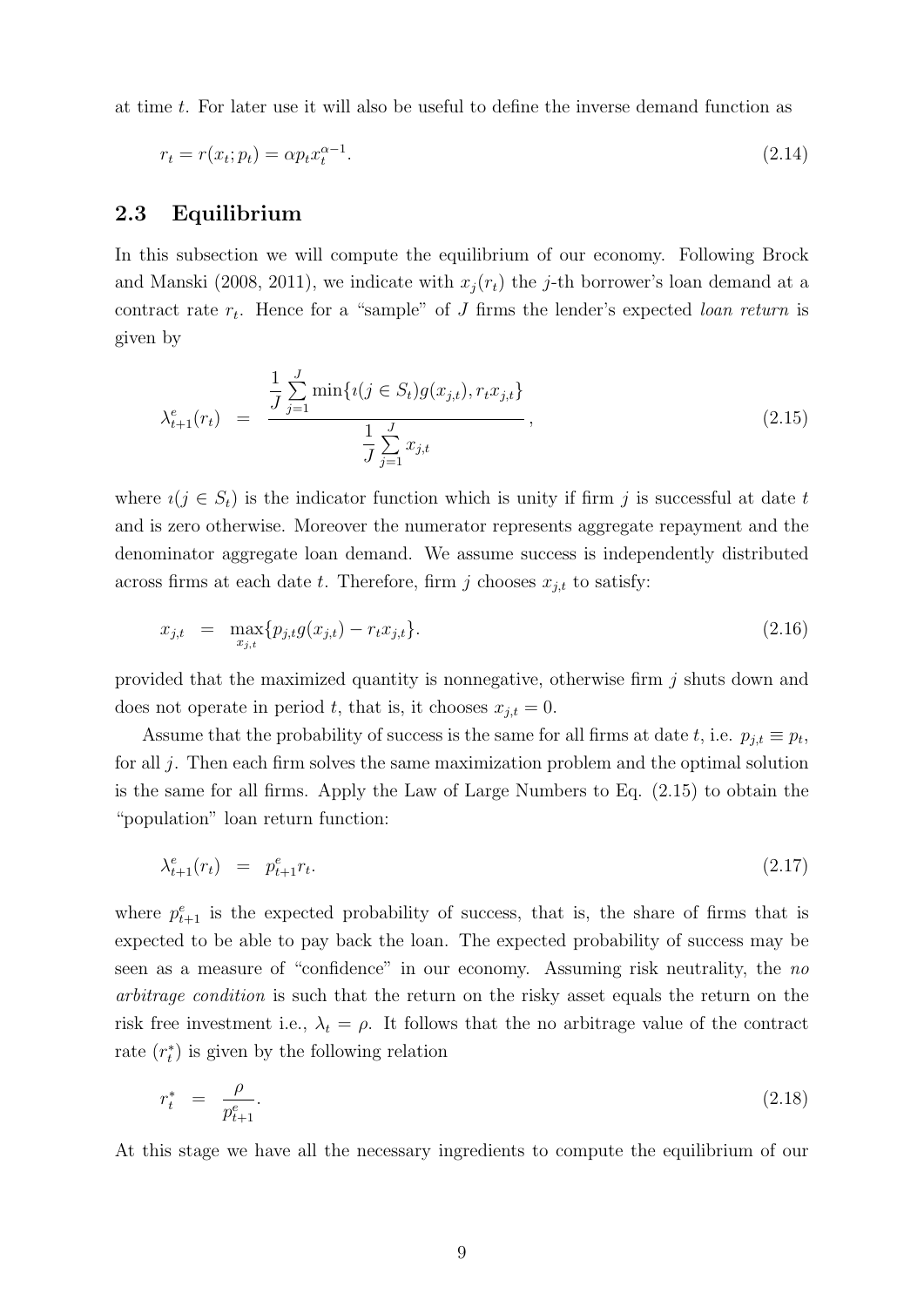

Figure 1: The loan supply correspondence (2.20) and the demand curve (2.9). Points A and B represents the two possible configurations of the temporary equilibrium allocations  $(x^*, r^*)$  depending on the time varying features of the demand and supply curves.

model. Let us define

$$
\Delta_t^*(r_t) := \overline{i}[r_t > \frac{\rho}{p_{t+1}^e}] := \overline{i}[r_t > r_t^*],\tag{2.19}
$$

where the upper bar over the indicator function means that it is the set  $[0, 1]$  when  $=$ holds instead of  $\geq$ . Hence we can define the *loan supply correspondence*, when old age endowment  $\omega_o$  is zero, by

$$
S_t(r_t) := \frac{w_t}{2}\bar{\imath}[r_t > r_t^* = \frac{\rho}{p_{t+1}^e}],\tag{2.20}
$$

that is, when  $r_t > r_t^*$  ( $r_t < r_t^*$ ) all savings are invested into loans (the risk free asset). Note that it is the belief  $p_{t+1}^e$  formed at date t about the probability of success in  $t + 1$ that determines the loan supply at time t.

The demand for capital and the equilibrium value for the contract rate are determined by market clearing, i.e.

$$
x(r_t; p_t) = S_t(r_t). \tag{2.21}
$$

Since the supply correspondence is a (time varying) step function, there are two possibilities for the equilibrium, points  $A$  and  $B$ , as illustrated in Figure 1.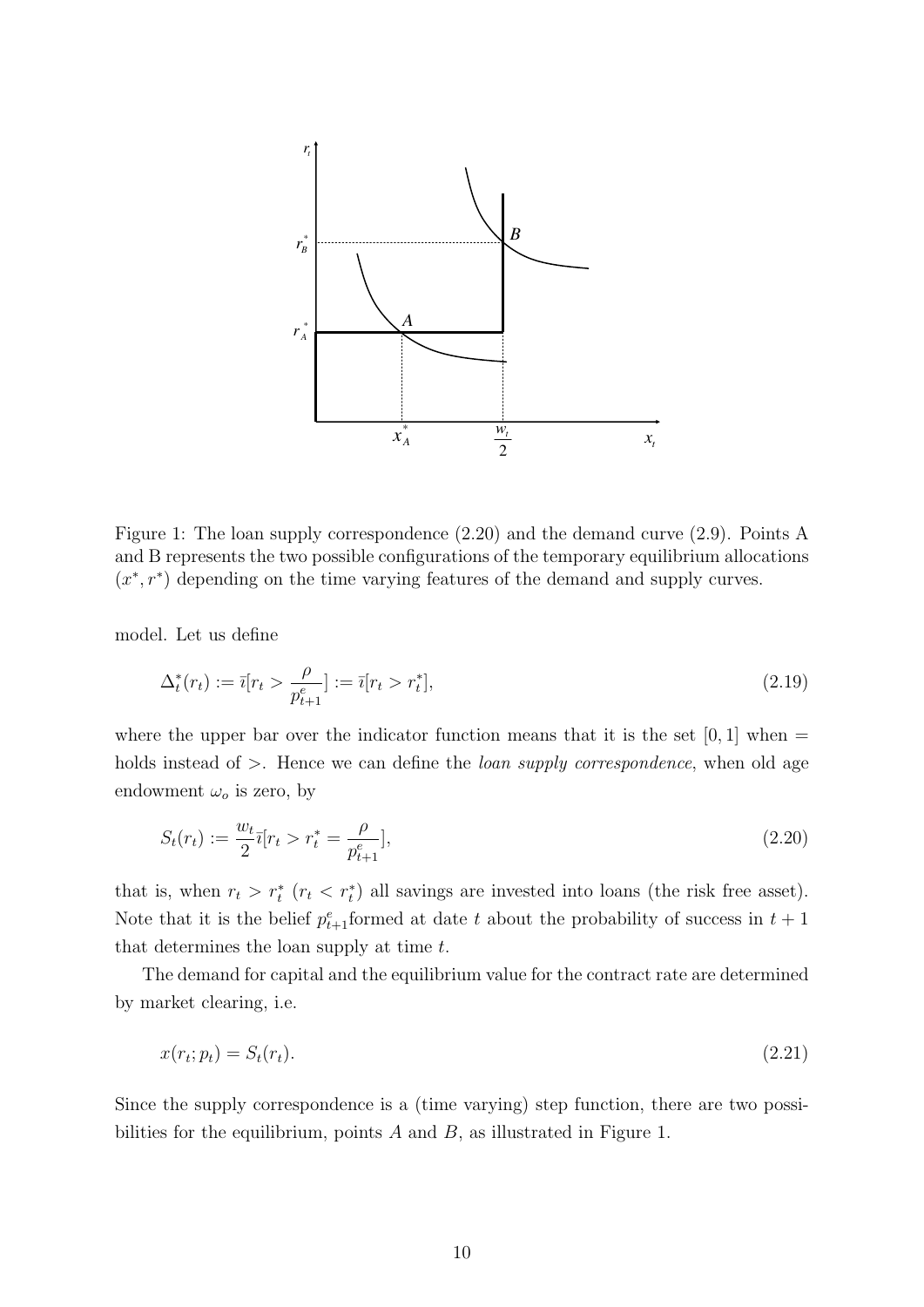The first possibility for equilibrium (point  $A$ ) is given by

$$
r_A^* = \frac{\rho}{p_{t+1}^e} \tag{2.22}
$$

$$
x_A^* = x(r_A^*; p_t) = \left(\frac{\rho}{\alpha p_t p_{t+1}^e}\right)^{\frac{1}{\alpha - 1}},\tag{2.23}
$$

arising when  $x(r_A^*; p_t) < w_t/2$ , where  $x(\cdot)$  is the demand function (2.11).

The other possibility (point  $B$ ) is given by

$$
r_B^* = r(x_B^*; p_t) = \alpha p_t \left[ \frac{1}{2} (p_{t-1})^{\frac{1}{1-\alpha}} r_{t-1}^{\frac{\alpha}{\alpha-1}} \eta \right]^{(\alpha-1)}
$$
(2.24)

$$
x_B^* = \frac{w_t}{2} = \frac{1}{2}(p_{t-1})^{\frac{1}{1-\alpha}} r_{t-1}^{\frac{\alpha}{\alpha-1}} \eta \tag{2.25}
$$

and it arises when  $x(r_A^*; p_t) > w_t/2$ .

It is important to note the crucial role played by expectations on the firms' probability of success  $(p_{t+1}^e)$ , the confidence measure in our economy. In fact, given the return on the risk free asset, the lower the expected probability of success the higher will be the non arbitrage contract rate  $(r_t^*)$  and, consequently, the lower will be the demand for capital  $(x_t^*)$ . On the other hand, a high expected probability of success  $p_{t+1}^e$  causes the contract equilibrium rate  $r_A^*$  to drop. Hence, optimistic expectations amplify a boom (low contract rate and high output), while pessimistic expectations amplify a bust or crisis of the economy (high contract rate and low output).

## 3 Homogeneous beliefs

We have not yet specified the probability of success  $p_t$  and how lenders form expectations about this probability to repay the loan. We are particularly interested in the situation where there is a series of "bad" exogenous shocks to the economy and the probability of success suddenly drops. Instead of focussing on a single stochastic negative shock and an impulse response analysis, we assume an exogenous dynamic stochastic process for the probability of success and then study the corresponding equilibrium dynamics. We focus on the simple case of an exogenous  $AR(1)$  process for the probability of success, given by

$$
p_{t+1} = \mu + a(p_t - \mu) + \epsilon_t, \tag{3.1}
$$

where  $\mu$  is the long run average, a is the first order autocorrelation coefficient and  $\epsilon_t$  is an IID random variable drawn from a normal distribution. Throughout the paper we fix  $\mu = 0.95$ ,  $a = 0.8$  and  $\sigma = 0.01$ , so that the (long run) average is 0.95 and there is some persistence in the probability of success. In all dynamic simulations in this paper the realizations of the noise  $\epsilon_t$  are the same and the exogenous probability time series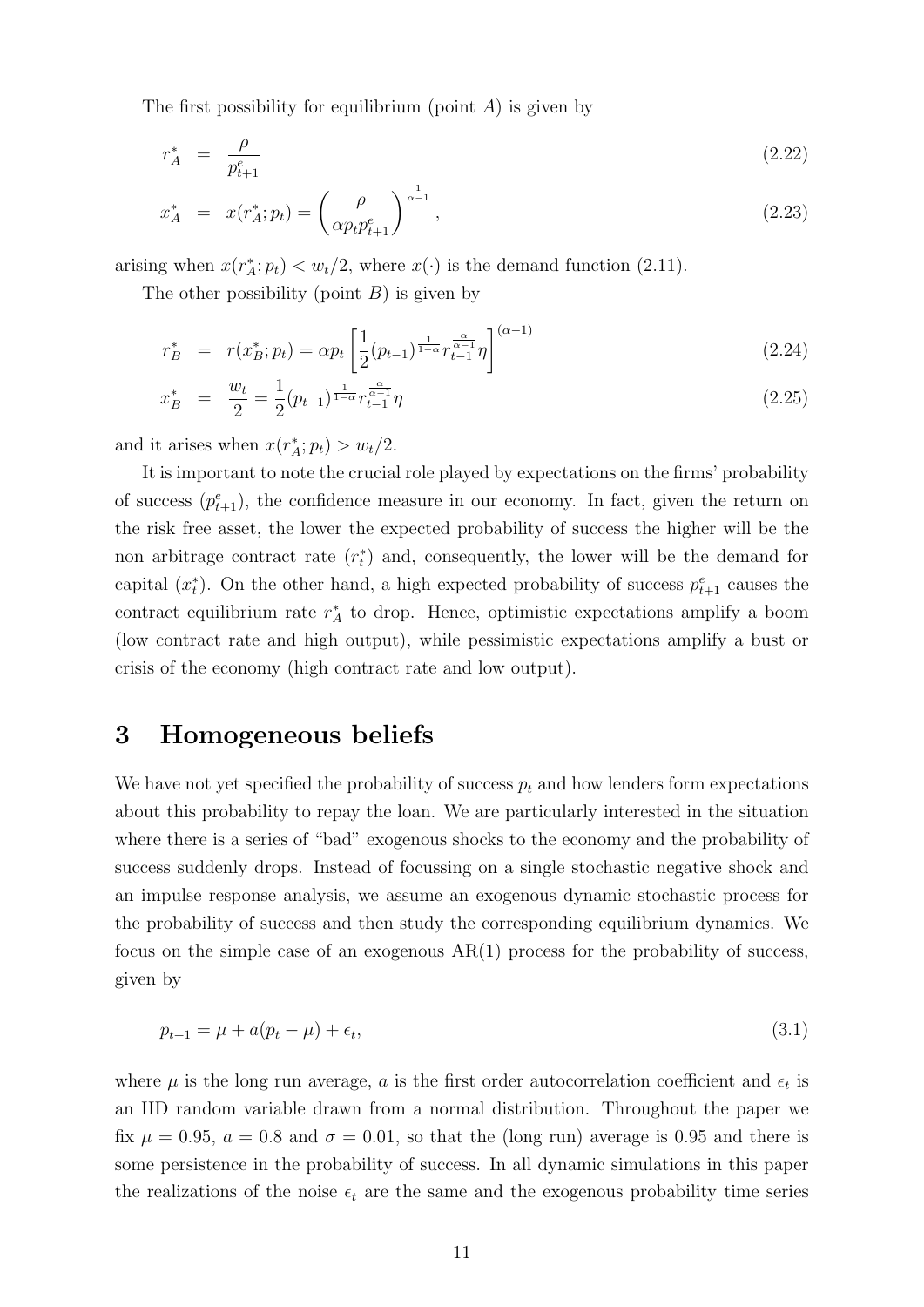is as illustrated in Figure 2 (top panels). The success probability fluctuates between 0.899 and 0.969 over 100 periods. Between periods 20 and 30, the probability gradually declines to hit its lowest value 0.899 in period 31. We will refer to this lowest value as the "crisis" due to the exogenous shocks. Our main interest here is how confidence, that is, expectations about the probability of success, affects temporary equilibrium dynamics of contract rates, wages and output, and in particular, what happens after the exogenously generated crisis under heterogeneous expectations.

Before investigating the role of heterogeneous expectations, by way of comparison it is useful to consider a number of benchmark specifications of the lender's expectations in the simple case of a representative agent, i.e. we will consider some homogeneous expectations benchmarks. In addition to the standard rational expectations view, we allow for bounded rationality and consider a number of benchmark cases with a simple forecasting rule. Hey (1994) showed that in laboratory experiments where individuals forecast an exogenous stochastic  $AR(1)$  time series, rational expectations is rejected in most cases and simple forecasting rules such as adaptive expectations provide a better description of individual forecasting behavior; see also Dwyer et al. (1993). In more recent learning to forecast laboratory experiments simple forecasting rules, such as naive expectations or a trend following rule, as described below, fit individual forecasting behavior quite nicely, see e.g. the survey in Hommes (2011).

#### 3.1 Rational expectations

In the case of rational expectations, lenders are assumed to have perfect knowledge about the true stochastic probability process. Agents know that the probability of success follows the  $AR(1)$  process  $(3.1)$  with perfect knowledge about its parameters. The rational forecast of the probability of success at period  $t + 1$  is given by

$$
p_{t+1}^e = \mu + a(p_t - \mu). \tag{3.2}
$$

Figure 2a illustrates time series of the realized probability  $p_t$ , the rational AR(1) forecast, and the equilibrium contract rate  $r_t$ . The rational forecast closely tracks the realized probability and the contract rate spikes exactly in the crisis period 31 when the probability of success hits its lowest value or, equivalently, when the probability of default hits its highest value. Under rational expectations, the dynamics of the contract rates is characterized by mean reversion to its long run equilibrium value  $\bar{r} = \rho/\mu = (1.01/0.95) \approx 1.063^5$ , with exactly the same speed as the exogenous true probability process.

<sup>&</sup>lt;sup>5</sup>Where  $\rho$  is the risk free rate of return and  $\mu$  is the long run mean of the AR(1) stochastic probability process.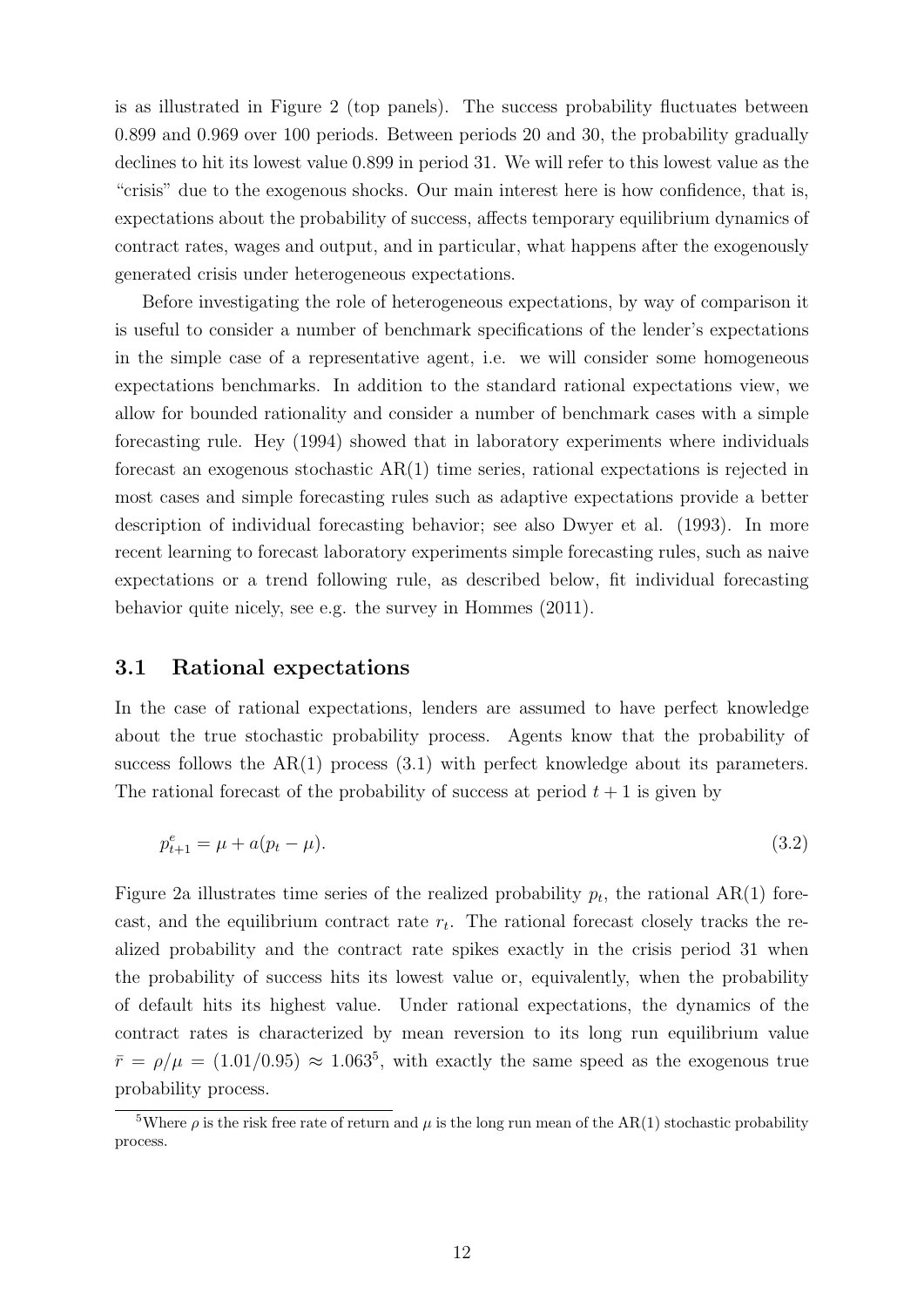

Figure 2: Homogeneous expectations benchmarks: (a) naive, (b) rational (AR1), (c) average, (d) trend follower, (e) pessimistic (minimum), and (f) optimistic (maximum). Top panels: realized (green) and expected (red) probability of success. Bottom panels: corresponding equilibrium contract rates  $r_t$ .

### 3.2 Naive expectations

Under naive expectations the forecast of the probability of success at period  $t+1$  is given by last period's observation, i.e.,

$$
p_{t+1}^e = p_t. \t\t(3.3)
$$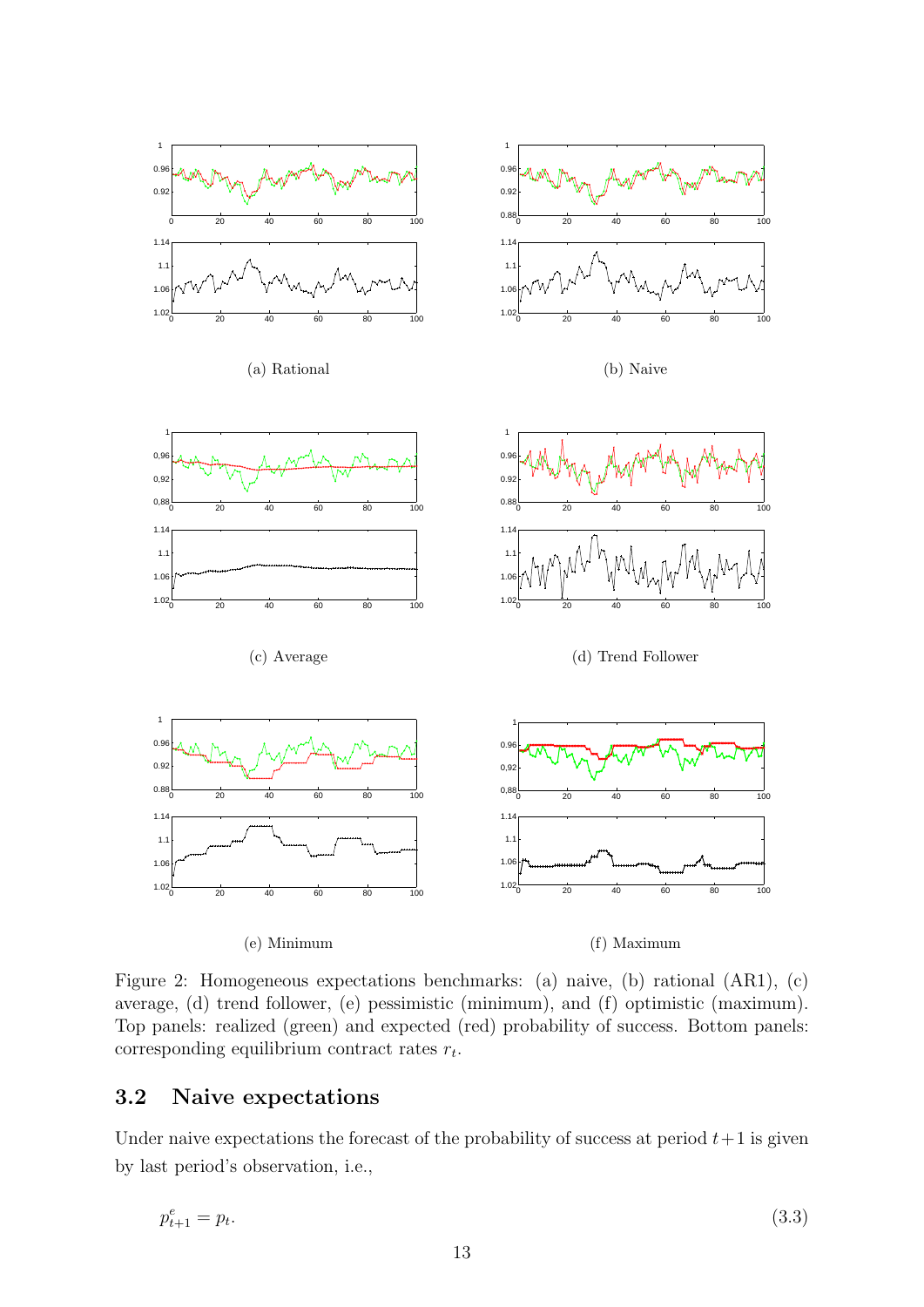Figure 2b illustrates time series of the realized probability  $p_t$ , the naive forecast and the equilibrium contract rate  $r_t$ . Clearly the naive forecast lags realized probability by one period and the contract rate spikes in period 32, immediately after the probability of success hits its lowest value in the "crisis-period" 31 (or equivalently the probability of default hits its highest value). The dynamics of the contract rate under naive expectations is characterized by mean reversion to its long run equilibrium value  $\bar{r} = \rho/\mu = (1.01/0.95) \approx 1.063$ . Under naive expectations, the dynamics of the contract rate  $r_t$  is thus completely driven by the exogenous probability of success, just lagging one period behind. The speed of recovery of the economy after the exogenous crisis in period 31 is the same as the speed of mean reversion of the realized probability of success, and lags only one period behind the true probability. Notice that under naive expectations the peaks of the contract rate are more extreme, because the rational AR(1) rule correctly predicts mean reversion (on average) after an extreme observation, while naive expectations then uses the minimum (or maximum) observation.

#### 3.3 Average beliefs

Another interesting case is when agents use long run averages in forecasting. In the case of average expectations, the forecast of the probability of success is given by the sample average of past observation, i.e.,

$$
p_{t+1}^e = \frac{1}{t+1} \sum_{i=0}^t p_i.
$$
\n(3.4)

Figure 2c illustrates time series of the realized probability  $p_t$ , the average forecast and the equilibrium contract rate  $r_t$ . The average forecast adjusts slowly following realized probability and decreases gradually in the first 30 periods, until the probability of success hits its lowest value, in period 31. As a result, the contract rate slowly increases and slowly converges to its long run equilibrium level  $\bar{r} = \rho/\mu \approx 1.063$ . Hence, when all agents in the economy give equal weight to all past observations, the economy hardly fluctuates and slowly converges to its long run equilibrium steady state. Hence, average expectations smoothes or even prevents booms and busts.

#### 3.4 Trend following expectations

In the case of trend following expectations the forecast of the probability of success is given by a simple linear extrapolation rule

$$
p_{t+1}^e = p_{t-1} + g(p_{t-1} - p_{t-2}).
$$
\n(3.5)

Simple trend following rules belong to the most popular rules used in learning to forecast laboratory experiments with human subjects (e.g. Hommes, 2011) and are also popular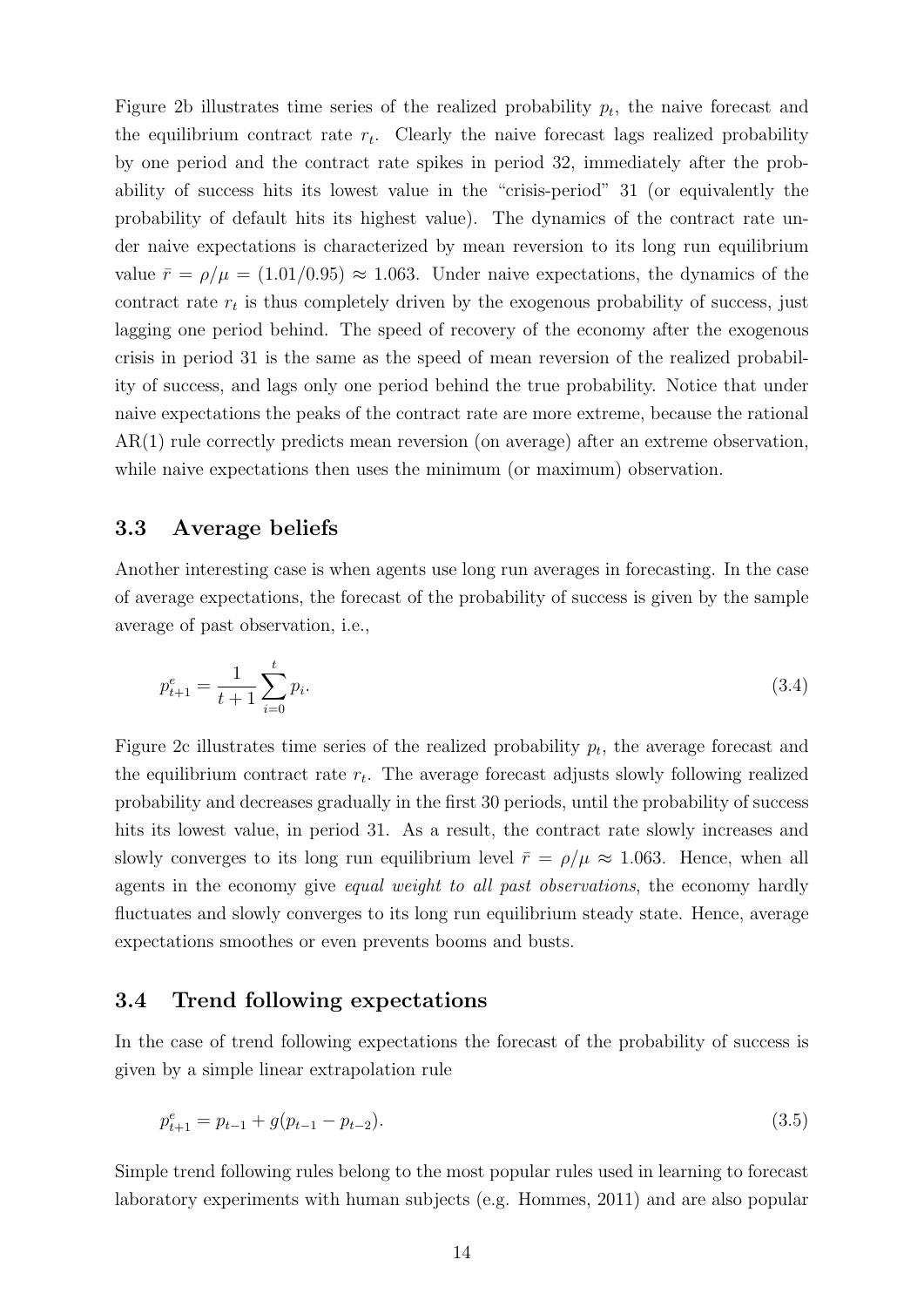among chartists' trading rules in financial markets as has been documented in survey data analysis (e.g. Frankel and Froot, 1990, Allen and Taylor, 1990). Figure 2d illustrates time series of the realized probability  $p_t$ , the trend follower forecast  $(3.5)$  and the equilibrium contract rate  $r_t$ . Trend followers may lead to overly pessimistic or optimistic expectations, when the trend following forecast undershoots its minimum or overshoots its maximum realized value. As a consequence, this leads to more extreme spikes in the contract rate, e.g. higher maximum values of the contract rate in periods 32−33, immediately following the exogenously generated crisis period 31, and lower minimum values of the contract rate, e.g. in period 18 following a high realized probability in period 17 and an extreme high forecast in period 18. Hence, the presence of trend followers amplifies booms and busts.

#### 3.5 Pessimistic expectations

Now consider the homogeneous benchmark case of pessimistic expectations. We model pessimistic expectations by a forecast that predicts that the probability of success remains at its lowest observed value in the last T periods, i.e.,

$$
p_{t+1}^e = \min\{p_{t+1-T}, p_{t+2-T}, \cdots, p_{t-1}, p_t\}.
$$
\n(3.6)

As a typical example in the simulations below we choose  $T = 10$ . Figure 2e illustrates time series of the realized probability  $p_t$ , the minimum forecast, together with the corresponding equilibrium contract rate  $r_t$ . The minimum forecast adjust according to the local minima of the observed probability and decreases until its lowest value in period 32 to stay there for 10 periods, after the probability of success hits its lowest value, in period 31. As a result, the contract rate increases gradually and hits its highest value in period 32 to stay there for 10 periods. Under pessimistic beliefs after each local minimum of the probability of success the contract rate spikes at a local maximum and stays there for at least  $T = 10$  periods or jumps to a new (local) maximum. Pessimistic expectations thus considerably slow down the mean reversion of the dynamic equilibrium process and therefore amplify the duration of an economic crises and slow down economic recovery.

#### 3.6 Optimistic expectations

Finally consider the symmetrically opposity homogeneous benchmark case of what we call optimistic expectations, forecasting that the probability of success remains at its highest observed value in the last T periods, i.e.,

$$
p_{t+1}^e = \max\{p_{t+1-T}, p_{t+2-T}, \cdots, p_{t-1}, p_t\}.
$$
\n(3.7)

As for the pessimistic rule, in the simulations below we take  $T = 10$ . Figure 2f illustrates time series of the realized probability  $p_t$ , the maximum forecast, together with the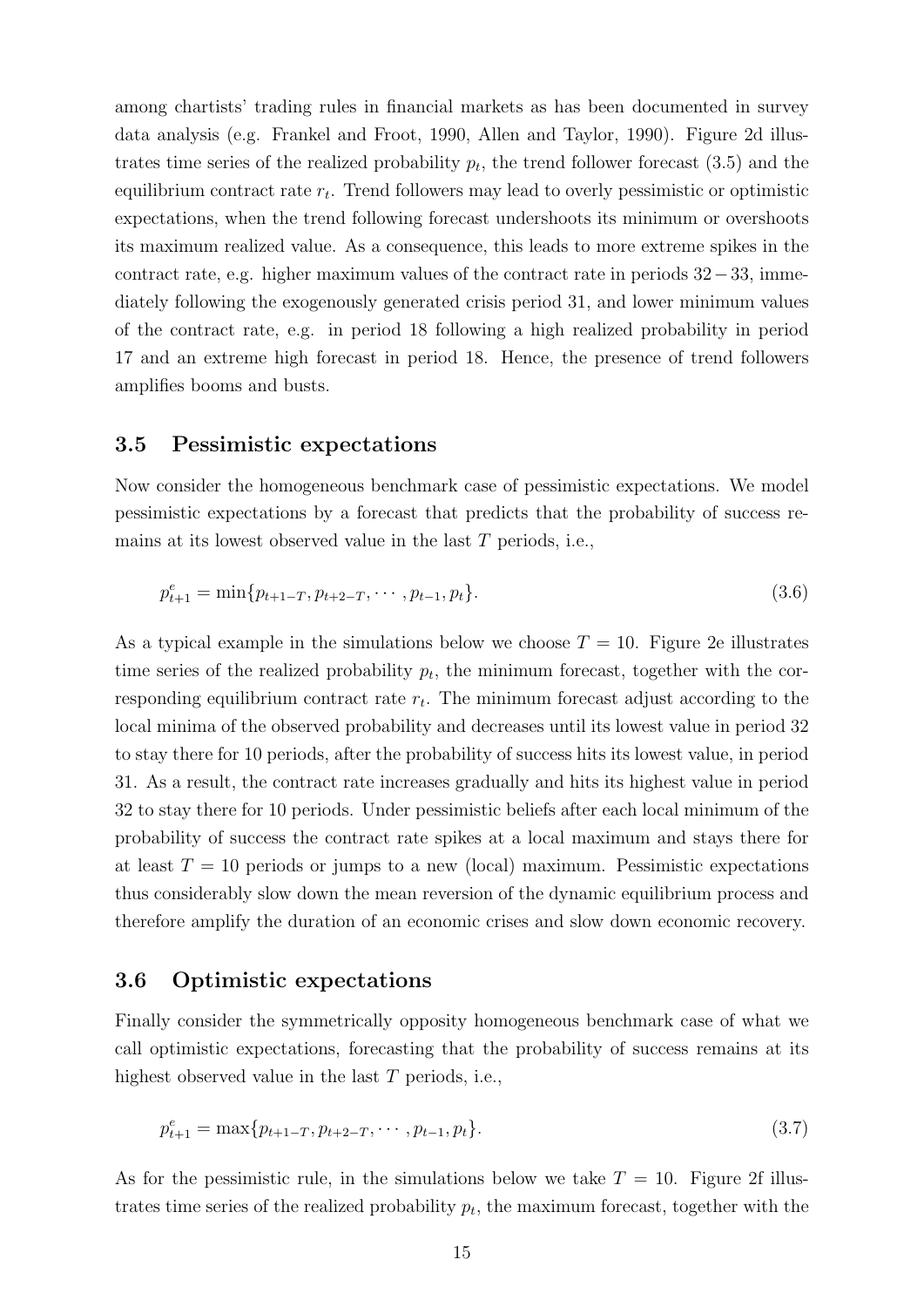corresponding equilibrium contract rate  $r_t$ . When the probability of success hits high values, the maximum forecast adjusts according to the local maxima of the observed probability. This leads to persistently low values of the contract rate and an economic boom. For example, when the probability of success hits its highest value in period 57, the optimistic forecast stays there for 10 periods, leading to the lowest contract rate in periods 58 − 67. Optimistic expectations thus cause long lasting economic booms.

## 4 Heterogeneous beliefs

We extend our framework in order to take into account heterogeneity in agents' beliefs. In particular, we follow Brock and Hommes (1997) to model heterogeneous expectations by a discrete choice model and evolutionary strategy selection based on their relative past performance. There is quite some empirical evidence for heterogeneity of expectations and performance based strategy switching in various economic settings. For example, Branch (2004, 2007) estimates a simple switching model with heterogeneous expectations using exchange rate survey data, Vissing-Jorgensen (2003) presents evidence of heterogeneous beliefs of individual investors about the prospect of the stock market, and Shiller (2000) finds evidence that investor's sentiment changes over time, with both institutions and individual investors becoming more optimistic in response to recent significant increases of the stock market. Heterogeneous expectations switching models have been successfully estimated/calibrated in various empirical applications, for example, to explain bubbles and crashes in stock prices (e.g. Boswijk et al., 2007, Amilon, 2008, de Jong et al., 2009; Lof, 2012), large movements in exchange rates (e.g. Gilli and Winker, 2003, Westerhoff and Reitz, 2003), persistent high and low inflation (Cornea et al., 2012) and bubbles and crashes in commodities (e.g. gold prices Alfarano et al., 2005, and oil prices Ellen and Zwinkels, 2010). Anufriev and Hommes (2012) and Assenza et al. (2013) fitted a heuristics switching model to laboratory data of asset pricing and inflation/output forecasting experiments.

#### 4.1 Heterogeneous expectations

Assume there are  $J$  types of lenders in our economy. At date  $t$ , type j's forecast for period  $t + 1$  of the return on the risky asset is given by

$$
\lambda_{j,t+1}^e = p_{j,t+1}^e r_t. \tag{4.1}
$$

Hence, each forecasting rule is determined by its forecast  $p_{j,t+1}^e$  of the probability of success, i.e. the probability that the firm will pay back the loan. Agents can choose between J different forecasting rules. The main idea underlying the switching model is that agents are boundedly rational and choose a forecasting strategy based upon its relative past performance. Let  $U_{j,t}$  be a weighted average of past squared forecasting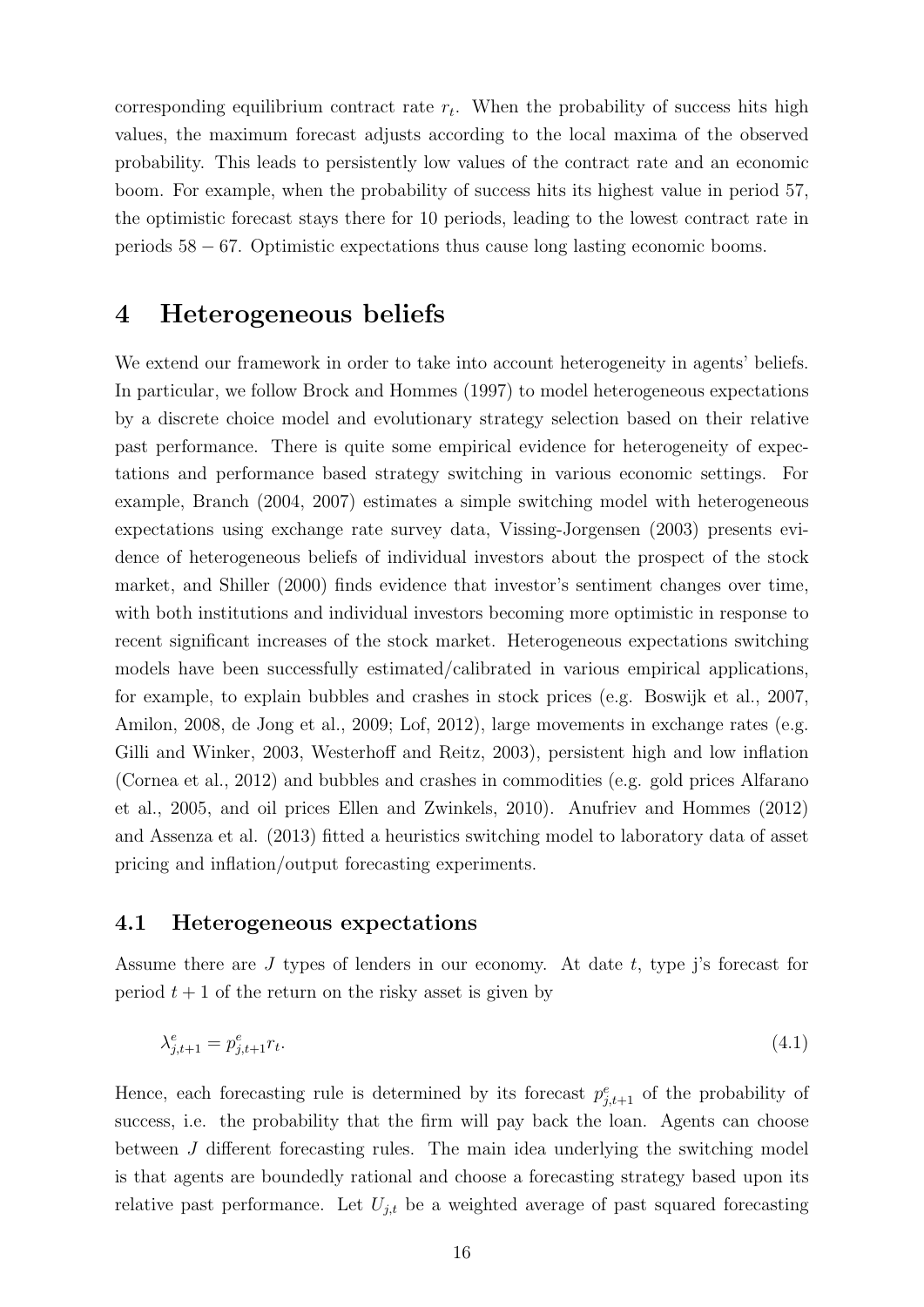errors of type j of the returns  $\lambda_{j,t}$  which, using (4.1), becomes

$$
U_{j,t} = r_{t-1}^2 (p_t - p_{j,t}^e)^2 + \gamma U_{j,t-1},
$$
\n(4.2)

where  $\gamma$  is the weight given to past fitness. Let  $u_{j,t}$  be the relative past squared forecasting errors of the returns of the risky asset, that is,

$$
u_{j,t} = U_{j,t}/U_t^{tot}, \qquad U_t^{tot} = \sum_{j=1}^{J} U_{j,t}.
$$
\n(4.3)

The fraction of the expectations rule  $j$  is updated according to a *discrete choice model* with asynchronous updating (Hommes et al., 2005; Diks and van der Weide, 2005)

$$
n_{j,t} = \delta n_{j,t-1} + (1 - \delta) \frac{e^{-\beta u_{j,t}}}{z_t},
$$
\n(4.4)

where  $z_t = \sum_{j=1}^{J} \exp(-\beta u_{j,t})$  is a normalization factor. The asynchronous updating parameter  $0 \le \delta \le 1$  reflects inertia in the choice of the heuristics<sup>6</sup>. In the extreme case  $\delta = 1$ , the initial impacts of the rules never change, no matter what their past performance was. At the other extreme,  $\delta = 0$ , we have the special case of synchronous updating, as in Brock and Hommes (1997), where all agents switch to better strategies in each period. In general, in each period only a fraction  $1 - \delta$  of the heuristic's weight is updated according to the discrete choice model with asynchronous updating. The parameter  $\beta \geq 0$  represents the intensity of choice measuring how sensitive predictor choice is to differences in heuristics' performance. In the extreme case  $\beta = 0$ , the relative weights of heuristics are not updated; at the other extreme  $\beta = +\infty$ , a fraction  $1-\delta$  of agents switch immediately to the best predictor. In the special case where  $\delta = 0$ and  $\beta = \infty$ , coined the *neoclassical limit* in Brock and Hommes (1997), all agents switch immediately to the best forecasting strategy. In the simulations of heterogeneous market equilibrium dynamics below, the parameters will be fixed at  $\beta = 5$ ,  $\delta = 0.5$  and  $\gamma = 0$ , but the results are fairly robust w.r.t. changes of these parameters. We also check the robustness by studying analytically the neoclassical limit case.

#### 4.2 Heterogeneous market equilibrium

Under heterogeneous expectations, we define total supply of loans at date  $t$  as

$$
S_t(r_t) = \frac{w_t}{2} \sum_{j=1}^{J} n_{j,t} \quad \bar{\imath}[\lambda_{j,t+1}^e(r_t) > \rho] = \frac{w_t}{2} \sum_{j=1}^{J} n_{j,t} \quad \bar{\imath}[p_{j,t+1}^e(r_t) > \rho],\tag{4.5}
$$

<sup>&</sup>lt;sup>6</sup>In recent laboratory experiments in various settings, for example in asset pricing forecasting (Anufriev and Hommes, 2012), in positive feedback (asset) and negative feedback (cobweb) markets (Anufriev et al., 2013b) and in a New Keynesian macro framework (Assenza et al., 2013), it has been found that the value of the inertia parameter  $\delta = 0.8$  or 0.9 is high so that there is a strong tendency to stick to some rule before switching to another rule.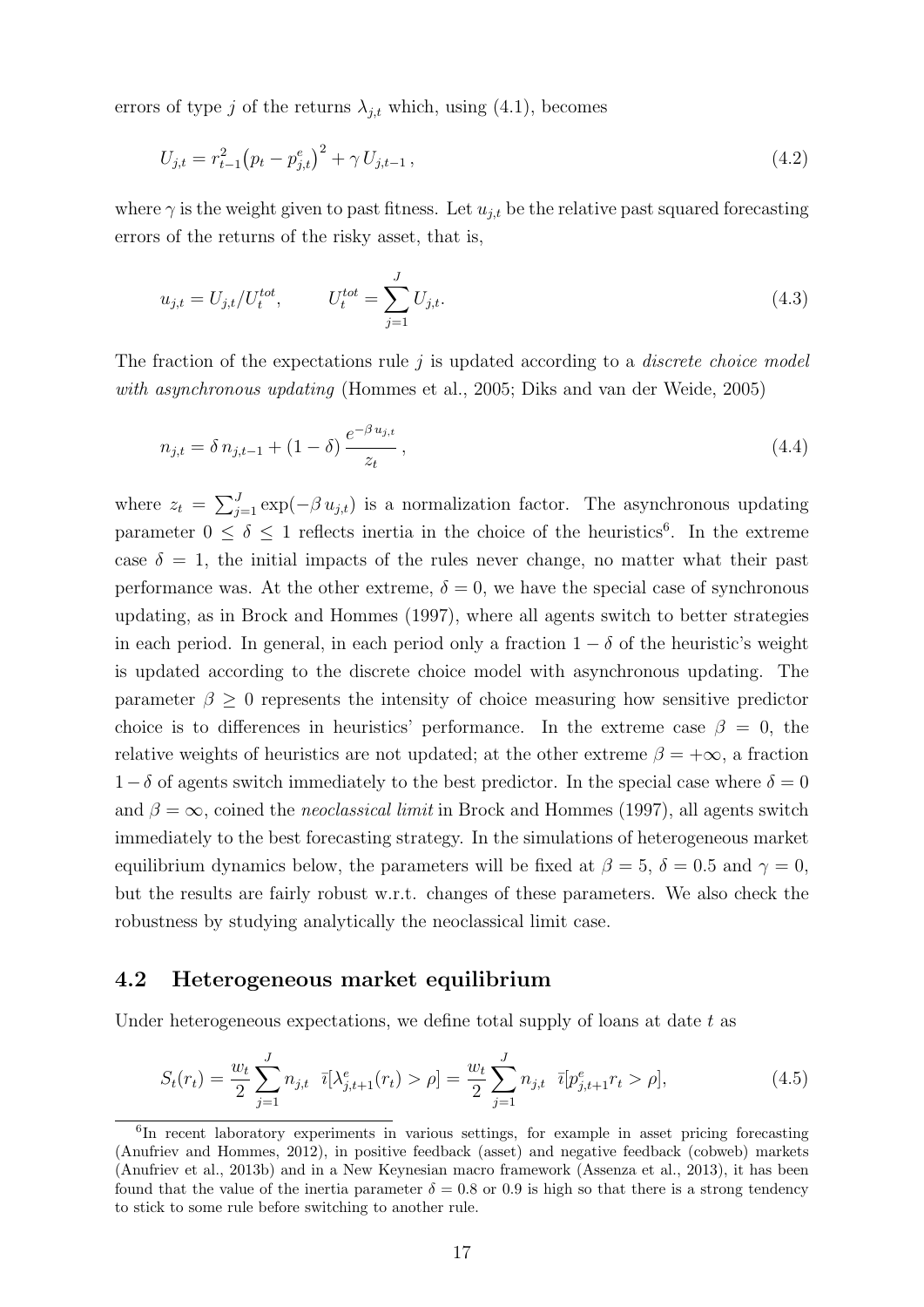

Figure 3: Temporary equilibria in the 2-type case, with four possible loan market equilibrium points A, B, C and D, depending on the time-varying supply and demand curves. The figure illustrates the case  $p_{1,t+1}^e > p_{2,t+1}^e$ , that is, type 2 are more pessimistic. The loan supply correspondence is a 2-step function with critical threshold levels at  $r^* = \rho/p_{1,t+1}^e$ , where the loan supply switches from 0 to  $n_{1t}w_t/2$ , and at  $r^* = \rho/p_{2,t+1}^e$ , where the loan supply switches from  $n_{1t}w_t/2$  to  $w_t/2$ . As the fraction of the pessimistic type 2 increases, the equilibria B and A shift to  $B'$  and  $A'$ .

where  $p_{j,t+1}^e$  represents expectations of type j about the probability of success and  $n_{j,t}$ represents the fraction of agents of type  $j$  at time  $t$ . Here the last equality follows from Eq. (2.17). Temporary equilibrium in the loan market is given by

$$
x(r_t; p_t) = S_t(r_t) = \frac{w_t}{2} \sum_{j=1}^{J} n_{j,t} \quad \bar{\imath}[p_{j,t+1}^e r_t > \rho]. \tag{4.6}
$$

Figure 3 illustrates market equilibrium in the case of heterogeneous expectations with two types of agents  $(J = 2)$ . Recall that, in the homogeneous case, the loan supply correspondence  $(2.20)$  is a step function (see Figure 1), with the loan supply switching from 0 to  $w_t/2$  at the threshold  $r^* = \rho/p_{t+1}^e$ , whose value is determined by the expected probability of success. In the heterogeneous case with two types of expectations,  $p_{1,t+1}^e$ and  $p_{2,t+1}^e$ , the loan supply correspondence is a 2-step function. If, for example,  $p_{1,t+1}^e$  >  $p_{2,t+1}^e$ , i.e. type 2 are more pessimistic, then the threshold levels are  $r_1^* = \rho / p_{1,t+1}^e$ , where the loan supply switches from 0 to  $n_{1t}w_t/2$ , and  $r_2^* = \rho/p_{2,t+1}^e$ , where the loan supply switches from  $n_{1t}w_t/2$  to  $w_t/2$ .

Note that  $(4.6)$  is a *temporary equilibrium* relation, with time varying demand function  $x(r_t; p_t)$  in (2.9) depending on the success probability  $p_t$ , and time varying supply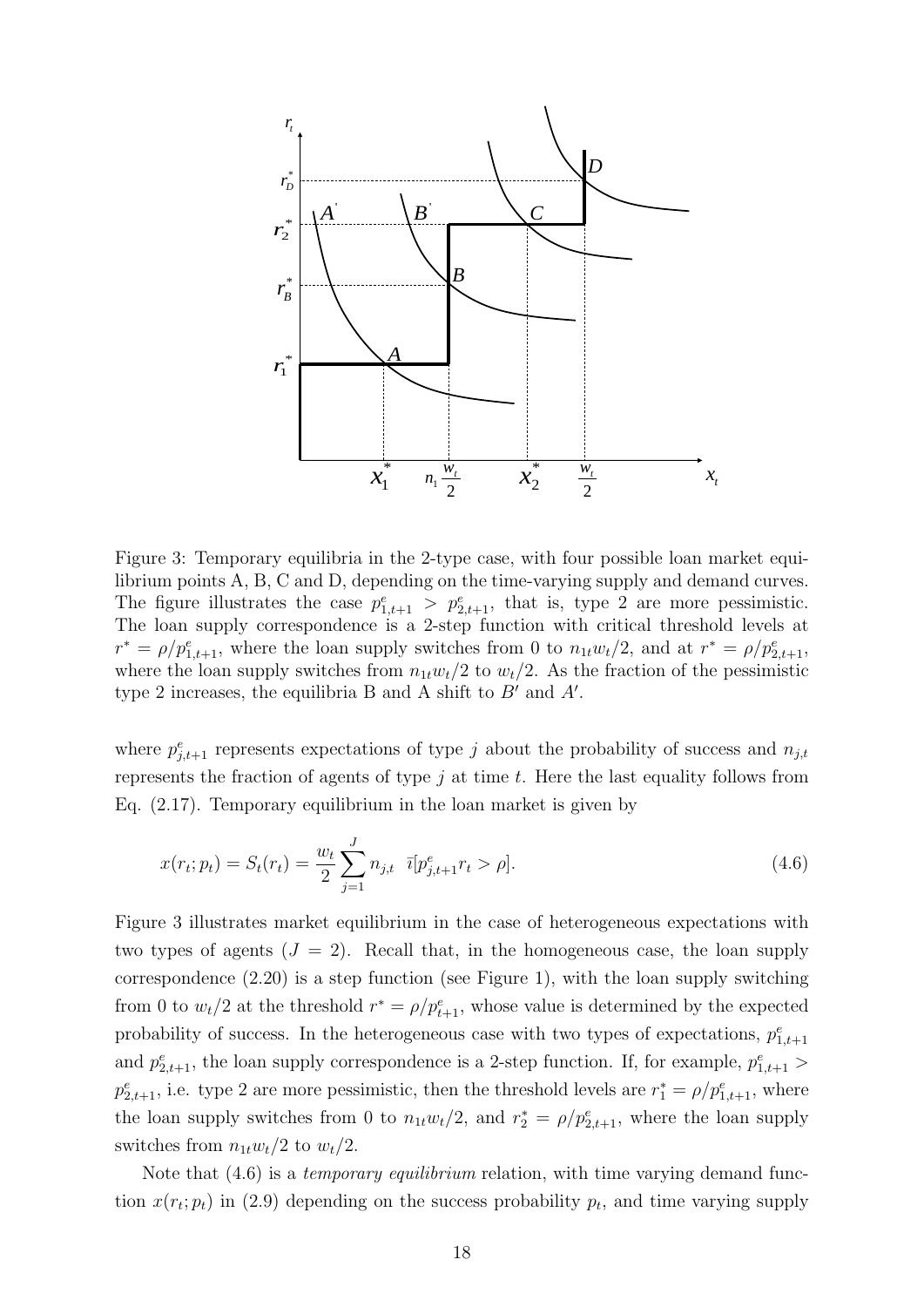correspondence in (4.5), depending on time varying aggregate savings  $w_t/2$ , time varying fractions  $n_{j,t}$  and individual expectations  $p_{j,t+1}^e$ . Figure 3 illustrates four possible temporary equilibrium points A, B, C and D, depending on the temporary supply and demand curves, in a simple 2-type case. It is important to note that as the fraction of the most pessimistic forecasting rule 2 increases, the vertical threshold at  $n_{1,t}w_t/2$  shifts to the left and the equilibrium point (depending on the temporary demand curve) shifts from B to B' or from A to A'. Consequently, an increase of the fraction of the most pessimistic forecasting rule leads to a high contract rate  $r^*$  and a lower equilibrium loan  $x^*$  and a correspondingly lower output. Similarly, an increase in the most optimistic forecasting rule leads to a lower equilibrium contract rate and a higher equilibrium output. Stated differently, an increase in the fraction of the most pessimistic (optimistic) forecasting rule amplifies an economic crisis or bust (boom).

## 5 A stylized example with six belief types

Consider the heterogeneous beliefs case with six expectations rules taken from the homogenous benchmarks: rational, naive, average, trend-following, pessimistic and optimistic expectations. In the simulations the exogenous  $AR(1)$  stochastic time series of the probability of success is the same as for the homogeneous benchmarks before, with its minimum realization in the "crisis-period" 31.

Rational agents know the true exogenous probability generating process (3.1) and therefore use the optimal, model consistent  $AR(1)$  forecasting rule to predict the firms' probability of success. Notice that AR(1) forecasters are not only rational forecasters, but also rational optimizers maximizing utility (2.1) under the budget constraint (2.2- 2.3), given their forecast of the expected loan return  $\lambda_{t+1}^e = p_{t+1}^e r_t$  in (2.17). Since the equilibrium contract rate  $r_t$  is known before making the forecasts, agents correctly take the behavior of other non-rational agents, who affect this equilibrium contract rate  $r_t$ , into account<sup>7</sup>.

In this section, our analysis focusses on problems caused by excessively pessimistic expectations, to study the occurrence of and recovery from a crisis after a drop of confidence in the economy, but in Section 6 we study the endogenous formation of both economic booms and busts.

Figure 4 illustrates the dynamics of the 6-type case. The fractions of all types (middle panels) show considerable fluctuations, fluctuating between 0 and 0.3, with rational and naive expectations dominating (ranging from  $0.15 - 0.3$ ), trend followers somewhere in between (ranging from 0.05−0.25), and average, pessimistic and optimistic expectations wildly fluctuating (between 0 and 0.25) at times being the minority types, but never

<sup>&</sup>lt;sup>7</sup>The same is true for other subjective forecasting rules, but  $AR(1)$  forecasters are the only agents who are both rational optimizers and rational forecasters, while other forecasting rules are not rational forecasters as they are not model consistent with the exogenous stochastic probability process. See Sargent (1993) for a discussion of optimization and forecasting as two different aspects of rationality.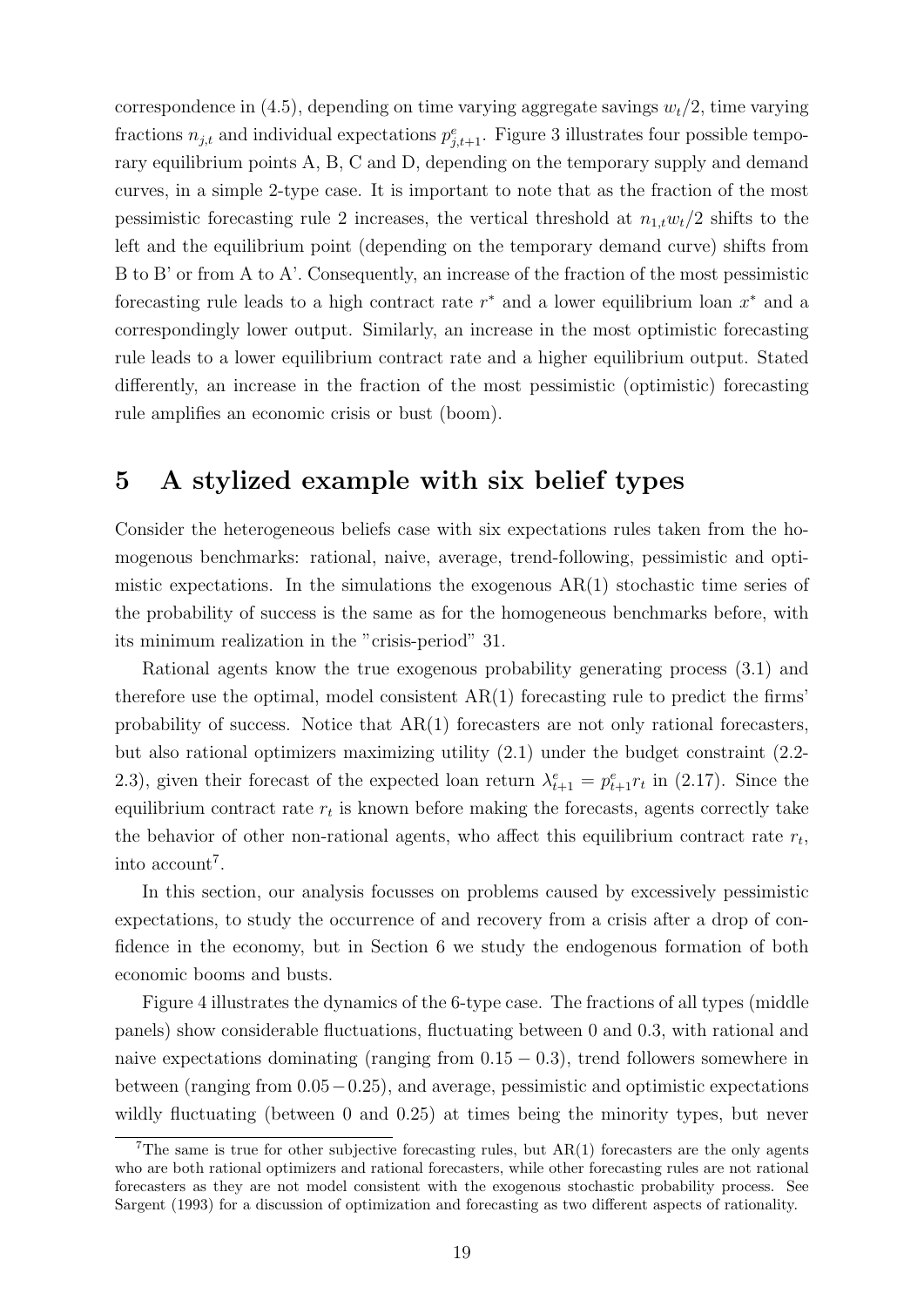

expectations (blue), naive expectations (black), optimistic (maximum) expectations (yellow). Mid left panel: fractions of rational, average and trend following believers (resp. red, purple and cyan). Mid right panel: fractions of pessimistic, naive and optimistic (resp. blue, black Figure 4: Heterogeneous expectations with 6 types ( $\beta = 5$ ,  $\delta = 0.5$  and  $\gamma = 0$ ). Upper left panel: realized probability of success (green), rational Figure 4: Heterogeneous expectations with 6 types ( $\beta = 5$ ,  $\delta = 0.5$  and  $\gamma = 0$ ). Upper left panel: realized probability of success (green), rational expectations (AR(1)) (red), average expectations (purple), trend follower expectations (cyan). Upper right panel: pessimistic (minimum) and trend following believers (resp. red, purple and cyan). Mid right panel: fractions of pessimistic, naive and optimistic (resp. blue, black expectations (AR(1)) (red), average expectations (purple), trend follower expectations (cyan). Upper right panel: pessimistic (minimum) expectations (blue), naive expectations (black), optimistic (maximum) expectations (yellow). Mid left panel: fractions of rational, average and yellow). Bottom panel: contract rate (left) and output (right). and yellow). Bottom panel: contract rate (left) and output (right).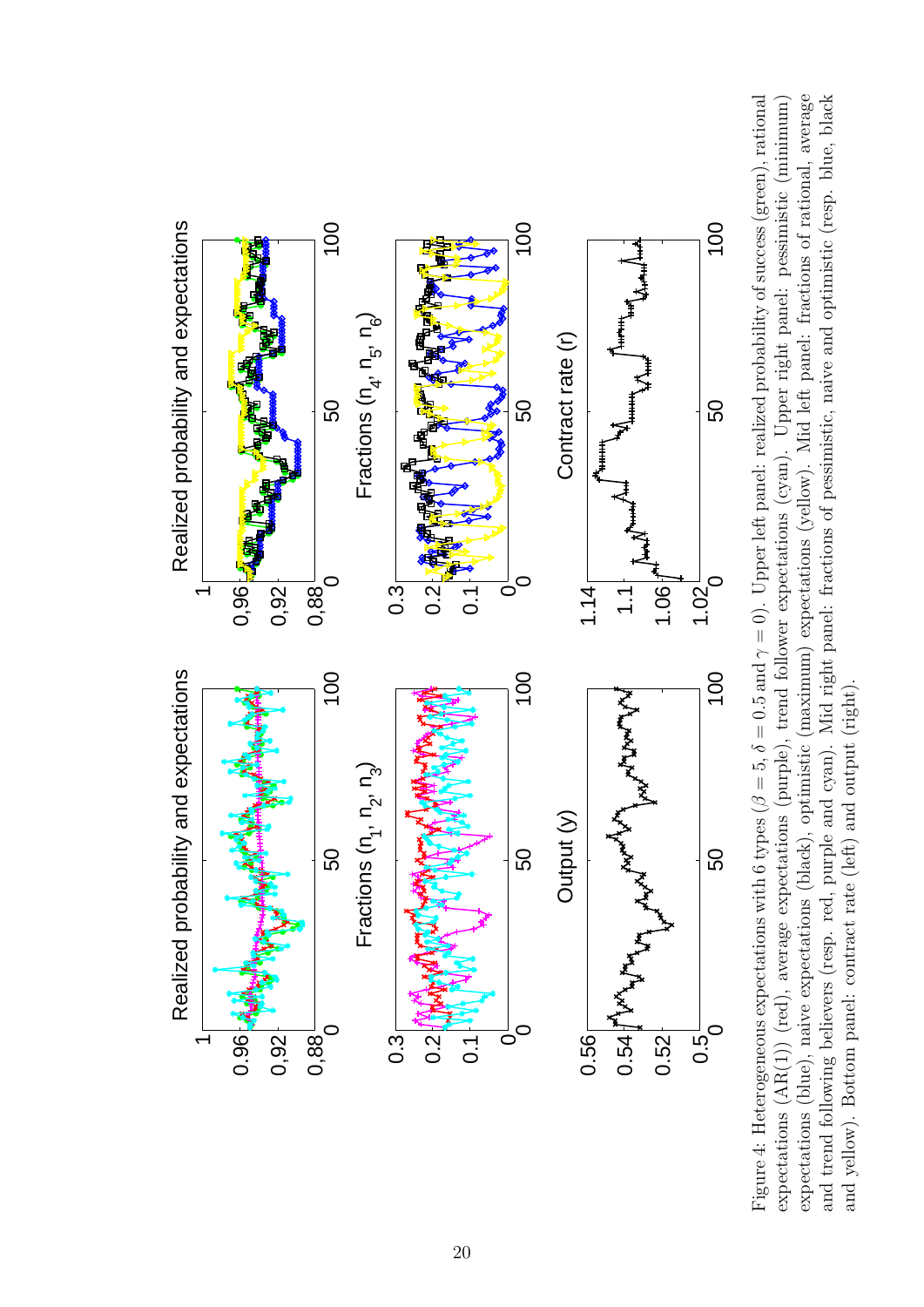completely driven out of the market.

The contract rate (bottom right panel) gradually increases hitting its peak around periods  $30 - 33$  and remaining persistently high between periods  $34 - 42$ . Overall, the contract rate is persistently higher than the long run equilibrium rate  $\bar{r} = \rho/\mu = 1.063$ , due to the presence of pessimistic forecasters, even when their fractions are relatively small. Around the exogenously generated crisis of period 31, the fraction of pessimistic expectations are at a peak, around 0.25, and only decrease gradually thereafter. A relatively small fraction of pessimistic traders thus has a significant impact on aggregate outcomes and contributes to a high equilibrium contract rates for more than 10 periods. The time series of output  $g(x)$  is also shown (bottom left panel), with a minimum value at the exogenously generated crisis in period 31 and only slowly recovering in subsequent periods.

Figure 5 compares the 6-type heterogeneous expectations simulations with the homogeneous rational expectations benchmark. In particular, Figure 5 (top right panel) illustrates that the difference of the contract rates under boundedly rational heterogeneous expectations and homogeneous rational expectations is significantly positive over the entire sample and highly persistent. The heterogeneous expectations bias of the contract rate for loans is  $\bar{r}^{HET}-\bar{r}^{RE}\approx 2.4\%$ . Its peak is substantial, about 6.8%, and occurs in period 39, that is, much later than the worst exogenous shock in the crisis period 31, at times when the rational forecast has already correctly predicted the mean reversion of the probability of success towards its mean, while under heterogeneous expectations the influence of a relatively small fraction of pessimistic agents on aggregate behaviour is still highly significant.

Similarly, the bottom panel of Figure 5 illustrates differences in output under heterogeneous versus homogeneous rational expectations. Under heterogeneous expectations, output is significantly lower than under rational expectations. On average, the output loss  $(y^{RE} - y^{Het})/y^{RE}$  due to heterogeneous expectations is about 1.1%, with a peak of more than 3%. As for the peak in the differences in the contract rate, the biggest output loss due to heterogeneous expectations occurs in period 39, much later than the crisis period 31, and it occurs when in fact the exogenous probability of success already has recovered to normal levels, but a drop of confidence due to boundedly rational heterogeneous expectations still affects output at the macro level significantly, even when the fractions of pessimists at the micro level is relatively small.

#### Why do non-rational strategies survive?

Why then are the fully rational agents, using the AR(1) model consistent forecasting rule of the exogenous probability of success, not driving out all other forecasting rules, as has been suggested by the traditional rational approach, advocated e.g. by Friedman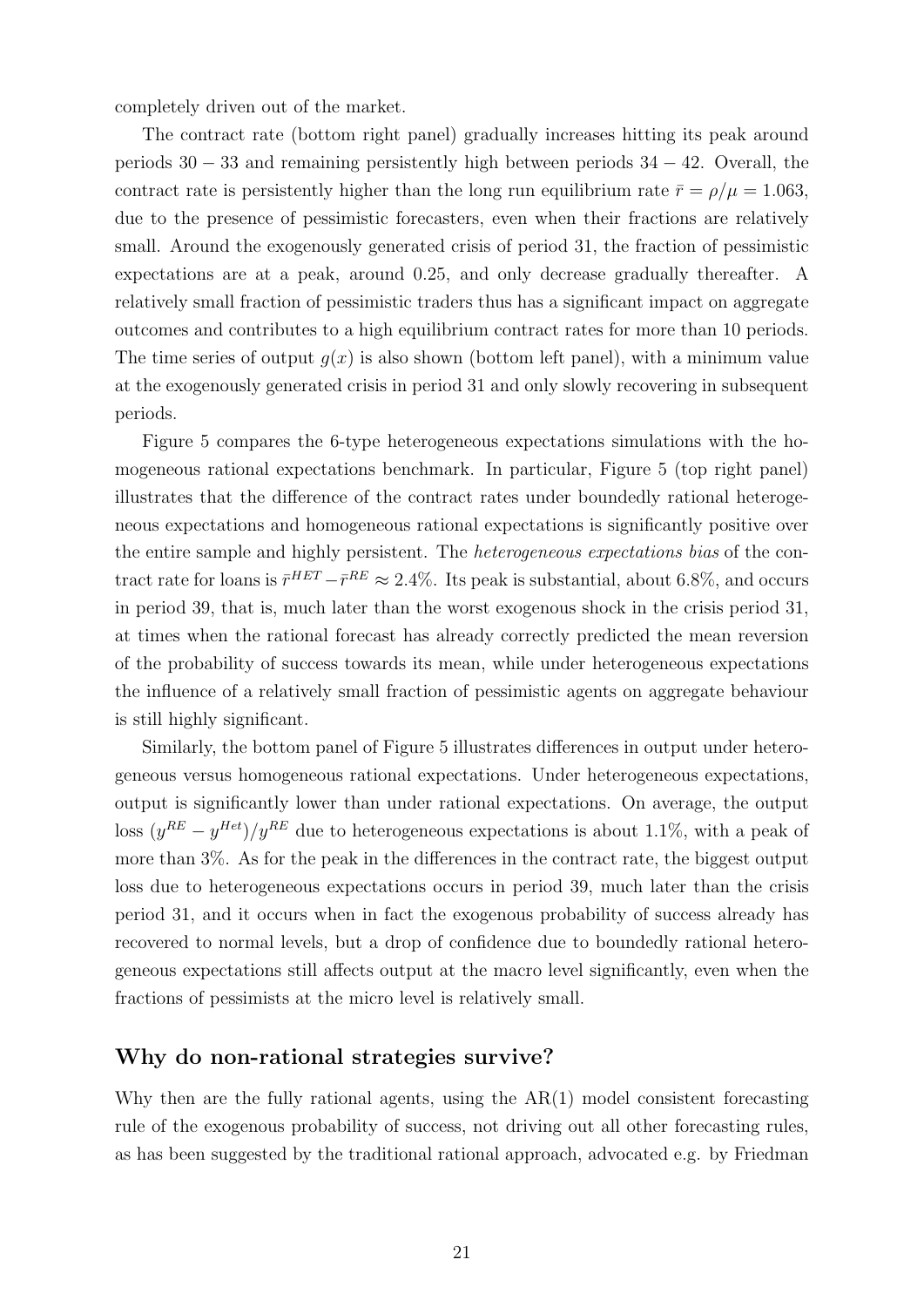

Figure 5: Differences between homogeneous rational expectations benchmark and heterogeneous expectations ( $\beta = 5$ ,  $\delta = 0.5$  and  $\gamma = 0$ ). Upper panel left: contract rate of 6 types benchmark (red) versus rational (AR(1)) benchmark (black); upper right: the heterogeneous expectations risk premium, i.e. the differences in contract rates; Bottom panel left: output for 6 types benchmark Figure 5: Differences between homogeneous rational expectations benchmark and heterogeneous expectations ( $\beta = 5$ ,  $\delta = 0.5$  and  $\gamma = 0$ ). Upper panel left: contract rate of 6 types benchmark (red) versus rational (AR(1)) benchmark (black); upper right: the heterogeneous expectations risk premium, i.e. the differences in contract rates; Bottom panel left: output for 6 types benchmark (red) versus rational (AR(1)) benchmark (black); bottom right: relative differences in output.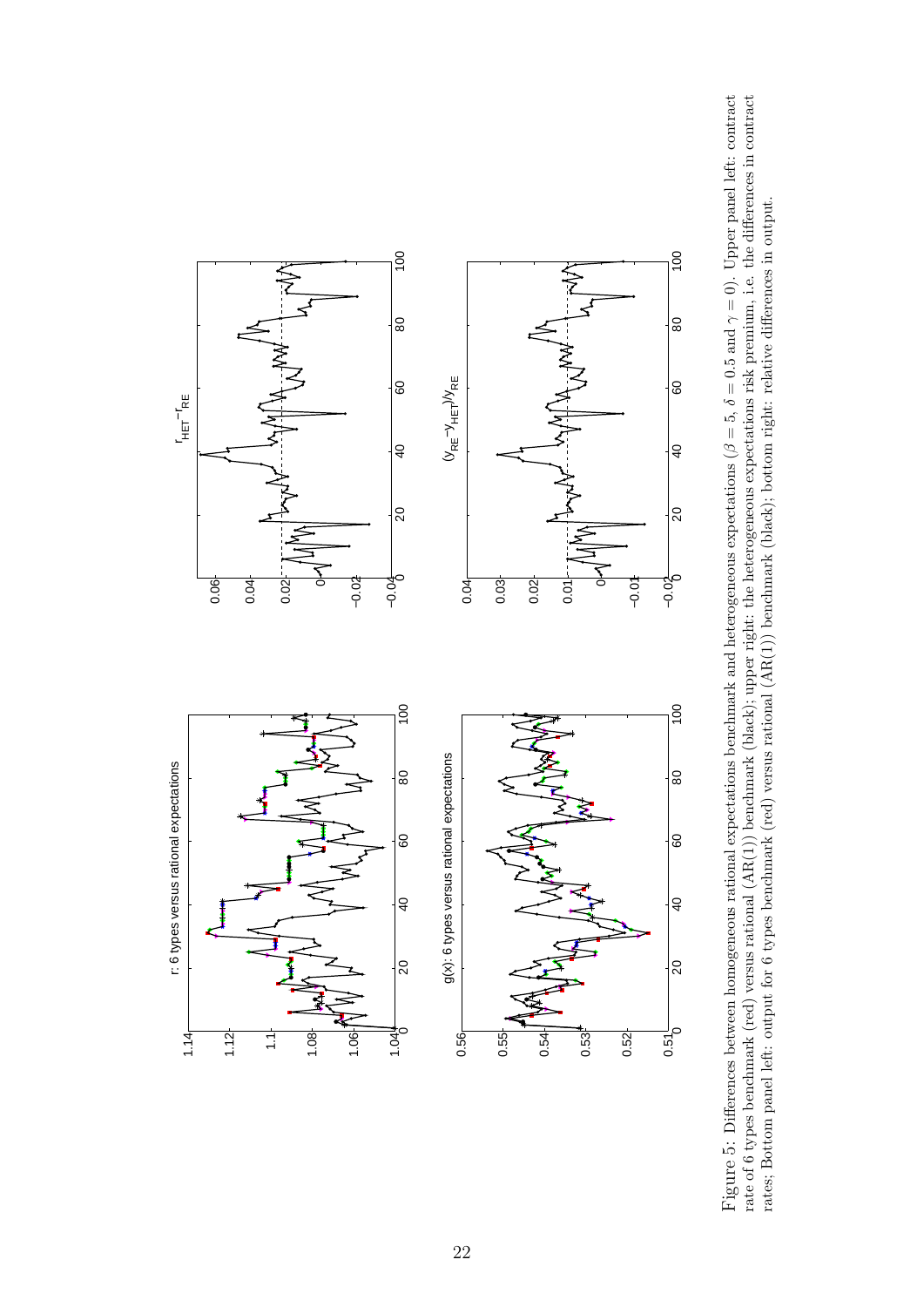$(1953)$  and Fama  $(1970)^8$ 

In order to address this question we first study analytically the case  $\delta = 0$  (i.e. synchronous updating),  $\gamma = 0$  (i.e. no memory) and  $\beta = \infty$  (immediate switching to the best performing rule). Brock and Hommes (1997) coined this case a "neoclassical limit", with all agents immediately switching to the best performing rule<sup>9</sup>.

Figure 6 compares the 6-type heterogeneous expectations simulations (with  $\beta = \infty$ and  $\delta = 0$ ) to the homogeneous rational expectations benchmark. The reader should compare these to Figure 5 (with  $\beta = 5$  and  $\delta = 0.5$ ). The results are very similar, with only some minor differences.

Figure 6 (top panels) illustrate that the difference of the contract rates in the heterogeneous expectations case with  $\beta = \infty$  is still significantly positive over the entire sample, only with occasional drops below zero, and highly persistent. Hence, also in the case when all agents switch immediately to the best performing rule, we observe a heterogeneous expectations bias of the contract rate for loans. The average heterogeneous expectations bias is  $\bar{r}^{HET} - \bar{r}^{RE} \approx 1.8\%$ , with its peak around 6.8% in period 39, as before

Similarly, the bottom panels of Figure 6 illustrates differences in output under heterogeneous expectations with  $\beta = \infty$  versus homogeneous rational expectations. Again heterogeneous expectations, output is significantly lower than under rational expectations, with an average output loss  $(y^{RE} - y^{Het})/y^{RE}$  of about 0.8%, with a peak of more than 3% in period 39.

Our analysis of the limiting case  $\beta = \infty$  shows that the rational expectations strategy is not always the best strategy and therefore, based upon their relative success, agents may switch temporarily to alternative expectations rules. The colored dots, squares, triangles and stars along the time series in Figures 5 and 6 both indicate the best performing strategy over time. It is clear that there is no single dominating strategy, but rather the optimal strategy fluctuates. For example, the pessimistic rule is the best in periods 29, just before the crisis, and in period 31 at the peak of the crisis. In period 30, just before the peak of the crisis, the trend-following rule dominates, amplifying the crisis. In periods 32 and 35, the rational expectations rule is the best, at a time when the probability of success is still rather low.

Based on the analytical results for the "neoclassical limiting case", we can discuss the main driving forces behind the 6-belief-types simulation results with boundedly rational heterogeneous expectations selection ( $\beta = 5$ ) and asynchronous updating ( $\delta = 0.5$ ). There are four key elements of why non-rational forecasting rules survive in our economy with performance based strategy selection: (1) bounded rationality, (2) finite memory

<sup>&</sup>lt;sup>8</sup>We stress once more that  $AR(1)$  forecasters are fully rational in our framework, as they are both rational forecasters and utility maximizers taking the behavior of other non-rational agents into account through their knowledge of the equilibrium contract rate  $r_t$ ; see the discussion in Section 5.

<sup>&</sup>lt;sup>9</sup>We stress that the "simulations" for the neoclassical limit  $\beta = \infty$  should be viewed as analytical results since, given the random realizations of the exogenous probability time series, a comparison of the forecasting errors of the 6 strategies exactly determines the optimal rule at each period in time.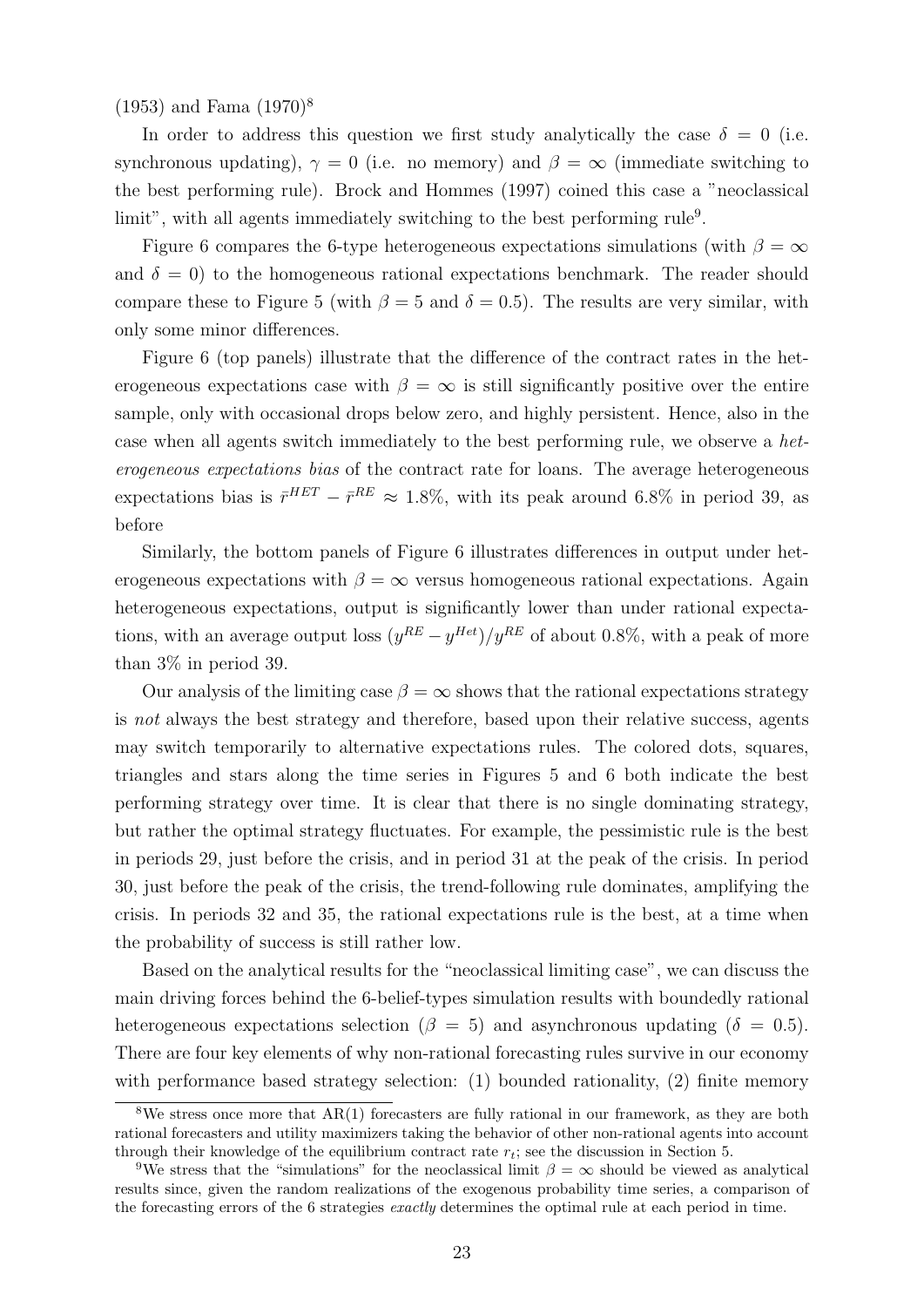

Figure 6: Differences between homogeneous rational expectations benchmark and heterogeneous expectations for  $\beta = \infty$ ,  $\delta = 0$  and  $\gamma = 0$ . Upper panel left: contract rate of 6 types benchmark (red) versus rational (AR(1)) benchmark (black); upper right: the heterogeneous expectations risk premium, i.e. the differences in contract rates; Bottom panel left: output for 6 types benchmark Figure 6: Differences between homogeneous rational expectations benchmark and heterogeneous expectations for  $\beta = \infty$ ,  $\delta = 0$  and  $\gamma = 0$ . Upper panel left: contract rate of 6 types benchmark (red) versus rational (AR(1)) benchmark (black); upper right: the heterogeneous expectations risk premium, i.e. the differences in contract rates; Bottom panel left: output for 6 types benchmark (red) versus rational (AR(1)) benchmark (black); bottom right: relative differences in output.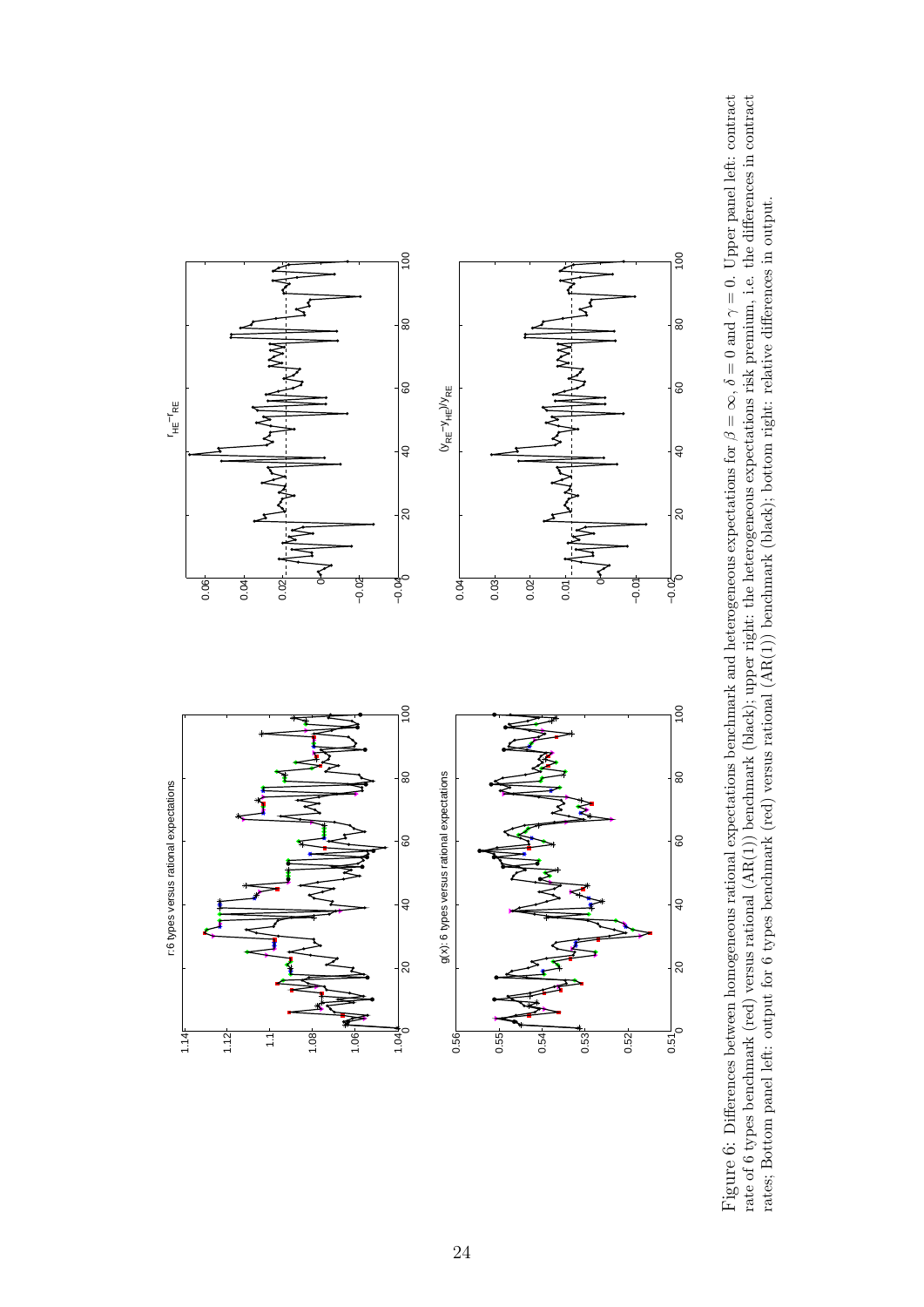and more weight to recent performance, (3) asymmetry giving higher weight to forecast errors in "bad times", and (4) inertia due to asynchronous strategy updating.

- 1. Agents choose between heterogeneous forecasting rules based upon recent forecasting performance. Their choice is boundedly rational in the sense that their intensity of choice to switch strategies is finite, i.e.  $\beta < \infty$ , implying that some agents will not switch to the best strategy, but choose an alternative rule. Hence, for  $\beta < \infty$ , each rule attracts some followers. When  $\beta \approx 0$ , the distribution of the population over the forecasting rules is flat, with fractions approximately equal. For  $\beta \approx \infty$ the distribution over rules is peaked, with most agents choosing the best strategy.
- 2. In general, the performance measure is a weighted average of past (relative) forecasting errors, as in  $(4.2)$ . In the (special) case when the contract rate  $r_t$  would be constant over time and memory would be infinite (i.e.  $\gamma = 1$ ), the performance measure is, up to a scaling factor, equivalent to the mean squated error (MSE). Therefore, in the special case of constant contract rate, infinite memory  $\gamma = 1$  and infinite intensity of choice  $\beta = +\infty$ , in the long run the rational AR(1) forecast would drive out all other forecasting rules. Hence, the rational benchmark is nested within our framework as a special case. In the more realistic case when *memory is* finite, i.e.  $0 \leq \gamma < 1$ , agents give more weight to recent observations. When more weight is given to recent observations, rational expectations can be suboptimal. Indeed, as we have seen for the "neoclassical limiting case", at times other rules perform better than the rational  $AR(1)$  rule. In particular, in "bad" times the pessimistic rule performs relatively well, while in "good" times the optimistic rule performs relatively well.

There is empirical evidence that *recent* performance is important for strategy selection. For example, evidence from empirical finance suggests that the flow in and out of mutual funds is strongly driven by the recent past performance of these funds (e.g. Sirri and Tufano, 1998, Karceski, 2002). Similarly, using data, Vanguard, Benartzi and Thaler (2007) have shown for retirement savings decisions that equity allocation of new participants rose from 58% in 1992 to 74% in 2000, following a strong rise in stock prices in the late 1990s, but dropped, back to 54% in 2002, following a strong fall in stock prices. In recent laboratory experiments with human subjects, Anufriev et al. (2012) show that individuals switch to alternative strategies which performed better in the recent past, even when such performance was driven by an exogenous random sequence and individuals had enough information about which strategy was optimal on average.

3. In our economy, agents are forecasting the expected return on the risky asset,  $\lambda_{j,t}^e = p_{j,t}^e r_{t-1}$ , depending on their forecast  $p_{j,t}^e$  of the probability of success. The squared prediction error then becomes  $r_{t-1}^2 (p_t - p_{j,t}^e)^2$  and is proportional to the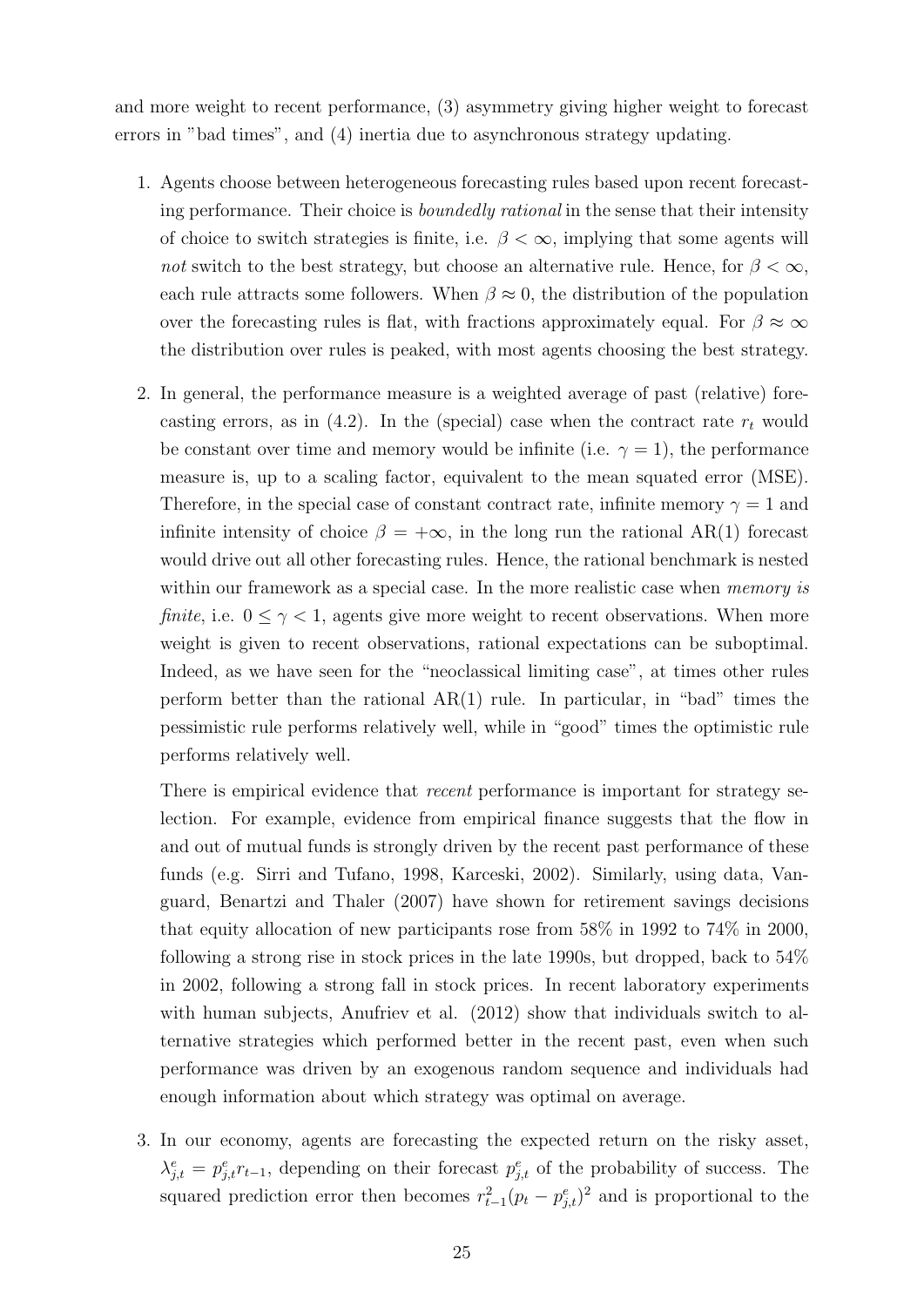squared prediction error of the probability of success, with a time varying weight  $r_{t-1}$ . This introduces an *asymmetry* in the forecasting performance: in times when the contract rate is high (low), more (less) weight is given to recent forecasting errors. High contract rates arise in "bad times", when the exogenous probability of success is low and pessimistic forecasting rules perform relatively well. Due to this asymmetry, in "bad times" pessimistic expectations will kick in more easily than optimistic expectations will in "good" times.

4. Our expectations selection framework (4.2-4.4) is an extension of the model with synchronous updating of Brock and Hommes (1997), allowing for asynchronous updating (Hommes et al., 2005b; Diks and van der Weide, 2005). The introduces inertia in strategy switching, through the parameter  $0 < \delta < 1$ , representing the fraction of agents that will stick to their previous strategy, while in a given period only a fraction  $1 - \delta$  switches strategy based on relative performance. This inertia in strategy switching due to asynchronous updating is in some sense similar to rational inattention (Sims, 1998, 2003). Anufriev and Hommes (2012) fitted the heterogeneous expectations switching model with asynchronous updating to experimental data and found relative large values around  $\delta = 0.8$ . Consequently, once non-rational expectations rule gain some weight, e.g. in "bad" times, when a fraction of agents becomes pessimistic, asynchronous strategy updating implies that they only disappear gradually afterwards. As a consequence, a relatively small fraction of pessimistic agents may increase the persistence of crisis considerable leading to a very slow recovery of the economy.

These four plausible and empirically relevant elements of strategy switching cause non-rational rules to survive in a heterogeneous population. In particular, in bad times they cause (at least) a small fraction of agents to have pessimistic expectations. But even a relatively small fraction of pessimistic believers has a significant effect upon aggregate behaviour and causes crises to be deeper and more persistent. Similarly, in good times (at least) a small fraction will adopt an optimistic rule amplifying and lengthening the boom of the economy.

## 6 Endogenous probability of success

So far, the loan probability of success has been an exogenous stochastic  $AR(1)$  process. In this section we endogenize the probability of success of the economy, making it dependent on the state of the economy, to study the emergence of boom and bust cycles in an economy with endogenous (positive) expectations feedback. It is natural to assume that the probability for a firm to be successful is positively correlated with the state of the economy as measured by output. The simplest natural extension to an endogenous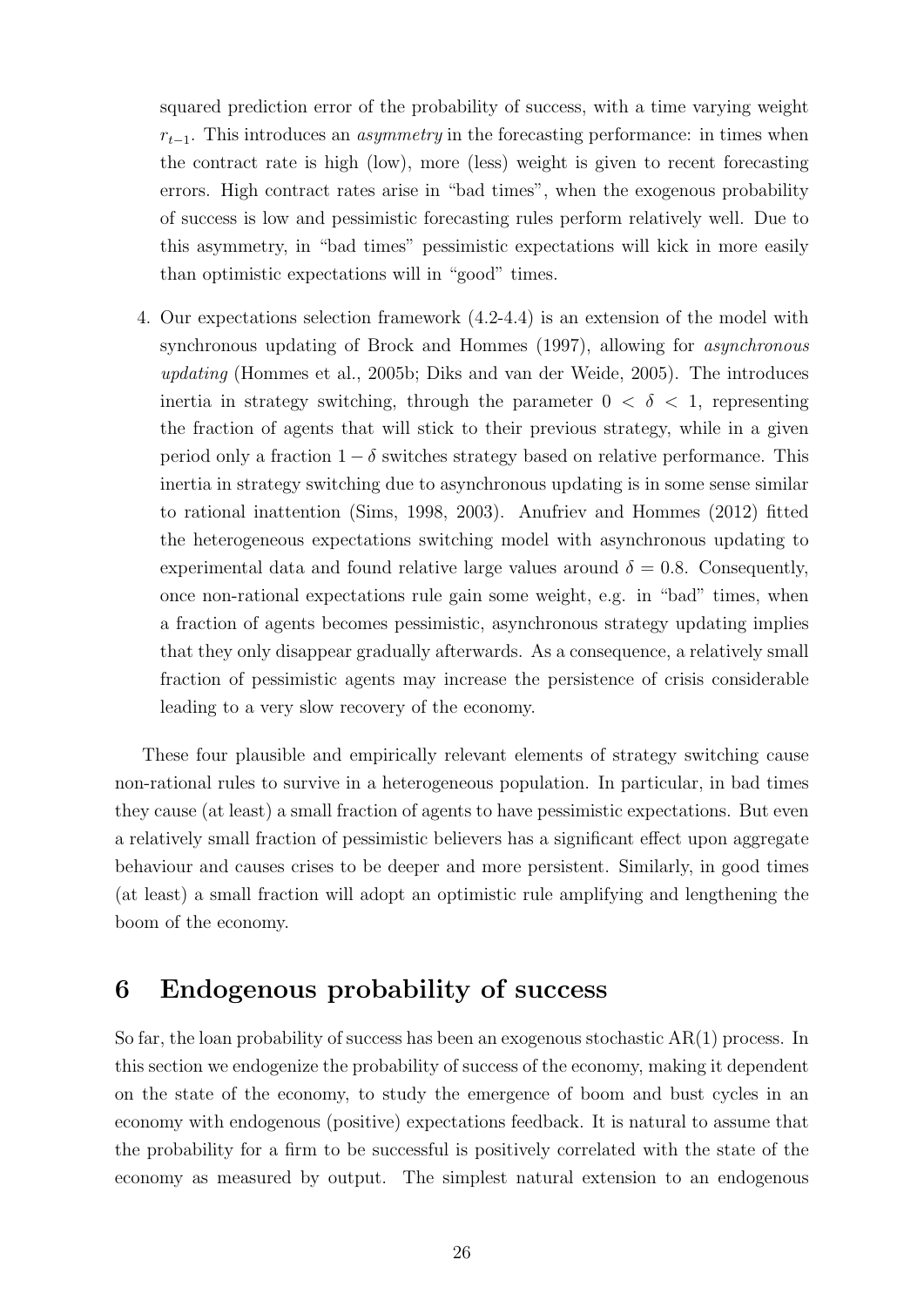success probability is given by

$$
p_{t+1} = \mu + a(p_t - \mu) + b(y_t - \bar{y}) + \epsilon_t, \tag{6.1}
$$

where the first part represents the exogenous  $AR(1)$  process  $(3.1)$ , with the same long run mean  $\mu = 0.95$ , the same first order autocorrelation coefficient  $a = 0.8$  and the same realizations of the IID noise  $\epsilon_t$ . The second part models an endogenous linear dependence of the probability of success upon the output gap, measured by the difference of output from its moving average  $\bar{y} = \frac{1}{7}$  $\frac{1}{T} \sum_{i=1}^{T} y_{t-i}$ . This linear endogenous dependence may be viewed as a first order approximation of a more general nonlinear endogenous dependence of the success probability on the output gap, with the parameter  $b \geq 0$  measuring its strength (in the simulations we set  $b = 0.8$ ). The endogenous probability (6.1) thus represents the simplest, linear representation of positive feedback from the output gap to the probability of success or, equivalently, negative feedback from the output gap to the  $\delta$  default probability<sup>10</sup>.

Figure 7 shows the simulated time series of the endogenous realized probability, the six forecasts, the fractions of all six types, output and the contract rate, for the 6-type model with endogenous success probability. An immediate observation is the large swings in the contract rate and output driven by large fluctuations in the endogenous default probability. Positive feedback from output into the firms' success probability amplifies the boom and bust cycles in the economy. The contract rate exhibits persistently high values (around 1.15) around the (exogenous) "crisis period" 31 and even higher values  $(> 1.2)$  between periods 70-80. Output drops below 0.5 in period 31 and below 0.47 around period 75. The fractions of the six strategies show how each of the rules reenforces different phases of the boom and bust cycles. Optimistic expectations kick in at good times and lead to persistent phases of high success probability, low contract rates and high output. In contrast, the fraction of pessimistic expectations increases in bad times, leading to persistently low success probability, high contract rates and low output. Optimists and pessimists thus amplify booms and busts. The rational expectations rule here is given by

$$
p_{t+1} = \mu + a(p_t - \mu) + b(y_t - \bar{y}), \tag{6.2}
$$

using the correct model consistent forecast and only making a small error that equals the noise term  $\epsilon_t$ . Hence, rational agents perfectly recognize both the exogenous part of the probability process and the endogenous dependence on output. The RE rule does well most of the time, but naive and trend-following expectations at times are equally good and occasionally, due to the noise, even slightly better and that may cause even higher booms or lower busts. The average expectations rule performs poorly and this

 $10B$ Funeau et al. (2011) provide empirical support for such a negative relationship, showing a negative correlation between the number of bankruptcies and the output gap for France.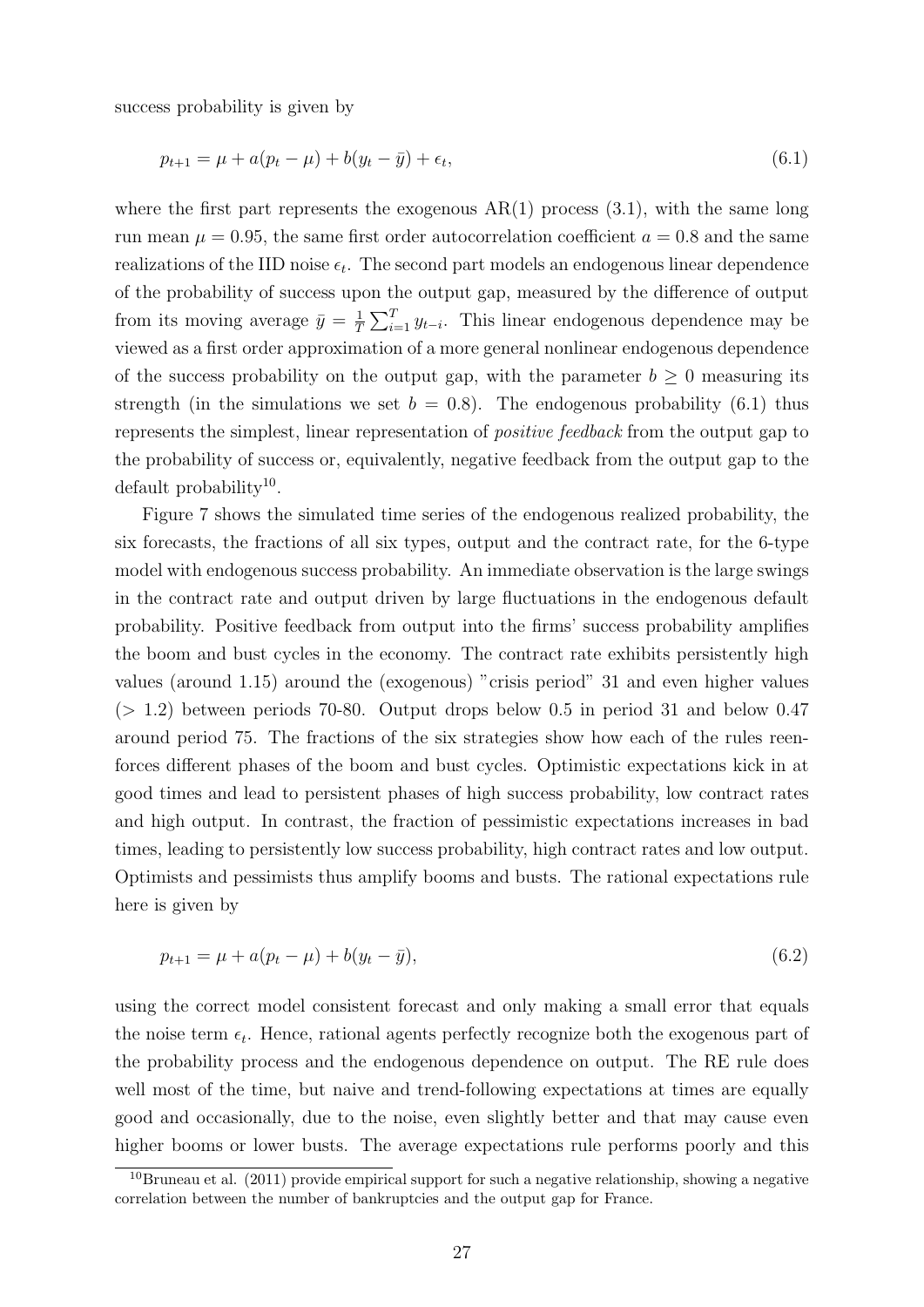

Figure 7: Heterogeneous expectations with 6 types and endogenous success probability ( $\beta = 5$ ,  $\delta = 0.5$ ,  $\gamma = 0$ ,  $b = ?$ ?? and  $T = 10$ ). Upper left panel: realized expectations (blue), naive expectations (black), optimistic (maximum) expectations (yellow). Mid left panel: fractions of rational, average and trend following believers (resp. red, purple and cyan). Mid right panel: fractions of pessimistic, naive and optimistic (resp. blue, black and yellow). Bottom panel: output (left) and contract Figure 7: Heterogeneous expectations with 6 types and endogenous success probability  $(\beta = 5, \delta = 0.5, \gamma = 0, b = ?$ ?? and T = 10). Upper left panel: realized probability of success (green), rational expectations (red), average expectations (purple), trend follower expectations (cyan). Upper right panel: pessimistic (minimum) probability of success (green), rational expectations (red), average expectations (purple), trend follower expectations (cyan). Upper right panel: pessimistic (minimum) expectations (blue), naive expectations (black), optimistic (maximum) expectations (yellow). Mid left panel: fractions of rational, average and trend following believers (resp. red, purple and cyan). Mid right panel: fractions of pessimistic, naive and optimistic (resp. blue, black and yellow). Bottom panel: output (left) and contract rate (right).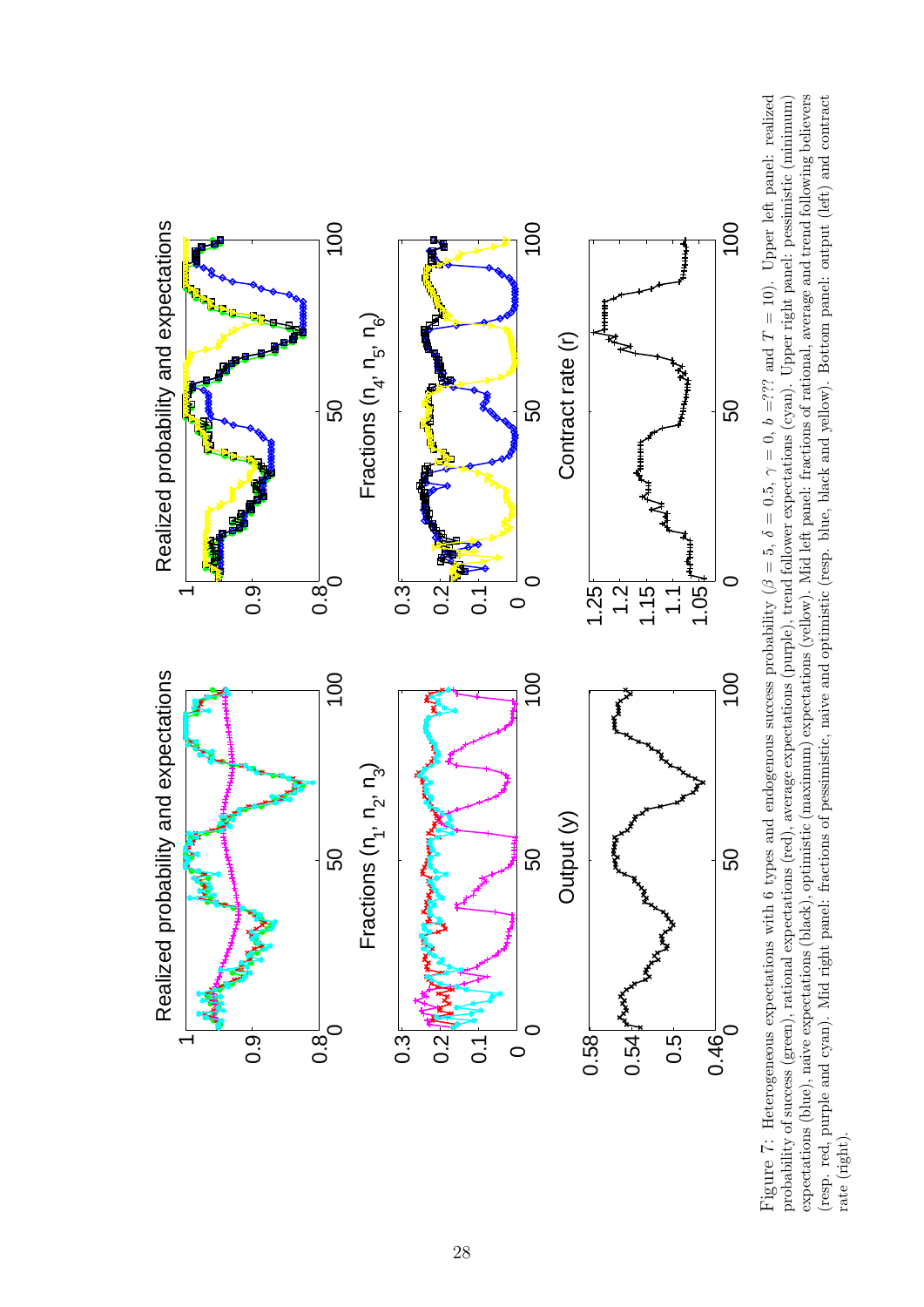

Figure 8: Panel (a): Output (exogenous probability). Grey: rational expectations benchmark; black: 6 types ; panel (b): Output (endogenous probability). Grey: rational expectations benchmark; black: 6 types.

type of averaging rule has limited effect on the emerging aggregate behavior.

Figure 8 compares the output series for RE and the 6-type heterogeneous expectations model for the exogenous  $AR(1)$  probability series  $(3.1)$  as well as the endogenous probability series (6.1). In the case of an exogenous probability (left panel), the 6-type heterogeneous expectations model leads to deeper crises and slower recovery, as discussed in Section 5 (cf. Figure 5). In the case of an endogenous probability (right panel) both the RE benchmark and the 6-type model lead to even larger boom and bust cycles. The RE rule correctly anticipates the positive feedback from output to the success probability and as a consequence leads to self-fulfilling amplification of boom and bust cycles. The 6-type model tracks these large boom and bust cycles, but with increasingly long delays due to slower mean reversion. As we have seen already in Figure 7, the boundedly rational heterogeneous expectations of the endogenous success probability are almost self-fulfilling, leading to amplified boom and bust cycles, but much slower and with much weaker mean reversion than in a perfectly rational world. This may have important consequences for the timing of monetary and fiscal policy. The timing of booms and busts is different in a boundedly rational heterogeneous world compared to a perfect RE world and policy should take these differences into account for more effective policy under realistic assumptions.

Figure 9 compares the homogeneous RE benchmark and our heterogeneous neoclassical limit case  $(\beta = \infty, \delta = \gamma = 0)$ , showing the realized probability (left panel) and the output series (right panel) in both cases. The neoclassical limit case closely tracks the RE benchmark, which is nested as a special case. Interestingly, the 6-type heterogenous expectations occasionally leads to even larger amplitude of the boom and bust cycles, when at the peak or at the bottom the trend-following rule performs better than the RE rule, and to slower recovery due to slower mean reversion. These (analytical) results for the neoclassical limit case stress the importance of the timing of policy under boundedly rational heterogeneous expectations.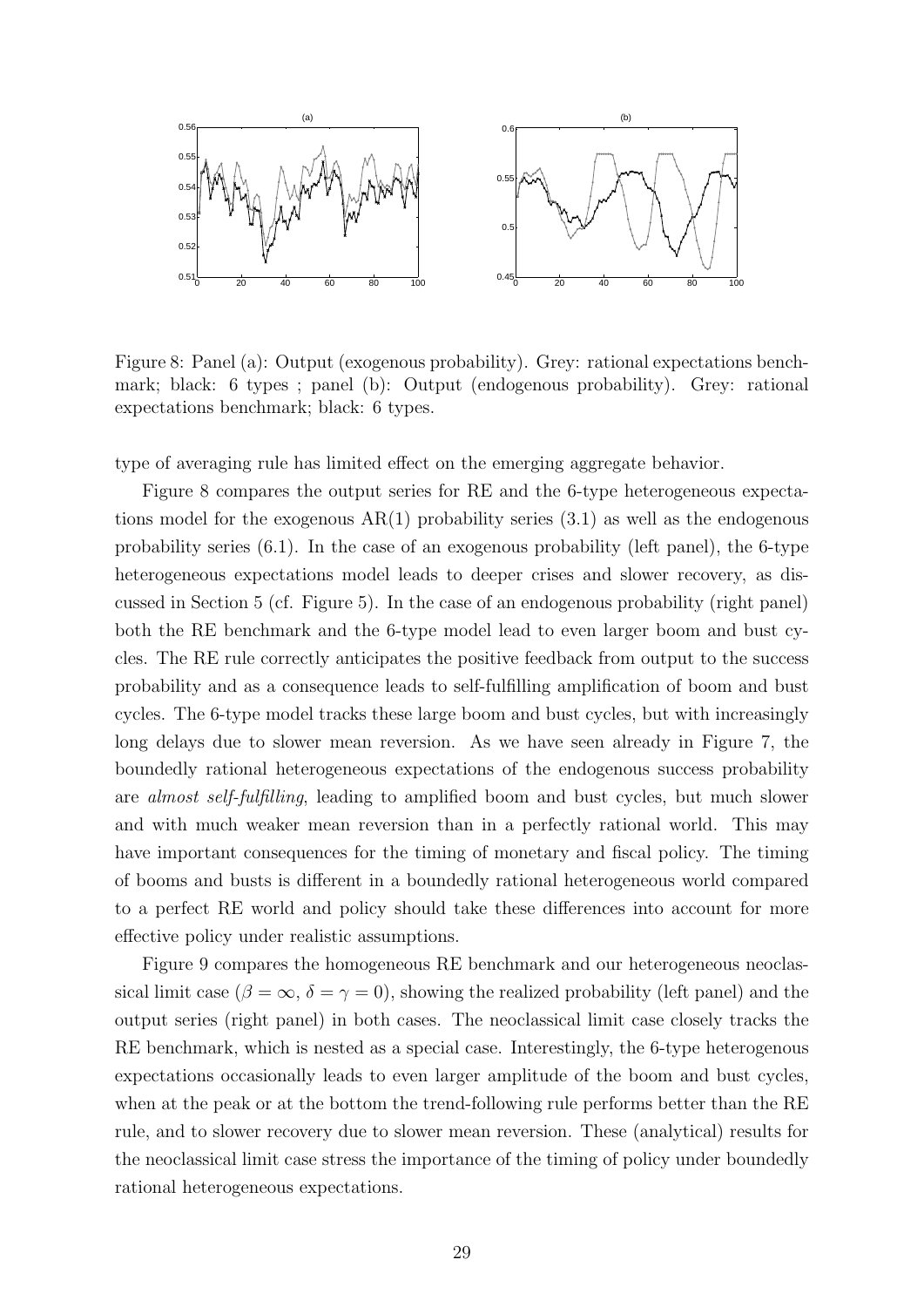

Figure 9: Panel (a): exogenous probability. Grey: rational expectations benchmark; black: heterogeneous neoclassical limit case ; panel (b): output. Grey: rational expectations benchmark; black: heterogeneous neoclassical limit case.

We conclude that, in the case of an endogenous probability of success the economy exhibits expectations driven macroeconomic fluctuations. A rational expectations rule on average correctly predicts exogenous mean reversion and perfectly predicts the positive feedback from output gap on the success probability. Nevertheless, non-rational forecasting rules at times may perform better than the RE forecast. Boundedly rational heterogeneous expectations rules thus survive competition. Due to the presence of trend-followers, under heterogeneous expectations booms turn out to be higher and busts deeper due to overreaction. Moreover, the recovery from crises is slower, due to the presence of pessimistic expectations causing much slower mean reversion.

## 7 Conclusion

This paper is an attempt to build a model of "animal spirits" and "confidence", as advocated in Akerlof and Shiller (2009). Our building block is the heterogeneous expectations switching model of Brock and Hommes (1997). We have studied an equilibrium model for loans and compared the case of expectations heterogeneity to the standard case of homogeneous rational expectations. Heterogeneous expectations are disciplined by evolutionary selection or reinforcement learning based upon recent forecasting performance. Survey data on expectations, laboratory forecasting experiments and time series data lend empirical support to such a heterogeneous expectations hypothesis. Costless rational expectations, whose forecast uses the correct model consistent specification of the stochastic probability of success, are unable to drive out simple forecasting heuristics such as naive expectations, trend following rules and pessimistic or optimistic expectations. In particular, a small fraction of pessimistic expectations survives, and even a small fraction of pessimistic believers has a large impact on aggregate macro behaviour. Even in the presence of costless fully rational expectations a small fraction of pessimistic or optimistic agents at the micro level may have a relatively large aggregate effect at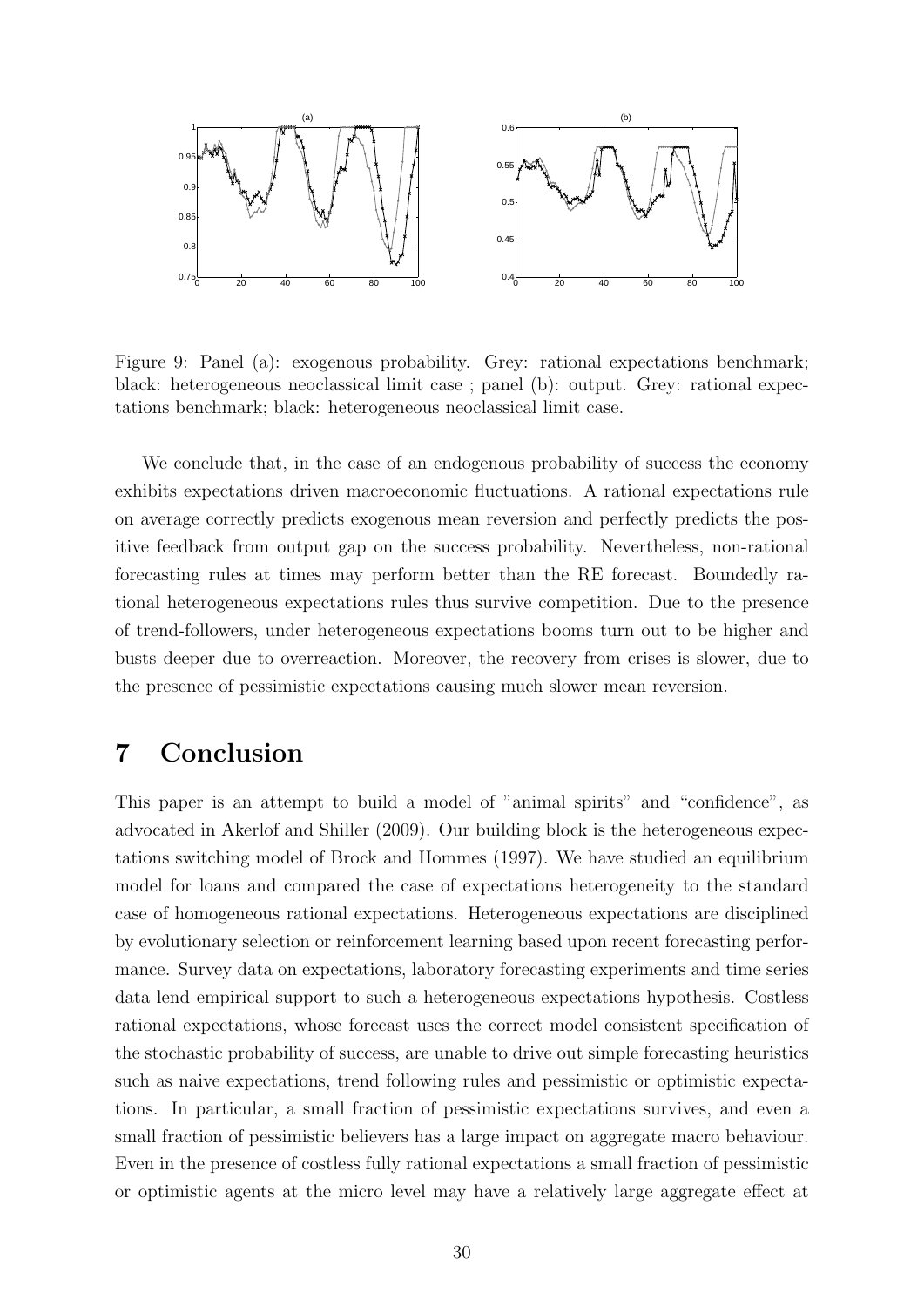the macro level and cause economic booms and busts to be higher and deeper and recovery from crisis to be much slower. These booms and busts are amplified by almost self-fulfilling expectations due to the positive feedback in our macroeconomic system<sup>11</sup>. The different timing of boom and bust cycles under heterogeneous expectations may have important consequences for the timing of monetary and fiscal policy.

In a recent survey, Brunnermeier et al. (2012) focus on financial frictions as the key mechanism causing persistence, amplification and instability at the macro economic level. While financial frictions may play an important role, our results show that persistence, amplifications and instability arise even without any financial frictions in a simple stylized equilibrium model of boundedly rational agents with heterogeneous expectations. If bounded rationality, animal spirits and expectations heterogeneity are indeed important drivers of macro economic instability amplifying economic crises and slowing down recovery, policy should not only focus on financial frictions but also on managing heterogeneous expectations, trend following behaviour and over pessimistic beliefs about the economy. Moreover, economics profession should pay more attention to animal spirits and expectational heterogeneity and their potentially destabilizing role and negative welfare effects in order to prevent economic  $losses<sup>12</sup>$ .

Off course our model is very stylized, but the same heterogeneous expectations framework can be applied to richer and more advanced models, e.g. New Keynesian macro models (e.g. DeGrauwe, 2011; Anufriev et al., 2013a), including models with infinite horizon (Branch and McGough, 2009; Massaro, 2013). Future work should investigate theoretically and empirically the size and persistence of heterogeneity, differences in real variables, such as wages and output, and the implications for the timing of monetary and fiscal policy.

## References

[1] Adam K. (2007): "Experimental Evidence on the Persistence of Output and Inflation". The Economic Journal, 117(520), 603–636.

<sup>11</sup>This is consistent with laboratory experiments, e.g. Heemeijer et al. (2009), Assenza et al. (2012) and Bao et al. (2012), where in positive feedback systems subjects coordinate expectations on almost self-fulfilling forecasting rules, such as trend-following or anchor and adjustment rules, thus amplifying market fluctuations.

 $12$ For example, Brock et al. (2009) discuss the role of financial innovation in generating financial instability. In the traditional financial economics view, under full rationality financial innovation is usually considered to be stabilizing and welfare improving. In contrast, in a simple stylized model with boundedly rational heterogeneous investors Brock et al. (2009) show that financial innovation may destabilize price fluctuations and decrease average welfare. The main reason is that, in the presence of more financial hedging instruments, investors take bigger positions (leverage) amplifying wins or losses of boundedly rational agents, thus destabilizing the market. Policy implications concerning regulating financial innovation may thus be completely opposite whether one adopts a homogeneous rational or a boundedly rational heterogeneous expectations market view.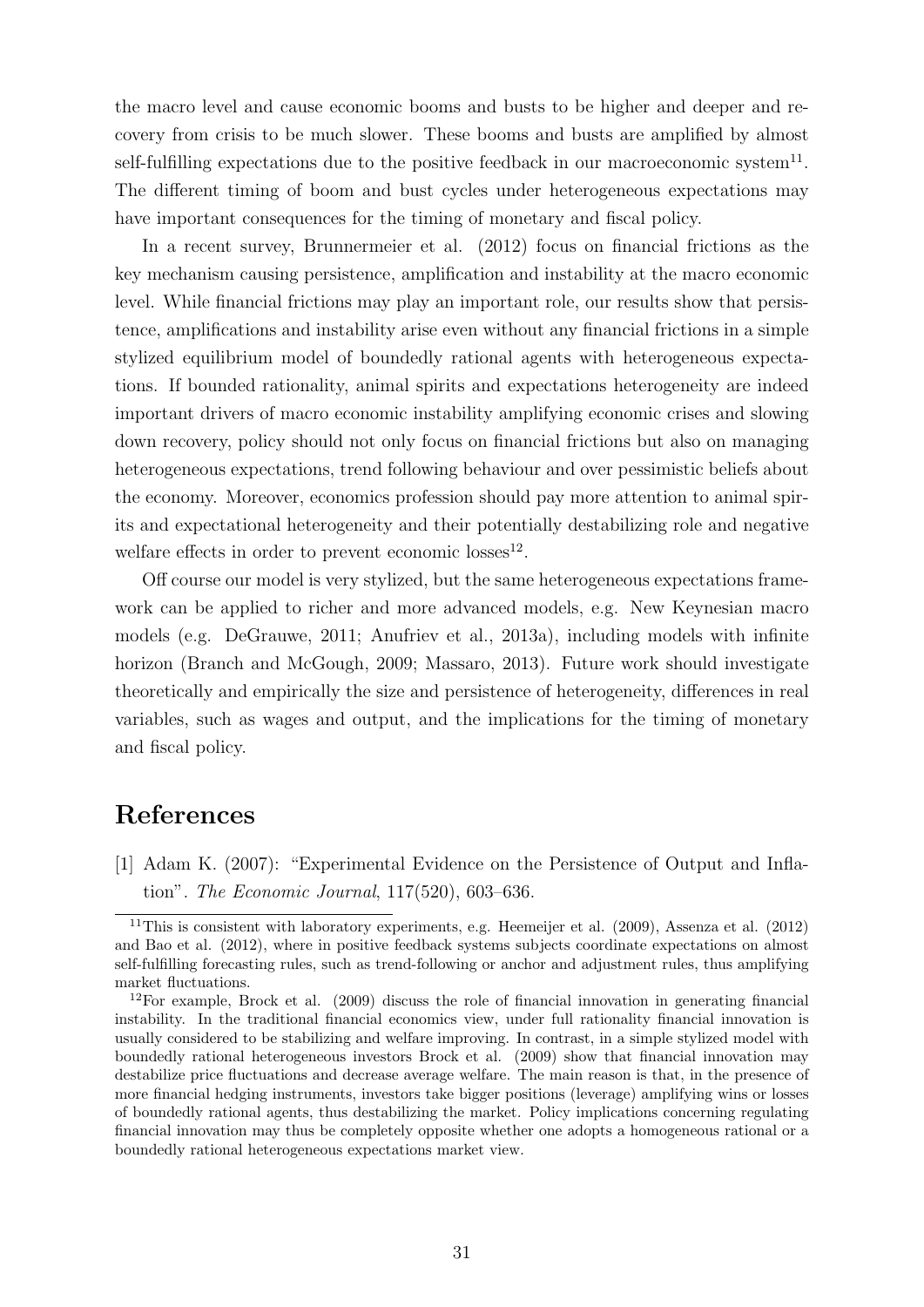- [2] Akerlof G.A., and R.J. Shiller (2009): "How Human Psychology Drives the Economy, and Why It Matters for Global Capitalism". Princeton University Press.
- [3] Alfarano S., T. Lux, and W. Wagner, (2005): "Estimation of agent-based models: The case of an asymmetric herding model". Computational Economics, 26, 19–49.
- [4] Allen H. and M.P. Taylor (1990): "Charts, noise and fundamentals in the London foreign exchange market". The Economic Journal 100(400), 49-59.
- [5] Amilon H., (2008): "Estimation of an adaptive stock market model with heterogeneous agents. Journal of Empirical Finance 15, 342–362.
- [6] Anufriev M., T. Assenza, C.H. Hommes, and D. Massaro (2013a): "Interest Rate Rules and Macroeconomic Stability under Heterogeneous Expectations". Macroeconomic Dynamics, 17, 1574-1604.
- [7] Anufriev, M., Hommes, C.H. and Philipse, R., (2013b): "Evolutionary Selection of Expectations in Positive and Negative Feedback Markets". Journal of Evolutionary Economics, 23, 663–688.
- [8] Anufriev, M., Bao, T. and Tuinstra, J. (2012): "Switching Behavior in the Lab: Estimation of the Intensity of Choice". CeNDEF working paper, University of Amsterdam.
- [9] Anufriev, M., and C.H. Hommes (2012): "Evolutionary Selection of Individual Expectations and Aggregate Outcomes in Asset Pricing Experiments". American Economic Journal: Micro 4(4), 35-64.
- [10] Assenza, T., and M. Berardi (2009): "Learning in a Credit Economy". Journal of Economic Dynamics and Control, 33(5), 1159–1169.
- [11] Assenza, T., P. Heemeijer, C. Hommes, and D. Massaro (2013): "Individual Expectations and Aggregate Macro Behavior". TI 2013-016/II, Tinbergen Institute Discussion Paper.
- [12] Bao, T., Hommes, C.H., Sonnemans, J. and Tuinstra, J. (2012): "Individual expectations, limited rationality and aggregate outcomes". Journal of Economic Dynamics and Control, 36, 1101-1120.
- [13] Benartzi, S. and Thaler, R.H. (2007): "Heuristics and biases in retirement savings behavior". Journal of Economic Perspectives 21, 81-104.
- [14] Benhabib J., G. W. Evans and S. Honkapohja (2008): "Liquidity Traps and Expectation Dynamics: Fiscal Stimulus or Fiscal Austerity?". NBER Working Paper No. 18114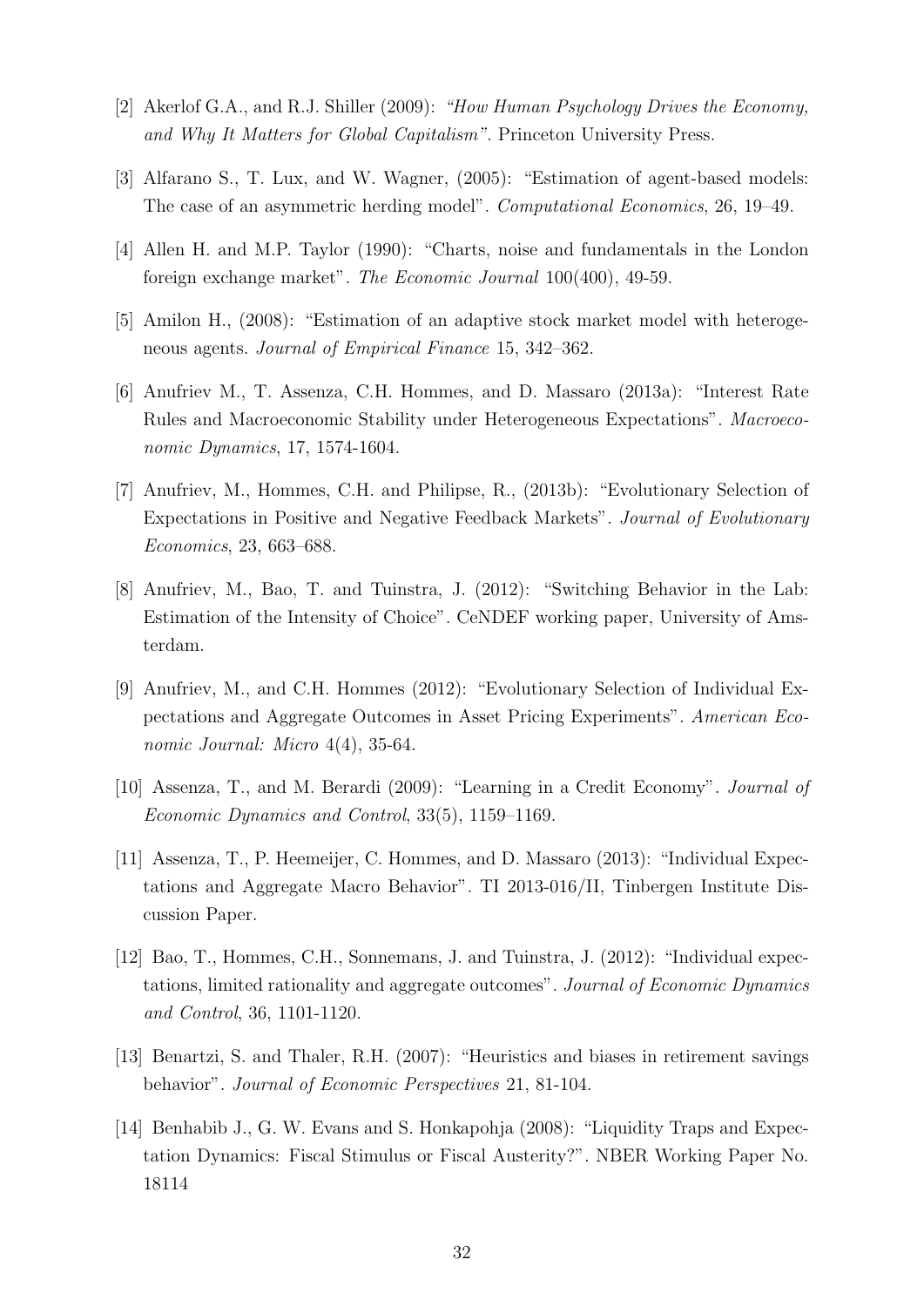- [15] Berardi, M. (2007): "Heterogeneity and Misspecifications in Learning". Journal of Money, Credit and Banking, 31, 3203–3227.
- [16] Boswijk, H.P., C.H. Hommes, and S. Manzan (2007): "Behavioral heterogeneity in stock prices". Journal of Economic Dynamics and Control, 31 , 1938–1970.
- [17] Branch, W. (2004): "The Theory of Rationally Heterogeneous Expectations: Evidence from Survey Data on Inflation Expectations". The Economic Journal, 114(497), 592–621.
- [18] Branch, W.A. (2007): "Sticky information and model uncertainty in survey data on inflation expectations". Journal of Economic Dynamics and Control 31, 245–276.
- [19] Branch, W., and G. Evans (2006): "Intrinsic Heterogeneity in Expectation Formation". Journal of Economic Theory, 127, 264–295.
- [20] Branch, W., and B. McGough (2009): "Monetary Policy in a New Keynesian Model with Heterogeneous Expectations". Journal of Economic Dynamics and Control, 33, 1036–1051.
- [21] Brazier, A., R. Harrison, M. King, and T. Yates (2008): "The Danger of Inflating Expectations of Macroeconomic Stability: Heuristic Switching in an Overlapping Generations Monetary Model". International Journal of Central Banking, 4(2), 219– 254.
- [22] Brock, W., and P. de Fontnouvelle (2000): "Expectational Diversity in Monetary Economies". Journal of Economic Dynamics and Control, 24(5-7), 725–759.
- [23] Brock, W. A., and C. H. Hommes (1997): "A Rational Route to Randomness". Econometrica, 65(5), 1059–1095.
- [24] Brock, W.A., and Hommes, C.H. (1998): "Heterogeneous Beliefs and Routes to Chaos in a Simple Asset Pricing Model". Journal of Economic Dynamics and Control, 22, 1235–74.
- [25] Brock, W.A., Hommes, C.H. and Wagener, F.O.O., (2009): "More hedging instruments may destabilize markets". Journal of Economic Dynamics and Control 33, 1912-1928.
- [26] Brock, W.A., and C. Manski (2008): "Competitive Lending with Partial Knowledge of Loan Repayment". NBER Working paper #14378.
- [27] Brock, W.A., and C. Manski (2011): "Competitive Lending with Partial Knowledge of Loan Repayment". Journal of Money, Credit and Banking, 43(2-3), 441–459.
- [28] Bruneau, C., de Brandt, W. and El Amri, W. (2011), "Macroeconomic fluctuations and corporate financial fragility". Working Paper 226, Banque de France.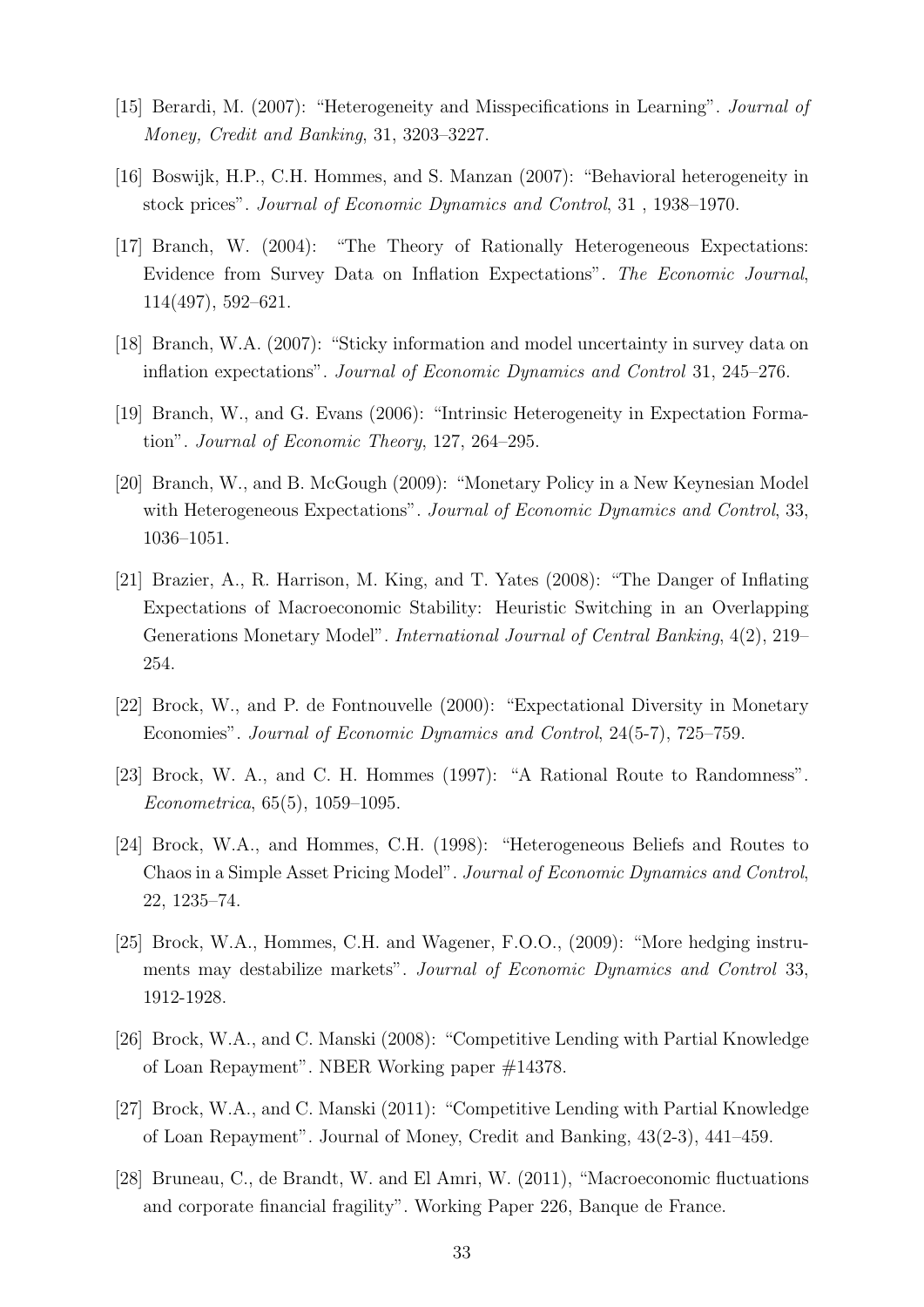- [29] Brunnermeier, M.K., Eisenbach, T.M. and Sannikov, Y., (2012): Macroeconomics with financial frictions: a survey. Princeton University.
- [30] Colander, D., R.P.F. Holt, and B.J. Rosser (eds.) (2004): "The Changing Face of Economics. Conversations with Cutting Edge Economists". The University of Michigan Press, Ann Arbor.
- [31] Colander, D., P. Howitt, A. Kirman, A. Leijonhufvud, and P. Mehrling (2008): "Beyond DSGE Models: Toward an Empirically Based Macroeconomics". American Economic Review, 98(2), 236–240.
- [32] Cornea, A.,C.H. Hommes, and D. Massaro (2013) "Behavioral Heterogeneity in U.S. Inflation Dynamics". TI 2013-015/II Tinbergen Institute Discussion Paper.
- [33] De Grauwe, P. (2011): "Animal Spirits and Monetary Policy". Economic Theory, 47(2-3), 423–457.
- [34] Diks, C.G.H. and vanderWeide, R., (2005), "Herding, a-synchronous updating and heterogeneity in memory in a CBS". Journal of Economic Dynamics and Control 29, 741–763.
- [35] Duffy, J. (2008): "Macroeconomics: A Survey of Laboratory Research". University of Pittsburgh Working papers #334.
- [36] Dwyer, G.P., Williams, A.W., Battalio, R.C. and Mason, T.I., (1993): "Tests of Rational Expectations in a Stark Setting". The Economic Journal 103, 586–601.
- [37] Ellen, ter S. and Zwinkels, R.C.J. (2010): "Oil price dynamics: a behavioral finance approach with heterogeneous agents". Energy Economics 32(6), 1427–1434.
- [38] Evans, G., and S. Honkapohja (2003): "Expectations and the Stability Problem for Optimal Monetary Policies". Review of Economic Studies 70, 807–824.
- [39] Evans, G., and S. Honkapohja (2006): "Monetary Policy, Expectations and Commitment". The Scandinavian Journal of Economics 108, 15–38.
- [40] Evans, G. W., and S. Honkapohja (2001): "Learning and Expectations in Macroeconomics". Princeton University Press.
- [41] Evans, G. W., E. Guse and S. Honkapohja (2008): "Liquidity traps, learning and stagnation". European Economic Review 52(8), 1438–1463.
- [42] Fama, E.F., (1970): "Efficient capital markets: a review of theory and empirical work". Journal of Finance 25, 383-423.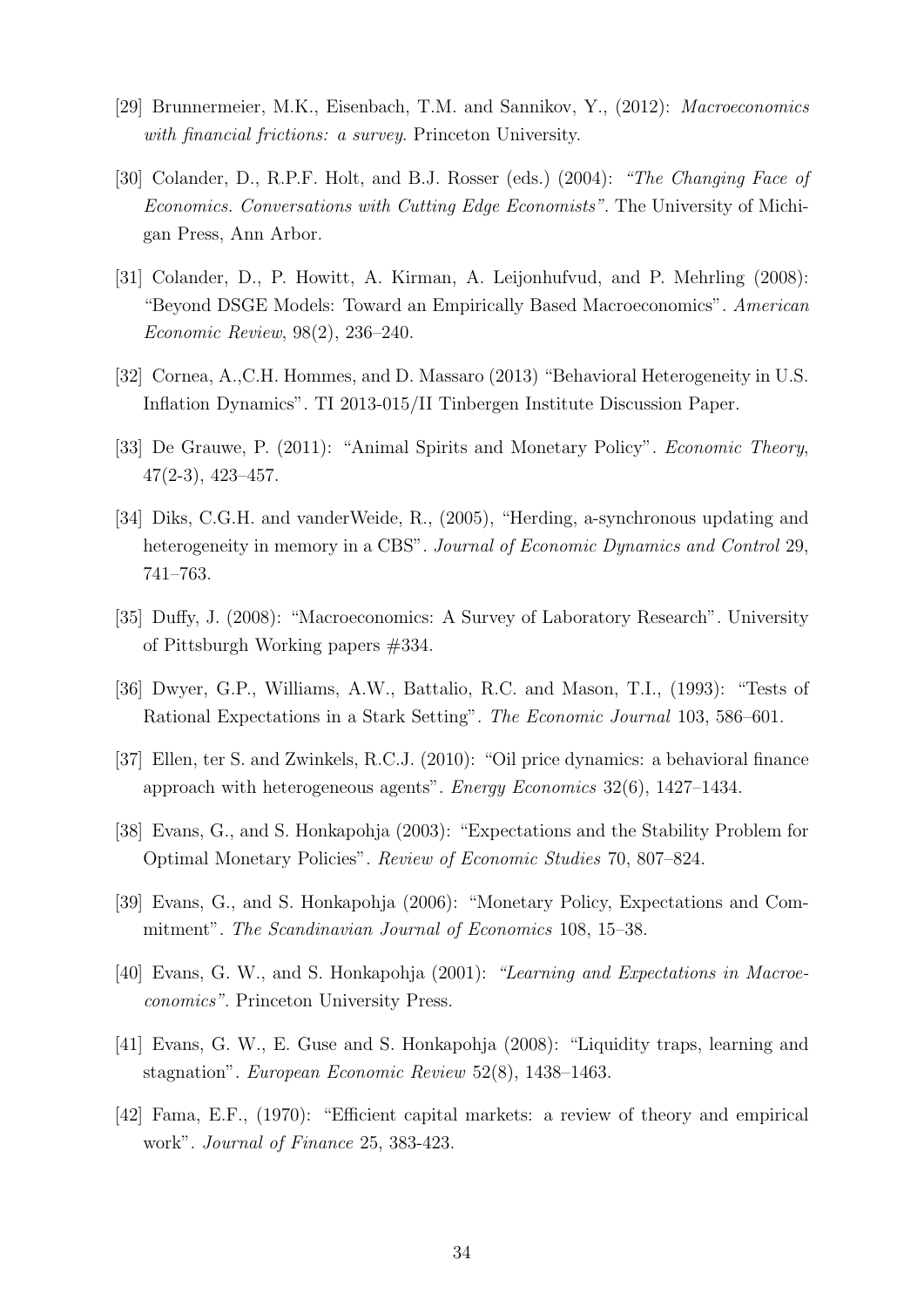- [43] Frankel, J.A. and Froot, K.A., (1990): "The Rationality of the Foreign Exchange Rate. Chartists, Fundamentalists and Trading in the Foreign Exchange Market", American Economic Review Papers and Proceedings 80(2), 181-185.
- [44] Friedman, M., (1953) The case of flexible exchange rates, In: Essays in positive economics, University of Chicago Press.
- [45] Gilli, M. and Winker, P. (2003): "A global optimization heuristic for estimating agent based models". Computational Statistics & Data Analysis 42, 299-312.
- [46] Heemeijer, P., Hommes, C.H., Sonnemans, J., Tuinstra,J., (2009): "Price stability and volatility in markets with positive and negative expectations feedback". Journal of Economic Dynamics & Control 33, 1052-1072.
- [47] Hey, J. D. (1994): "Expectations Formation: Rational or Adaptive or ...?". Journal of Economic Behavior and Organization, 25, 329–349.
- [48] Hommes, C.H. (2011): "The Heterogeneous Expectations Hypothesis: Some Evidence from The Lab". Journal of Economic Dynamics and Control 35(1), 1–24.
- [49] Hommes, C. (2006): "Heterogeneous Agent Models in Economics and Finance", in Handbook of Computational Economics Vol. 2: Agent-Based Computational Economics, K. Judd, and L. Tesfatsion (eds.). Elsevier/North-Holland (Handbooks in Economics Series).
- [50] Hommes, C., J. Sonnemans, J. Tuinstra, and H. van de Velden (2005a): "Coordination of Expectations in Asset Pricing Experiments". Review of Financial Studies, 18(3), 955–980.
- [51] Hommes, C.H., Huang, H. and Wang, D. (2005b): "A robust rational route to randomness in a simple asset pricing model". Journal of Economic Dynamics and Control 29, 1043-1072.
- [52] Jong, de E., Verschoor, W.F.C. and Zwinkels, R.C.J. (2009): "Behavioural heterogeneity and shift-contagion: Evidence from the Asian crisis". Journal of Economic Dynamics and Control 33, 1929-1944.
- [53] Karceski, J. (2002), "Returns-chasing behavior, mutual funds, and betas death". Journal of Financial and Quantitative Analysis 37, 559-594.
- [54] Lines, M., and F. Westerhoff (2010): "Inflation Expectations and Macroeconomic Dynamics: The Case of Rational versus Extrapolative Expectations". Journal of Economic Dynamics and Control 34, 246–257.
- [55] Lof, M. (2012), "Heterogeneity in stock prices: A STAR model with multivariate transition function", Journal of Economic Dynamics and Control, forthcoming.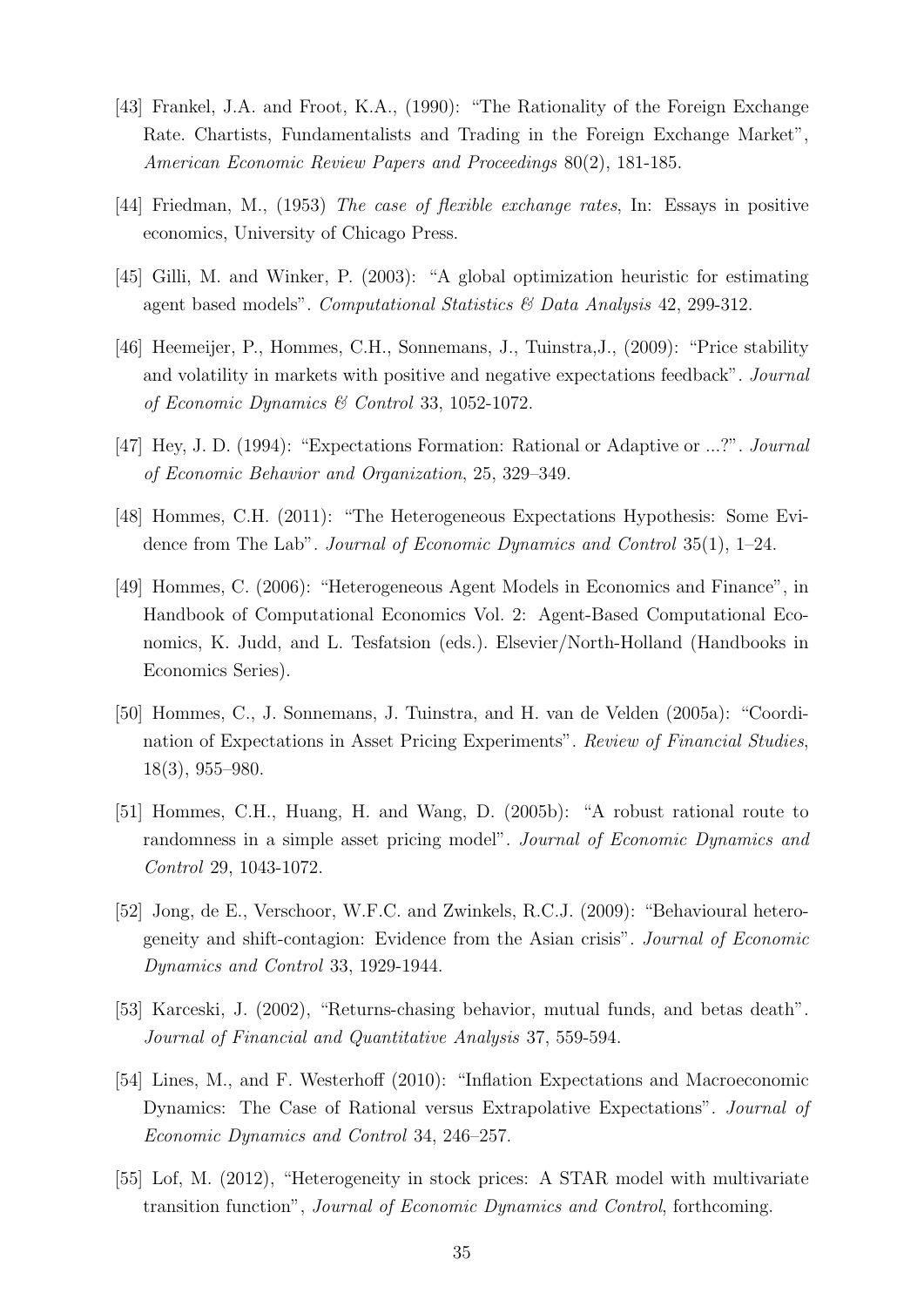- [56] Mamatzakis, E. (2013), "Are there any animal spirits behind the scenes of the Euro area sovereign debt crisis?". Hellenic Observatory Papers on Greece and Southeast Europe, GreeSE Paper No. 72, London School of Economics and Political Science, London, UK.
- [57] Mankiw, N., R. Reis, and J. Wolfers (2003): "Disagreement about Inflation Expectations" in NBER Macroeconomics Annual, M. Gertler, and K. Rogoff (eds.).
- [58] Massaro, D. (2013): "Heterogeneous Expectations in Monetary DSGE Models". Journal of Economic Dynamics and Control 37(3), 680–692.
- [59] Pfajfar, D., and E. Santoro (2010): "Heterogeneity, Learning and Information Stickiness in Inflation Expectations". Journal of Economic Behavior and Organization 75(3), 426–444.
- [60] Pfajfar, D., and B. Zakelj (2011): "Inflation Expectations and Monetary Policy Design: Evidence from the Laboratory". CentER Discussion paper #91.
- [61] Roos, M.W.M. and Luhan, W.J. (2012), "Information, learning, and expectations in an experimental model economy". Economica 80(319), 513–531.
- [62] Sargent, T.J. (1993): "Bounded Rationality in Macroeconomics: The Arne Ryde Memorial Lectures". Oxford University Press.
- [63] Scheinkman, J., and W. Xiong (2003): "Overconfidence and speculative bubbles". Journal of Political Economy 111, 1183–1219.
- [64] Shiller, R.J., (2000): "Measuring bubble expectations and investor confidence". Journal of Psychology and Financial Markets 1, 49–60.
- [65] Sims, C.A. (1998): "Stickiness". Carnegie-Rochester Conference Series on Public Policy 49, 317-356.
- [66] Sims, C.A. (2003): "Implications of Rational Inattention". Journal of Monetary Economics 50(3), 665-690
- [67] Simsek A. (2013): "Belief disagreements and collateral constraints". Econometrica 81(1), 1-53.
- [68] Sirri, E.R. and Tufano, P., (1998), "Costly search and mutual fund flows". Journal of Finance 53, 1589-1621.
- [69] Vissing-Jorgensen, A. (2003), "Perspective on behavioral finance: does 'irrationality' disappear with wealth? Evidence from expectations and actions", In: Gertler, M., Rogoff, K. (Eds.) NBER Macroeconomics Annual, MIT Press.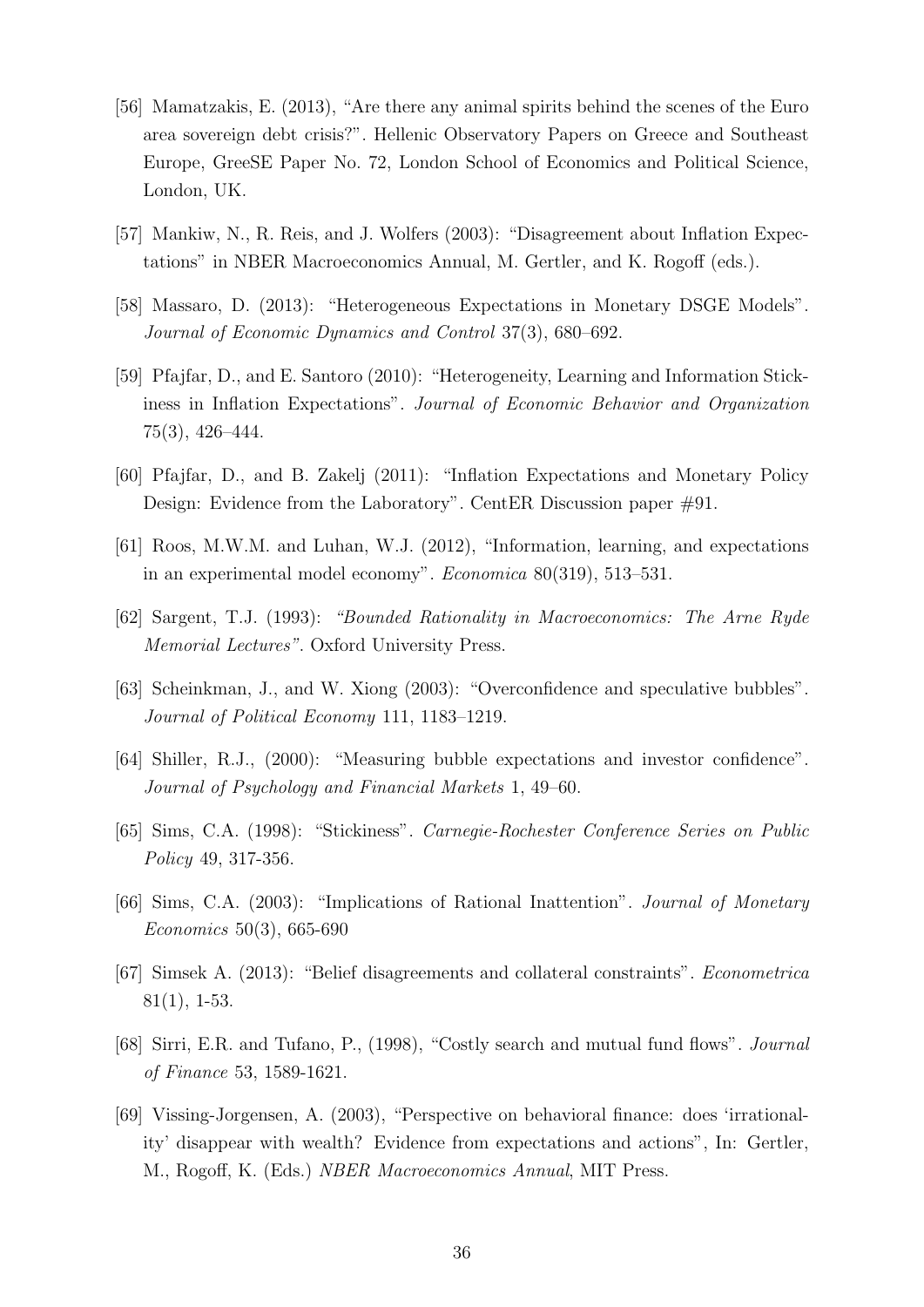[70] Westerhoff, F.H. and Reitz, S. (2003), "Nonlinearities and cyclical behavior: the role of chartists and fundamentalists", Studies in Nonlinear Dynamics  $\mathcal C$  Econometrics, 7(4).